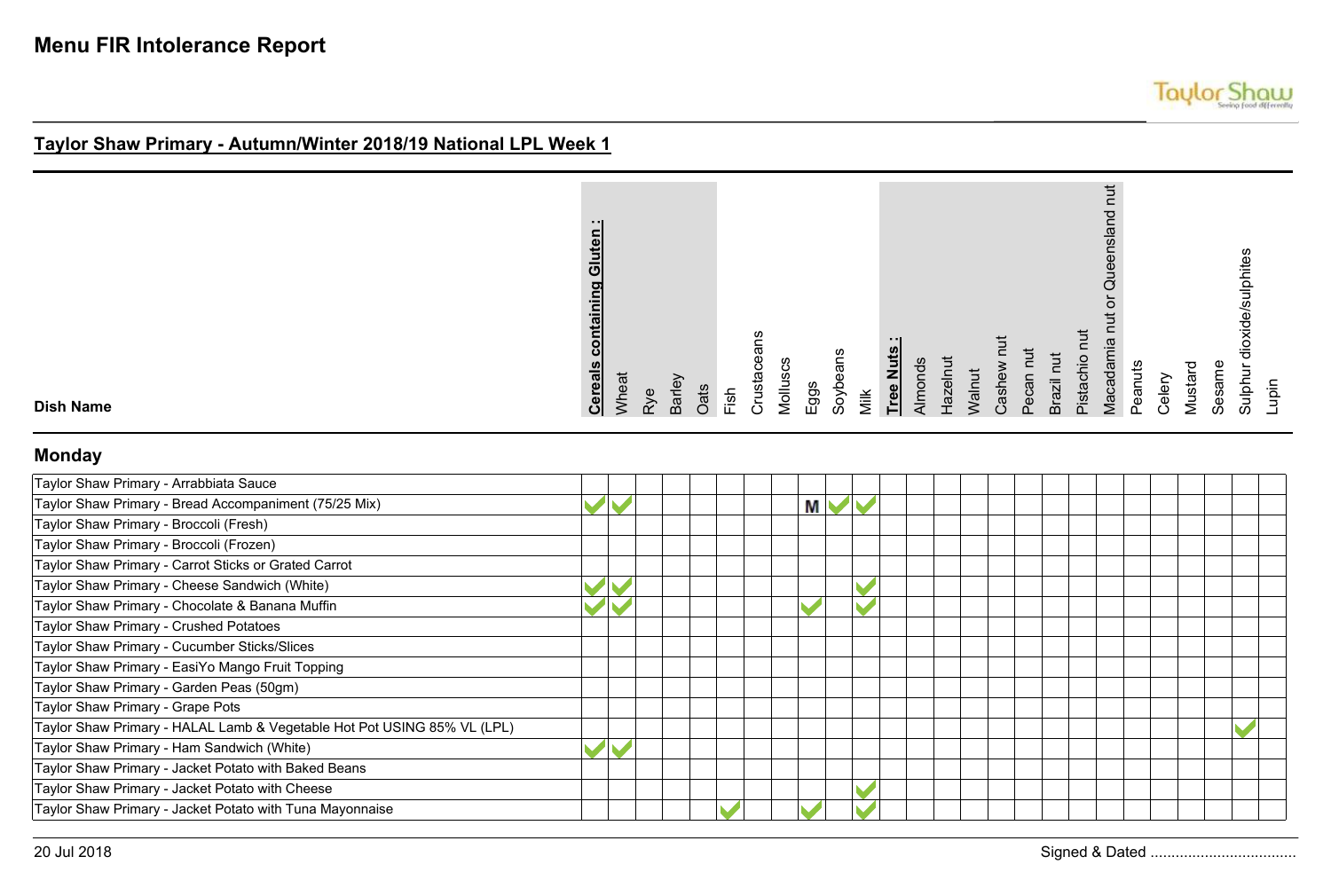

| <b>Dish Name</b>                                                  | <b>containing Gluten</b><br><b>Cereals</b> | Wheat | Rye | Barley | Oats | Fish | Crustaceans | Molluscs | Eggs | Soybeans | Milk | Tree Nuts | Almonds | Hazelnut | Walnut | Cashew nut | Pecan nut | Brazil nut | Pistachio nut | Macadamia nut or Queensland nut | Peanuts | Celery | Mustard | Sesame | Sulphur dioxide/sulphites<br>Lupin |
|-------------------------------------------------------------------|--------------------------------------------|-------|-----|--------|------|------|-------------|----------|------|----------|------|-----------|---------|----------|--------|------------|-----------|------------|---------------|---------------------------------|---------|--------|---------|--------|------------------------------------|
| Taylor Shaw Primary - Lamb & Vegetable Hot Pot USING 85% VL (LPL) |                                            |       |     |        |      |      |             |          |      |          |      |           |         |          |        |            |           |            |               |                                 |         |        |         |        |                                    |
| Taylor Shaw Primary - Macaroni Cheese                             |                                            |       |     |        |      |      |             |          |      |          |      |           |         |          |        |            |           |            |               |                                 |         |        |         |        |                                    |
| Taylor Shaw Primary - Mixed Leaves                                |                                            |       |     |        |      |      |             |          |      |          |      |           |         |          |        |            |           |            |               |                                 |         |        |         |        |                                    |
| Taylor Shaw Primary - Natural Yoghurt Portion                     |                                            |       |     |        |      |      |             |          |      |          |      |           |         |          |        |            |           |            |               |                                 |         |        |         |        |                                    |
| Taylor Shaw Primary - Red Tractor HALAL Chicken Meatballs (LPL)   |                                            |       |     |        |      |      |             |          |      |          |      |           |         |          |        |            |           |            |               |                                 |         |        |         |        |                                    |
| Taylor Shaw Primary - Red Tractor Turkey Meatballs (LPL)          |                                            |       |     |        |      |      |             |          |      |          |      |           |         |          |        |            |           |            |               |                                 |         |        |         |        |                                    |
| Taylor Shaw Primary - Single Apple                                |                                            |       |     |        |      |      |             |          |      |          |      |           |         |          |        |            |           |            |               |                                 |         |        |         |        |                                    |
| Taylor Shaw Primary - Single Banana                               |                                            |       |     |        |      |      |             |          |      |          |      |           |         |          |        |            |           |            |               |                                 |         |        |         |        |                                    |
| Taylor Shaw Primary - Single Orange                               |                                            |       |     |        |      |      |             |          |      |          |      |           |         |          |        |            |           |            |               |                                 |         |        |         |        |                                    |
| Taylor Shaw Primary - Single Pear                                 |                                            |       |     |        |      |      |             |          |      |          |      |           |         |          |        |            |           |            |               |                                 |         |        |         |        |                                    |
| Taylor Shaw Primary - Sweet Chilli Beans with Noodles (LPL)       |                                            |       |     |        |      |      |             |          |      |          |      |           |         |          |        |            |           |            |               |                                 |         |        |         |        |                                    |
| Taylor Shaw Primary - Sweetcorn Salad                             |                                            |       |     |        |      |      |             |          |      |          |      |           |         |          |        |            |           |            |               |                                 |         |        |         |        |                                    |
| Taylor Shaw Primary - Tomato & Basil Pasta Salad                  |                                            |       |     |        |      |      |             |          |      |          |      |           |         |          |        |            |           |            |               |                                 |         |        |         |        |                                    |
| Taylor Shaw Primary - Tomatoes Chopped                            |                                            |       |     |        |      |      |             |          |      |          |      |           |         |          |        |            |           |            |               |                                 |         |        |         |        |                                    |
| Taylor Shaw Primary - Watermelon Slice                            |                                            |       |     |        |      |      |             |          |      |          |      |           |         |          |        |            |           |            |               |                                 |         |        |         |        |                                    |
| Taylor Shaw Primary - Wholemeal Margherita Pizza Fresh Sauce      | $\blacktriangleright$                      | M     |     |        |      |      |             |          |      | M M      |      |           |         |          |        |            |           |            |               |                                 |         |        |         |        |                                    |

### **Tuesday**

| 1 Accompaniment (75/25 Mix)<br>'Tavlor<br>Primary<br>- Bread.<br>r Shawl      |  |  |  |  | --<br>ш |  |  |  |  |  |  |  |
|-------------------------------------------------------------------------------|--|--|--|--|---------|--|--|--|--|--|--|--|
| 'Tavlor<br>∶Sticks or<br><b>Grated Carrot</b><br>arro*،<br>Primary<br>r Shawl |  |  |  |  |         |  |  |  |  |  |  |  |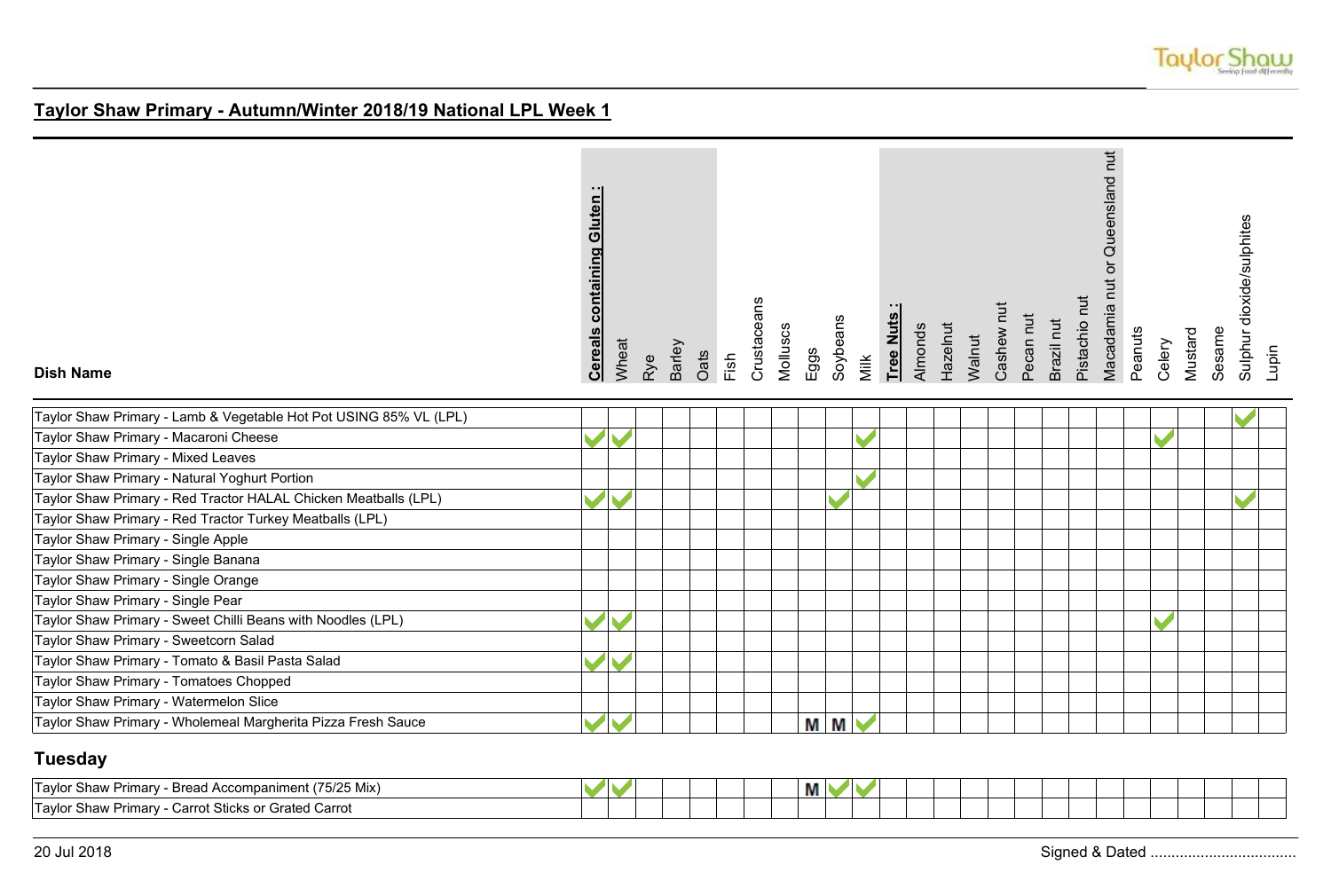

| <b>Dish Name</b>                                                          | <b>containing Gluten</b><br><b>Cereals</b> | Wheat | Rye | Barley | Oats | Fish | Crustaceans | Molluscs | Eggs | Soybeans | Milk | Tree Nuts | Almonds | Hazelnut | Walnut | Cashew nut | Pecan nut | Brazil nut | Pistachio nut | Macadamia nut or Queensland nut | Peanuts | Celery | Mustard | Sesame | Sulphur dioxide/sulphites | Lupin |
|---------------------------------------------------------------------------|--------------------------------------------|-------|-----|--------|------|------|-------------|----------|------|----------|------|-----------|---------|----------|--------|------------|-----------|------------|---------------|---------------------------------|---------|--------|---------|--------|---------------------------|-------|
| Taylor Shaw Primary - Carrots (Fresh)                                     |                                            |       |     |        |      |      |             |          |      |          |      |           |         |          |        |            |           |            |               |                                 |         |        |         |        |                           |       |
| Taylor Shaw Primary - Carrots (Frozen)                                    |                                            |       |     |        |      |      |             |          |      |          |      |           |         |          |        |            |           |            |               |                                 |         |        |         |        |                           |       |
| Taylor Shaw Primary - Cheese and Tomato Panini                            |                                            |       |     |        |      |      |             |          |      | Μ        |      |           |         |          |        |            |           |            |               |                                 |         |        |         |        |                           |       |
| Taylor Shaw Primary - Cheese Sandwich (White)                             |                                            |       |     |        |      |      |             |          |      |          |      |           |         |          |        |            |           |            |               |                                 |         |        |         |        |                           |       |
| Taylor Shaw Primary - Cherry & Sultana Flapjack                           |                                            |       |     |        |      |      |             |          |      |          |      |           |         |          |        |            |           |            |               |                                 |         |        |         |        |                           |       |
| Taylor Shaw Primary - Cornish Pasty                                       |                                            |       |     |        |      |      |             |          |      |          |      |           |         |          |        |            |           |            |               |                                 |         |        |         |        |                           |       |
| Taylor Shaw Primary - Creamed Potato                                      |                                            |       |     |        |      |      |             |          |      |          |      |           |         |          |        |            |           |            |               |                                 |         |        |         |        |                           |       |
| Taylor Shaw Primary - Cucumber Sticks/Slices                              |                                            |       |     |        |      |      |             |          |      |          |      |           |         |          |        |            |           |            |               |                                 |         |        |         |        |                           |       |
| Taylor Shaw Primary - EasiYo Vanilla Peach Fruit Topping                  |                                            |       |     |        |      |      |             |          |      |          |      |           |         |          |        |            |           |            |               |                                 |         |        |         |        |                           |       |
| Taylor Shaw Primary - Garlic Bread (50/50)                                |                                            |       |     |        |      |      |             |          | М    |          |      |           |         |          |        |            |           |            |               |                                 |         |        |         |        |                           |       |
| Taylor Shaw Primary - Grape Pots                                          |                                            |       |     |        |      |      |             |          |      |          |      |           |         |          |        |            |           |            |               |                                 |         |        |         |        |                           |       |
| Taylor Shaw Primary - HALAL Lamb Lasagne (Lower Protein Level)            | B                                          |       |     |        |      |      |             |          |      |          |      |           |         |          |        |            |           |            |               |                                 |         |        |         |        |                           |       |
| Taylor Shaw Primary - Jacket Potato with Baked Beans                      |                                            |       |     |        |      |      |             |          |      |          |      |           |         |          |        |            |           |            |               |                                 |         |        |         |        |                           |       |
| Taylor Shaw Primary - Jacket Potato with Cheese                           |                                            |       |     |        |      |      |             |          |      |          |      |           |         |          |        |            |           |            |               |                                 |         |        |         |        |                           |       |
| Taylor Shaw Primary - Jacket Potato with Tuna Mayonnaise                  |                                            |       |     |        |      |      |             |          |      |          |      |           |         |          |        |            |           |            |               |                                 |         |        |         |        |                           |       |
| Taylor Shaw Primary - Lasagne (LPL) Using 85% VL Mince                    |                                            |       |     |        |      |      |             |          |      |          |      |           |         |          |        |            |           |            |               |                                 |         |        |         |        |                           |       |
| Taylor Shaw Primary - Linda McCartney Sausages and Gravy (Chipolatas x 2) |                                            |       |     |        |      |      |             |          |      |          |      |           |         |          |        |            |           |            |               |                                 |         |        |         |        |                           |       |
| Taylor Shaw Primary - Mixed Leaves                                        |                                            |       |     |        |      |      |             |          |      |          |      |           |         |          |        |            |           |            |               |                                 |         |        |         |        |                           |       |
| Taylor Shaw Primary - Natural Yoghurt Portion                             |                                            |       |     |        |      |      |             |          |      |          |      |           |         |          |        |            |           |            |               |                                 |         |        |         |        |                           |       |
| Taylor Shaw Primary - Pineapple Slices/Chunks                             |                                            |       |     |        |      |      |             |          |      |          |      |           |         |          |        |            |           |            |               |                                 |         |        |         |        |                           |       |
| Taylor Shaw Primary - Single Apple                                        |                                            |       |     |        |      |      |             |          |      |          |      |           |         |          |        |            |           |            |               |                                 |         |        |         |        |                           |       |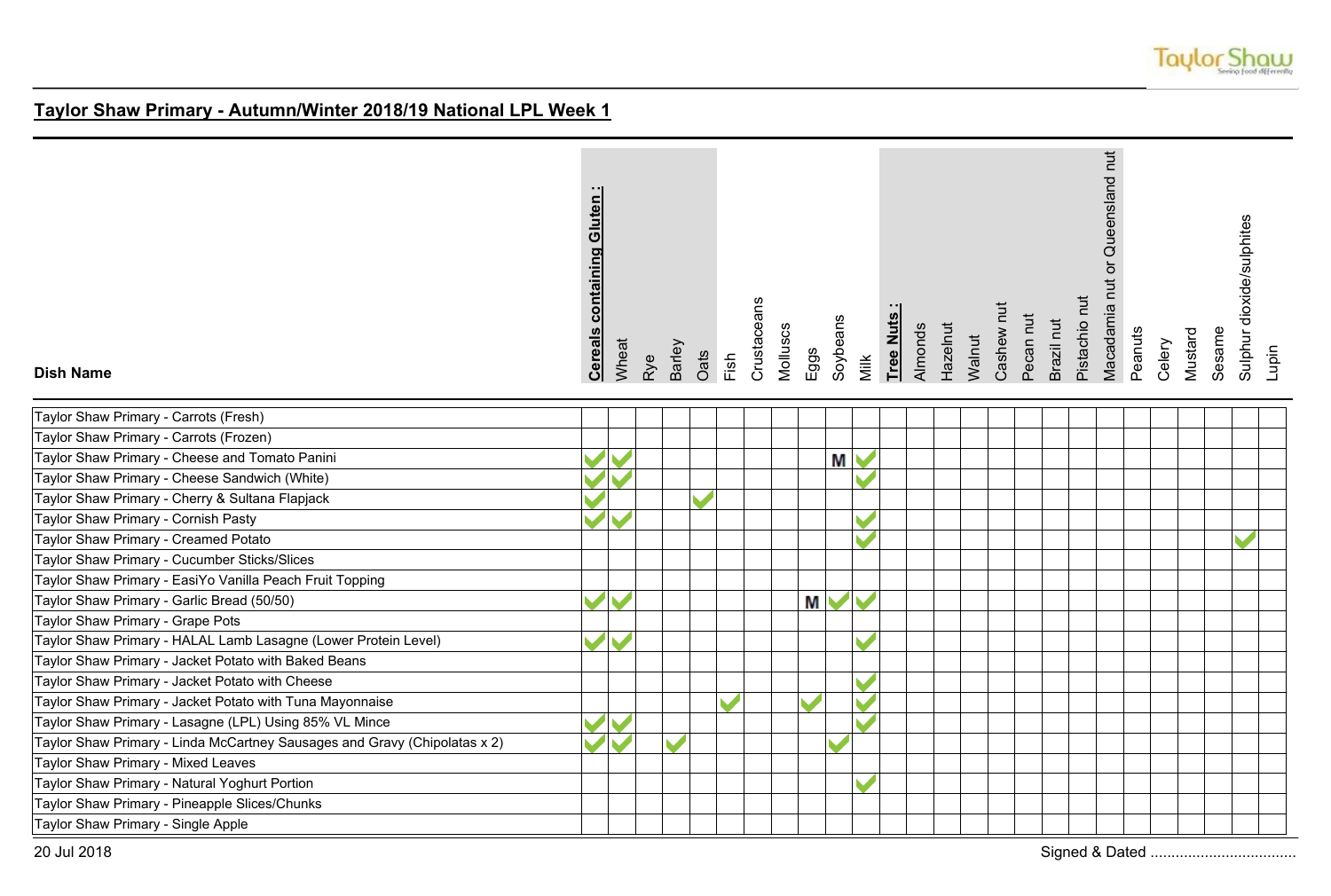

| <b>Dish Name</b>                                                   | containing Gluten<br><b>Cereals</b> | Wheat | Rye | Barley | Oats | Fish | Crustaceans | Molluscs<br>Eggs | Soybeans | Milk | Tree Nuts | Almonds | Hazelnut | Walnut | Cashew nut | Pecan nut | Brazil nut | Pistachio nut | Macadamia nut or Queensland nut | Peanuts | Celery | Mustard | Sesame | dioxide/sulphites<br>Sulphur | Lupin |
|--------------------------------------------------------------------|-------------------------------------|-------|-----|--------|------|------|-------------|------------------|----------|------|-----------|---------|----------|--------|------------|-----------|------------|---------------|---------------------------------|---------|--------|---------|--------|------------------------------|-------|
| Taylor Shaw Primary - Single Banana                                |                                     |       |     |        |      |      |             |                  |          |      |           |         |          |        |            |           |            |               |                                 |         |        |         |        |                              |       |
| Taylor Shaw Primary - Single Orange                                |                                     |       |     |        |      |      |             |                  |          |      |           |         |          |        |            |           |            |               |                                 |         |        |         |        |                              |       |
| Taylor Shaw Primary - Single Pear                                  |                                     |       |     |        |      |      |             |                  |          |      |           |         |          |        |            |           |            |               |                                 |         |        |         |        |                              |       |
| Taylor Shaw Primary - Sweetcorn                                    |                                     |       |     |        |      |      |             |                  |          |      |           |         |          |        |            |           |            |               |                                 |         |        |         |        |                              |       |
| Taylor Shaw Primary - Sweetcorn Salad                              |                                     |       |     |        |      |      |             |                  |          |      |           |         |          |        |            |           |            |               |                                 |         |        |         |        |                              |       |
| Taylor Shaw Primary - Tomato Sauce Ketchup Portion Bulk            |                                     |       |     |        |      |      |             |                  |          |      |           |         |          |        |            |           |            |               |                                 |         |        |         |        |                              |       |
| Taylor Shaw Primary - Tomatoes Chopped                             |                                     |       |     |        |      |      |             |                  |          |      |           |         |          |        |            |           |            |               |                                 |         |        |         |        |                              |       |
| Taylor Shaw Primary - Tuna Mayonnaise Sandwich (White)             |                                     |       |     |        |      |      |             |                  |          |      |           |         |          |        |            |           |            |               |                                 |         |        |         |        |                              |       |
| Taylor Shaw Primary - Turmeric Rice Salad                          |                                     |       |     |        |      |      |             |                  |          |      |           |         |          |        |            |           |            |               |                                 |         |        |         |        |                              |       |
| Taylor Shaw Primary - Vegetable Quesadilla Torte & Fresh Salsa NDP |                                     |       |     |        |      |      |             |                  |          |      |           |         |          |        |            |           |            |               |                                 |         |        |         |        |                              |       |

## **Wednesday**

| Taylor Shaw Primary - Bread Accompaniment (75/25 Mix) |  |  | М |  |  |  |  |  |  |  |
|-------------------------------------------------------|--|--|---|--|--|--|--|--|--|--|
| Taylor Shaw Primary - Carrot & Sultana Salad          |  |  |   |  |  |  |  |  |  |  |
| Taylor Shaw Primary - Carrot Sticks or Grated Carrot  |  |  |   |  |  |  |  |  |  |  |
| Taylor Shaw Primary - Cauliflower (Fresh)             |  |  |   |  |  |  |  |  |  |  |
| Taylor Shaw Primary - Cauliflower (Frozen)            |  |  |   |  |  |  |  |  |  |  |
| Taylor Shaw Primary - Cheese Sandwich (White)         |  |  |   |  |  |  |  |  |  |  |
| Taylor Shaw Primary - Chicken Fajita Flatbread        |  |  |   |  |  |  |  |  |  |  |
| Taylor Shaw Primary - Cucumber Raita (Dale Farm)      |  |  |   |  |  |  |  |  |  |  |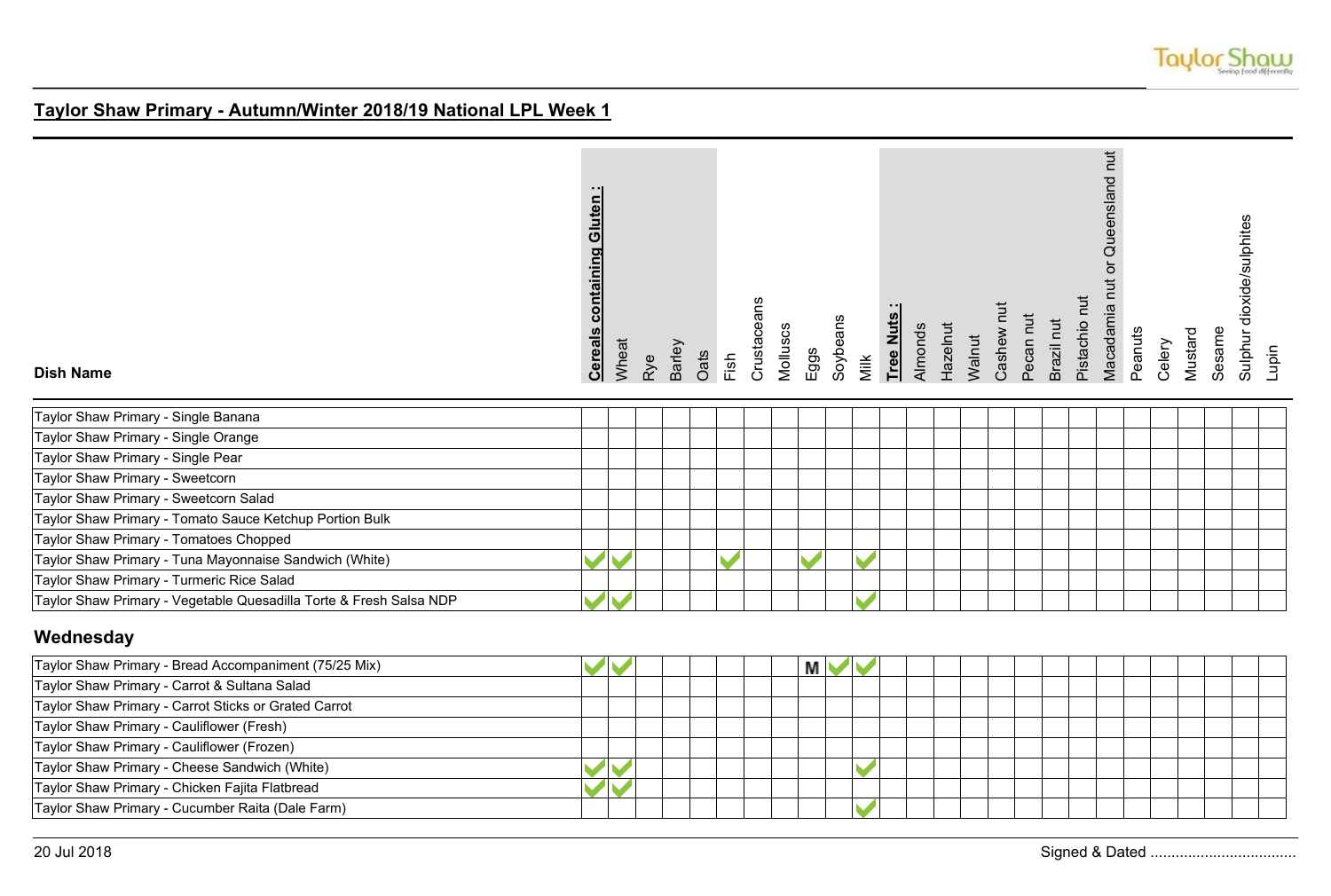

| <b>Dish Name</b>                                                                   | <b>Cereals containing Gluten:</b> | Wheat | Rye | Barley | Oats | Fish | Crustaceans | Molluscs | Eggs | Soybeans | Milk | Tree Nuts | Almonds | Hazelnut | Cashew nut<br>Walnut | Pecan nut | Brazil nut | Pistachio nut | Macadamia nut or Queensland nut | Peanuts | Celery | Mustard | Sesame | Sulphur dioxide/sulphites | Lupin |
|------------------------------------------------------------------------------------|-----------------------------------|-------|-----|--------|------|------|-------------|----------|------|----------|------|-----------|---------|----------|----------------------|-----------|------------|---------------|---------------------------------|---------|--------|---------|--------|---------------------------|-------|
| Taylor Shaw Primary - Cucumber Raita (Easiyo)                                      |                                   |       |     |        |      |      |             |          |      |          |      |           |         |          |                      |           |            |               |                                 |         |        |         |        |                           |       |
| Taylor Shaw Primary - Cucumber Sticks/Slices                                       |                                   |       |     |        |      |      |             |          |      |          |      |           |         |          |                      |           |            |               |                                 |         |        |         |        |                           |       |
| Taylor Shaw Primary - EasiYo Strawberry Fruit Topping                              |                                   |       |     |        |      |      |             |          |      |          |      |           |         |          |                      |           |            |               |                                 |         |        |         |        |                           |       |
| Taylor Shaw Primary - Egg Mayonnaise Sandwich (White)                              |                                   |       |     |        |      |      |             |          |      |          |      |           |         |          |                      |           |            |               |                                 |         |        |         |        |                           |       |
| Taylor Shaw Primary - Grape Pots                                                   |                                   |       |     |        |      |      |             |          |      |          |      |           |         |          |                      |           |            |               |                                 |         |        |         |        |                           |       |
| Taylor Shaw Primary - Gravy                                                        |                                   |       |     |        |      |      |             |          |      |          |      |           |         |          |                      |           |            |               |                                 |         |        |         |        |                           |       |
| Taylor Shaw Primary - Green Beans                                                  |                                   |       |     |        |      |      |             |          |      |          |      |           |         |          |                      |           |            |               |                                 |         |        |         |        |                           |       |
| Taylor Shaw Primary - HALAL Roast Chicken with Sage & Onion Stuffing & Gravy (LPL) |                                   |       |     |        |      |      |             |          |      |          |      |           |         |          |                      |           |            |               |                                 |         |        |         |        |                           |       |
| Taylor Shaw Primary - HALAL Roast Turkey with Stuffing and Gravy                   |                                   |       |     |        |      |      |             |          |      |          |      |           |         |          |                      |           |            |               |                                 |         |        |         |        |                           |       |
| Taylor Shaw Primary - Homemade Yorkshire Pudding                                   |                                   |       |     |        |      |      |             |          |      |          |      |           |         |          |                      |           |            |               |                                 |         |        |         |        |                           |       |
| Taylor Shaw Primary - Honeydew Melon                                               |                                   |       |     |        |      |      |             |          |      |          |      |           |         |          |                      |           |            |               |                                 |         |        |         |        |                           |       |
| Taylor Shaw Primary - Ice Cream Accompaniment                                      |                                   |       |     |        |      |      |             |          |      |          |      |           |         |          |                      |           |            |               |                                 |         |        |         |        |                           |       |
| Taylor Shaw Primary - Jacket Potato with Baked Beans                               |                                   |       |     |        |      |      |             |          |      |          |      |           |         |          |                      |           |            |               |                                 |         |        |         |        |                           |       |
| Taylor Shaw Primary - Jacket Potato with Cheese                                    |                                   |       |     |        |      |      |             |          |      |          |      |           |         |          |                      |           |            |               |                                 |         |        |         |        |                           |       |
| Taylor Shaw Primary - Jacket Potato with Tuna Mayonnaise                           |                                   |       |     |        |      |      |             |          |      |          |      |           |         |          |                      |           |            |               |                                 |         |        |         |        |                           |       |
| Taylor Shaw Primary - Jelly and Mandarins                                          |                                   |       |     |        |      |      |             |          |      |          |      |           |         |          |                      |           |            |               |                                 |         |        |         |        |                           |       |
| Taylor Shaw Primary - Lentil Bake                                                  | M                                 |       |     |        |      |      |             |          |      |          |      |           |         |          |                      |           |            |               |                                 |         |        |         |        |                           |       |
| Taylor Shaw Primary - Mixed Leaves                                                 |                                   |       |     |        |      |      |             |          |      |          |      |           |         |          |                      |           |            |               |                                 |         |        |         |        |                           |       |
| Taylor Shaw Primary - Natural Yoghurt Portion                                      |                                   |       |     |        |      |      |             |          |      |          |      |           |         |          |                      |           |            |               |                                 |         |        |         |        |                           |       |
| Taylor Shaw Primary - Quorn Roast with Stuffing & Gravy                            |                                   |       |     |        |      |      |             |          |      |          |      |           |         |          |                      |           |            |               |                                 |         |        |         |        |                           |       |
| Taylor Shaw Primary - Roast Chicken with Sage & Onion Stuffing & Gravy (LPL)       |                                   |       |     |        |      |      |             |          |      |          |      |           |         |          |                      |           |            |               |                                 |         |        |         |        |                           |       |

20 Jul 2018 Signed & Dated ...................................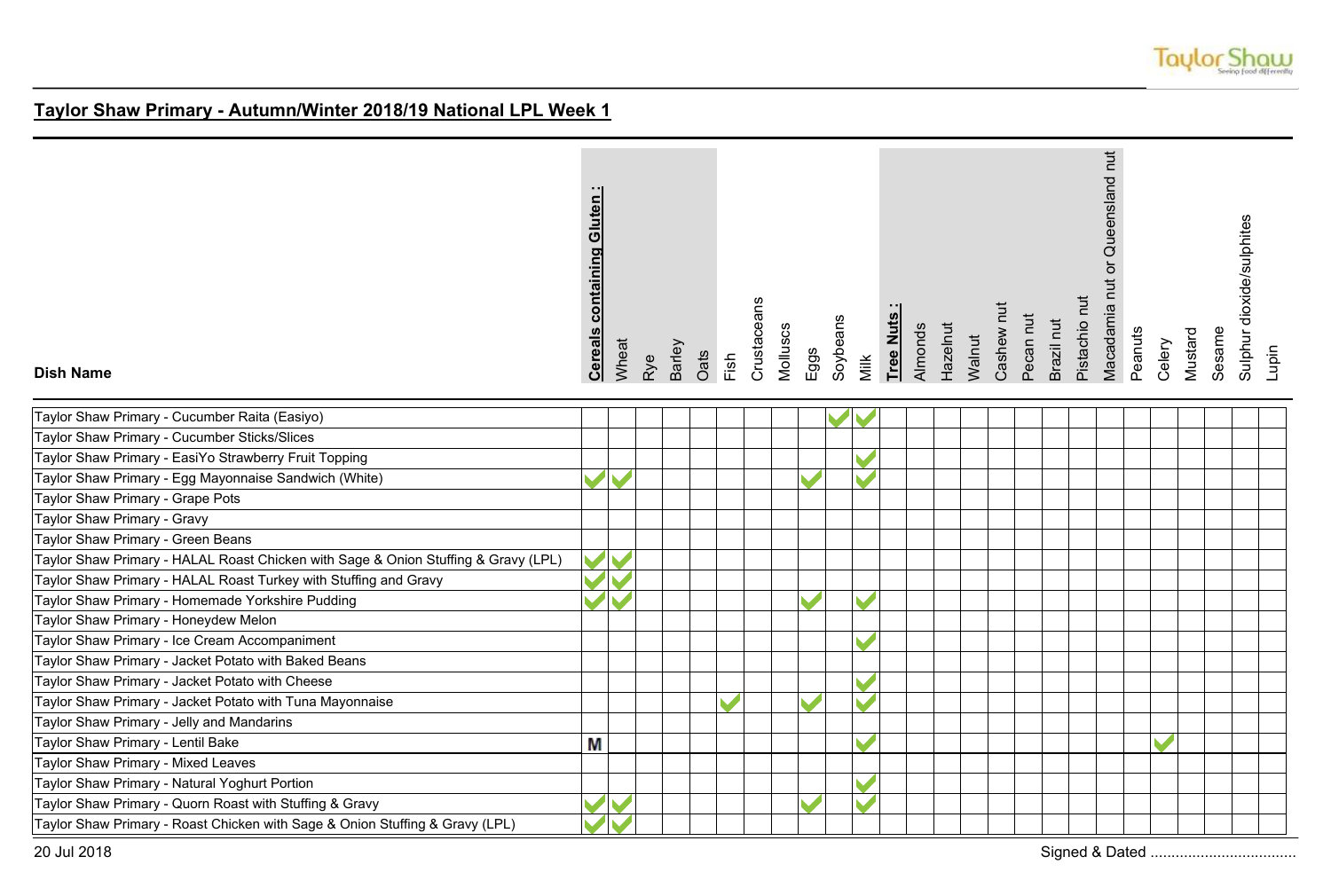

| <b>Dish Name</b>                                                 | <b>Cereals containing Gluten:</b> | Wheat | Rye | Barley | Oats | Fish | Crustaceans | Molluscs | Eggs | Soybeans | Milk | Tree Nuts | Almonds | Hazelnut | Walnut | Cashew nut | Pecan nut | Brazil nut | Pistachio nut | Macadamia nut or Queensland nut | Peanuts | Celery | Mustard | Sesame | Sulphur dioxide/sulphites | Lupin |
|------------------------------------------------------------------|-----------------------------------|-------|-----|--------|------|------|-------------|----------|------|----------|------|-----------|---------|----------|--------|------------|-----------|------------|---------------|---------------------------------|---------|--------|---------|--------|---------------------------|-------|
| Taylor Shaw Primary - Roast Pork with Stuffing and Gravy         |                                   |       |     |        |      |      |             |          |      |          |      |           |         |          |        |            |           |            |               |                                 |         |        |         |        |                           |       |
| Taylor Shaw Primary - Roast Potatoes                             |                                   |       |     |        |      |      |             |          |      |          |      |           |         |          |        |            |           |            |               |                                 |         |        |         |        |                           |       |
| Taylor Shaw Primary - Roast Turkey with Stuffing and Gravy (LPL) |                                   |       |     |        |      |      |             |          |      |          |      |           |         |          |        |            |           |            |               |                                 |         |        |         |        |                           |       |
| Taylor Shaw Primary - Sage and Onion Stuffing                    |                                   |       |     |        |      |      |             |          |      |          |      |           |         |          |        |            |           |            |               |                                 |         |        |         |        |                           |       |
| Taylor Shaw Primary - Single Apple                               |                                   |       |     |        |      |      |             |          |      |          |      |           |         |          |        |            |           |            |               |                                 |         |        |         |        |                           |       |
| Taylor Shaw Primary - Single Banana                              |                                   |       |     |        |      |      |             |          |      |          |      |           |         |          |        |            |           |            |               |                                 |         |        |         |        |                           |       |
| Taylor Shaw Primary - Single Orange                              |                                   |       |     |        |      |      |             |          |      |          |      |           |         |          |        |            |           |            |               |                                 |         |        |         |        |                           |       |
| Taylor Shaw Primary - Single Pear                                |                                   |       |     |        |      |      |             |          |      |          |      |           |         |          |        |            |           |            |               |                                 |         |        |         |        |                           |       |
| Taylor Shaw Primary - Sweetcorn Salad                            |                                   |       |     |        |      |      |             |          |      |          |      |           |         |          |        |            |           |            |               |                                 |         |        |         |        |                           |       |
| Taylor Shaw Primary - Tandoori Chicken Wrap (LPL)                |                                   |       |     |        |      |      |             |          |      |          |      |           |         |          |        |            |           |            |               |                                 |         |        |         |        |                           |       |
| Taylor Shaw Primary - Tomatoes Chopped                           |                                   |       |     |        |      |      |             |          |      |          |      |           |         |          |        |            |           |            |               |                                 |         |        |         |        |                           |       |
| Taylor Shaw Primary - Tuscan Five Bean & Ratatouille Chilli      |                                   |       |     |        |      |      |             |          |      |          |      |           |         |          |        |            |           |            |               |                                 |         |        |         |        |                           |       |
| Taylor Shaw Primary - Watermelon Slice                           |                                   |       |     |        |      |      |             |          |      |          |      |           |         |          |        |            |           |            |               |                                 |         |        |         |        |                           |       |
| Taylor Shaw Primary - Wholegrain Savoury Rice                    |                                   |       |     |        |      |      |             |          |      |          |      |           |         |          |        |            |           |            |               |                                 |         |        |         |        |                           |       |
| Taylor Shaw Primary - Yoghurt & Mint Sauce                       |                                   |       |     |        |      |      |             |          |      |          |      |           |         |          |        |            |           |            |               |                                 |         |        |         |        |                           |       |
| Taylor Shaw Primary - Yorkshire Pudding Bought in                |                                   |       |     |        |      |      |             |          |      |          |      |           |         |          |        |            |           |            |               |                                 |         |        |         |        |                           |       |

## **Thursday**

| Lasagne (NDP)<br>'Tavlor<br>Tortilla<br>- Autumn<br>↑ Vedetable &<br>iolewhea<br>. Primar<br>shaw<br>VVI                  | __ |  |
|---------------------------------------------------------------------------------------------------------------------------|----|--|
| $T$ avlor,<br>l Cheddai<br>$\circ$ $\sim$<br>illet<br>vith Bechamel<br>Bake<br>umbled<br>Chicken<br>Primar<br>shaw<br>ו א |    |  |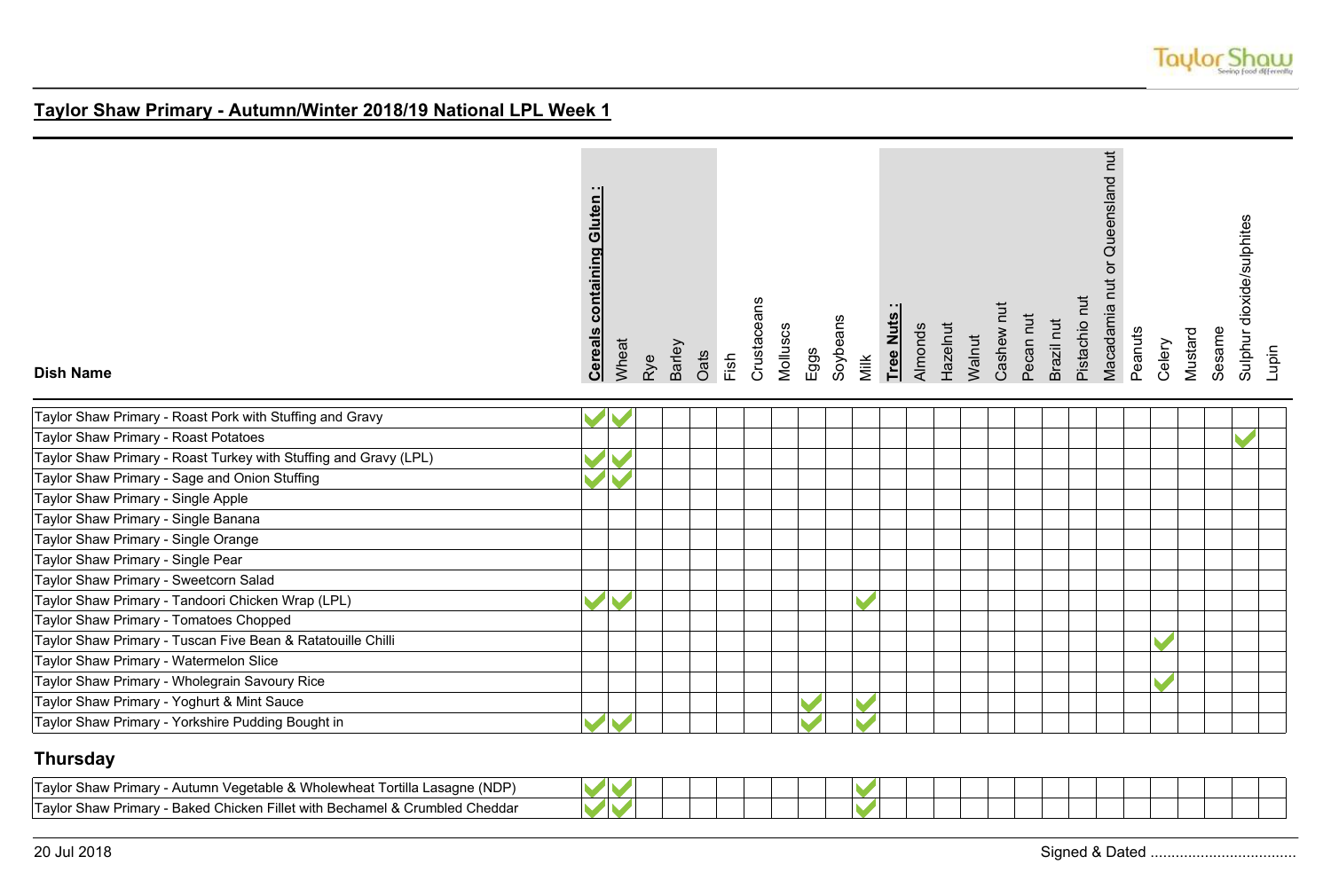

| $\cdot$ $\cdot$ I<br><b>Cereals containing Gluten</b> |
|-------------------------------------------------------|
| Wheat                                                 |
| Rye                                                   |
| Barley                                                |
| Oats                                                  |
| Fish                                                  |
| Crustaceans                                           |
| Molluscs                                              |
| Eggs                                                  |
| Soybeans                                              |
| Milk                                                  |
| - 1<br>Tree Nuts                                      |
| Almonds                                               |
| Hazelnut                                              |
| Walnut                                                |
| Cashew nut                                            |
| Pecan nut                                             |
| Brazil nut                                            |
| Pistachio nut                                         |
| nut or Queensland<br>Macadamia                        |
| Peanuts                                               |
| Celery                                                |
| Mustard                                               |
| Sesame                                                |
| Sulphur dioxide/sulphites                             |
| Lupin                                                 |

#### **Dish Name**

|  | М |   |  |
|--|---|---|--|
|  |   | M |  |
|  | М |   |  |
|  |   |   |  |
|  |   |   |  |
|  |   |   |  |
|  |   |   |  |
|  |   |   |  |
|  |   |   |  |
|  |   |   |  |
|  |   |   |  |
|  |   |   |  |
|  | M |   |  |
|  | M |   |  |
|  |   |   |  |
|  |   |   |  |
|  |   |   |  |
|  |   |   |  |
|  |   |   |  |
|  |   |   |  |
|  |   |   |  |
|  |   |   |  |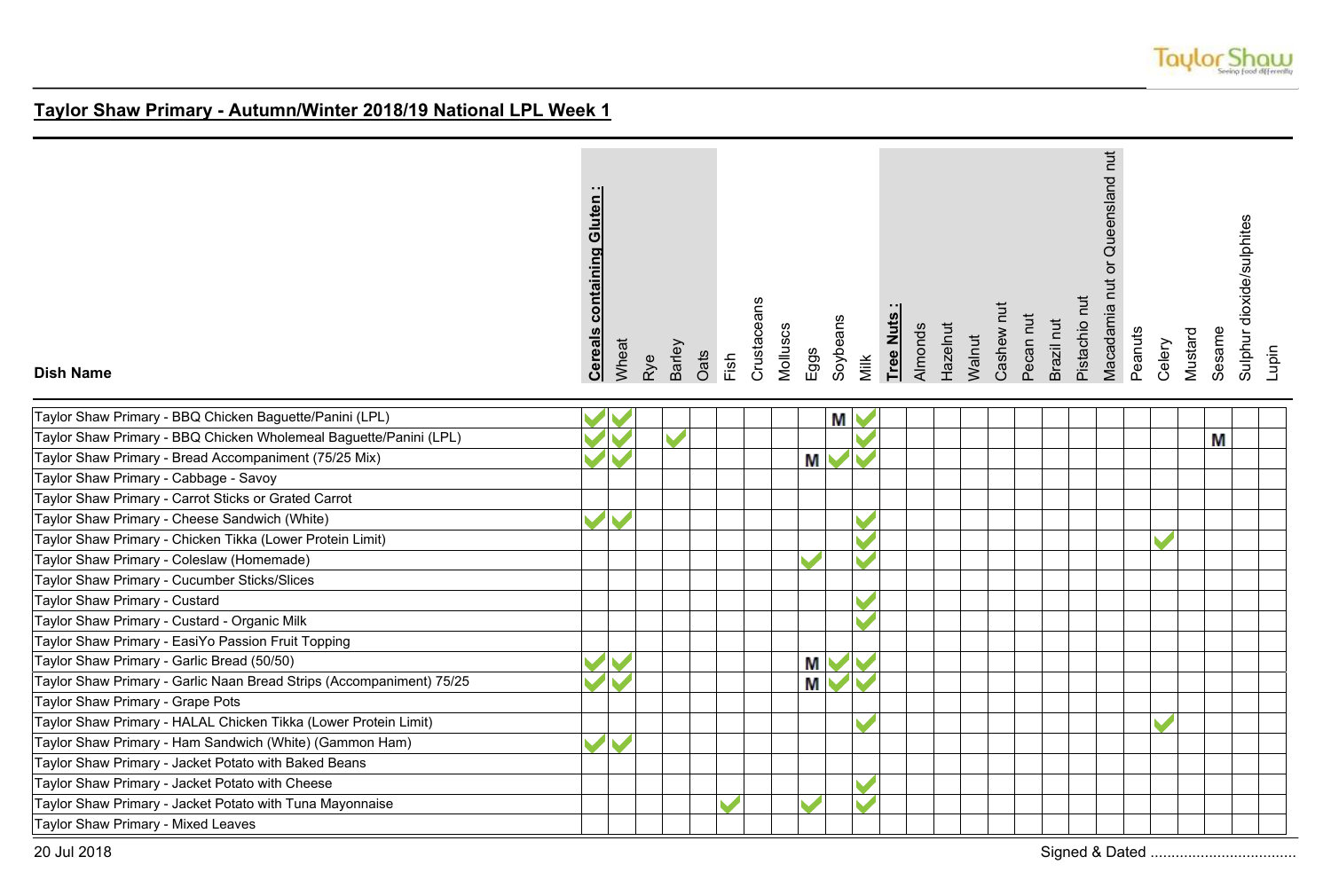

| <b>Dish Name</b>                                           | <b>Cereals containing Gluten:</b> | Wheat                | Rye | Barley | Oats | nsi<br>Fish | Crustaceans | Molluscs | Eggs | Soybeans | Milk | Tree Nuts | Almonds | Hazelnut | Walnut | Cashew nut | Pecan nut | Brazil nut | Pistachio nut | Macadamia nut or Queensland nut | Peanuts | Celery | Mustard | Sesame | dioxide/sulphites<br>Sulphur | Lupin |
|------------------------------------------------------------|-----------------------------------|----------------------|-----|--------|------|-------------|-------------|----------|------|----------|------|-----------|---------|----------|--------|------------|-----------|------------|---------------|---------------------------------|---------|--------|---------|--------|------------------------------|-------|
| Taylor Shaw Primary - Natural Yoghurt Portion              |                                   |                      |     |        |      |             |             |          |      |          |      |           |         |          |        |            |           |            |               |                                 |         |        |         |        |                              |       |
| Taylor Shaw Primary - Pineapple Slices/Chunks              |                                   |                      |     |        |      |             |             |          |      |          |      |           |         |          |        |            |           |            |               |                                 |         |        |         |        |                              |       |
| Taylor Shaw Primary - Roasted Peppers & Sweetcorn          |                                   |                      |     |        |      |             |             |          |      |          |      |           |         |          |        |            |           |            |               |                                 |         |        |         |        |                              |       |
| Taylor Shaw Primary - Roasted Vegetable & Lentil Dhal      | M                                 |                      |     |        |      |             |             |          |      |          |      |           |         |          |        |            |           |            |               |                                 |         |        |         |        |                              |       |
| Taylor Shaw Primary - Single Apple                         |                                   |                      |     |        |      |             |             |          |      |          |      |           |         |          |        |            |           |            |               |                                 |         |        |         |        |                              |       |
| Taylor Shaw Primary - Single Banana                        |                                   |                      |     |        |      |             |             |          |      |          |      |           |         |          |        |            |           |            |               |                                 |         |        |         |        |                              |       |
| Taylor Shaw Primary - Single Orange                        |                                   |                      |     |        |      |             |             |          |      |          |      |           |         |          |        |            |           |            |               |                                 |         |        |         |        |                              |       |
| Taylor Shaw Primary - Single Pear                          |                                   |                      |     |        |      |             |             |          |      |          |      |           |         |          |        |            |           |            |               |                                 |         |        |         |        |                              |       |
| Taylor Shaw Primary - Sweetcorn Salad                      |                                   |                      |     |        |      |             |             |          |      |          |      |           |         |          |        |            |           |            |               |                                 |         |        |         |        |                              |       |
| Taylor Shaw Primary - Tomatoes Chopped                     |                                   |                      |     |        |      |             |             |          |      |          |      |           |         |          |        |            |           |            |               |                                 |         |        |         |        |                              |       |
| Taylor Shaw Primary - Wholegrain Rice 100%                 |                                   |                      |     |        |      |             |             |          |      |          |      |           |         |          |        |            |           |            |               |                                 |         |        |         |        |                              |       |
| Taylor Shaw Primary (Breaking Eggs) - Pear & Cinnamon Cake |                                   | $\blacktriangledown$ |     |        |      |             |             |          |      |          | M    |           |         |          |        |            |           |            |               |                                 |         |        |         |        |                              |       |

## **Friday**

| Taylor Shaw Primary - Baked Beans                       |  |      |  |  |  |  |  |  |  |  |  |  |
|---------------------------------------------------------|--|------|--|--|--|--|--|--|--|--|--|--|
| Taylor Shaw Primary - Battered Pollock                  |  | IVI. |  |  |  |  |  |  |  |  |  |  |
| Taylor Shaw Primary - Big Breakfast Wrapover Vegetarian |  |      |  |  |  |  |  |  |  |  |  |  |
| Taylor Shaw Primary - Bread Accompaniment (75/25 Mix)   |  |      |  |  |  |  |  |  |  |  |  |  |
| Taylor Shaw Primary - Butternut Squash & Tomato Risotto |  |      |  |  |  |  |  |  |  |  |  |  |
| Taylor Shaw Primary - Carrot Sticks or Grated Carrot    |  |      |  |  |  |  |  |  |  |  |  |  |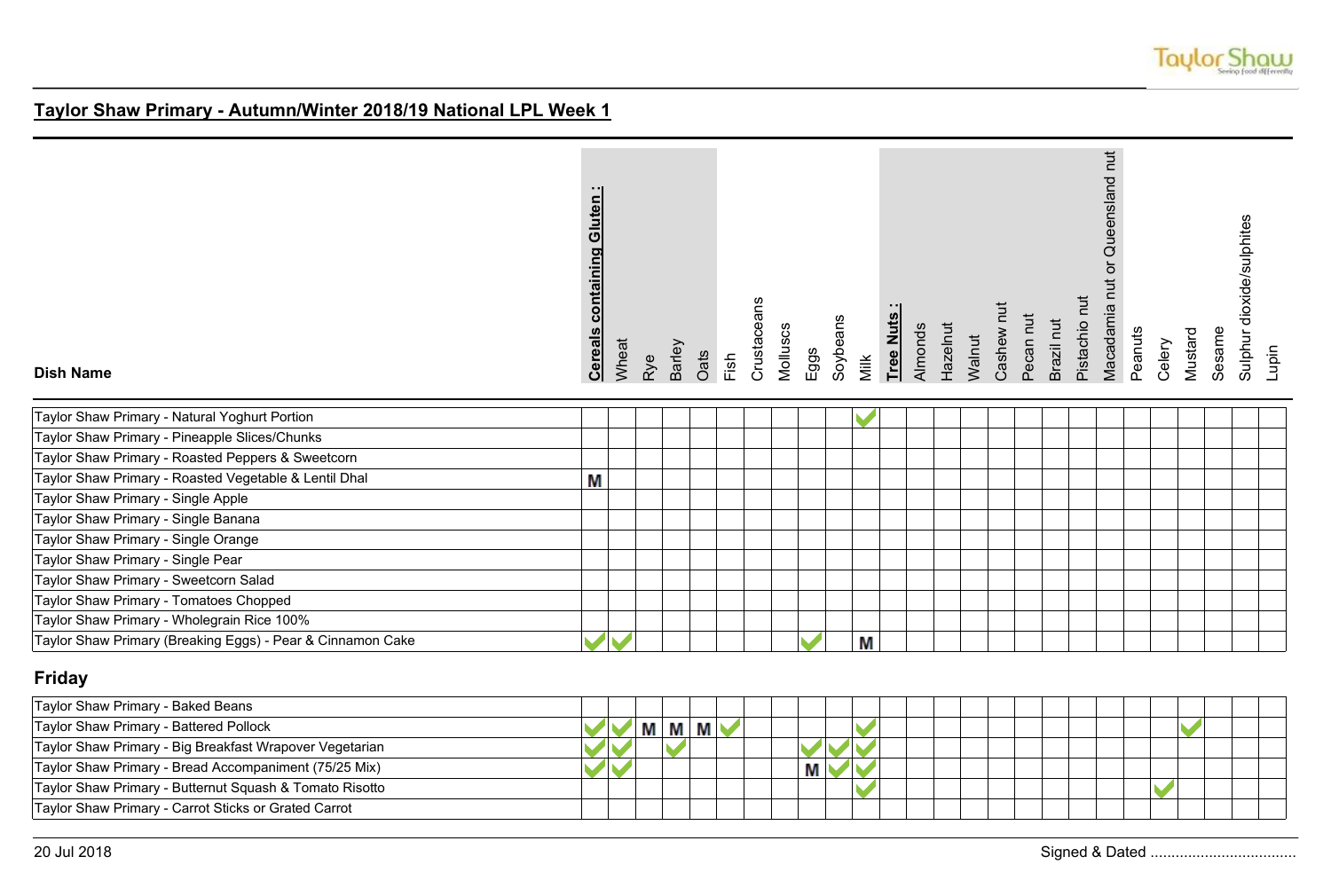

| <b>Dish Name</b>                                                 | <b>containing Gluten</b><br><b>Cereals</b> | Wheat | Rye | Barley | Oats | Fish | Crustaceans | Molluscs | Eggs | Soybeans  | Milk | Tree Nuts | <b>Almonds</b> | Hazelnut | Walnut | Cashew nut | Pecan nut | Brazil nut | Pistachio nut | Macadamia nut or Queensland nut | Peanuts | Celery | Mustard | Sesame | Sulphur dioxide/sulphites<br>Lupin |  |
|------------------------------------------------------------------|--------------------------------------------|-------|-----|--------|------|------|-------------|----------|------|-----------|------|-----------|----------------|----------|--------|------------|-----------|------------|---------------|---------------------------------|---------|--------|---------|--------|------------------------------------|--|
| Taylor Shaw Primary - Cheese & Ham Baguette/Panini (LPL) (White) |                                            |       |     |        |      |      |             |          |      | <b>MV</b> |      |           |                |          |        |            |           |            |               |                                 |         |        |         |        |                                    |  |
| Taylor Shaw Primary - Cheese Sandwich (White)                    |                                            |       |     |        |      |      |             |          |      |           |      |           |                |          |        |            |           |            |               |                                 |         |        |         |        |                                    |  |
| Taylor Shaw Primary - Chip Shop Curry Sauce (Knorr Curry Sauce)  | M                                          |       |     |        |      |      |             |          | М    |           | M    |           |                |          |        |            |           |            |               |                                 |         |        |         |        |                                    |  |
| Taylor Shaw Primary - Chips                                      |                                            |       |     |        |      |      |             |          |      |           |      |           |                |          |        |            |           |            |               |                                 |         |        |         |        |                                    |  |
| Taylor Shaw Primary - Chocolate Brownie (Homemade)               |                                            |       |     |        |      |      |             |          |      |           |      |           |                |          |        |            |           |            |               |                                 |         |        |         |        |                                    |  |
| Taylor Shaw Primary - Cucumber Sticks/Slices                     |                                            |       |     |        |      |      |             |          |      |           |      |           |                |          |        |            |           |            |               |                                 |         |        |         |        |                                    |  |
| Taylor Shaw Primary - EasiYo Raspberry Fruit Topping             |                                            |       |     |        |      |      |             |          |      |           |      |           |                |          |        |            |           |            |               |                                 |         |        |         |        |                                    |  |
| Taylor Shaw Primary - Egg Mayonnaise Sandwich (White)            |                                            |       |     |        |      |      |             |          |      |           |      |           |                |          |        |            |           |            |               |                                 |         |        |         |        |                                    |  |
| Taylor Shaw Primary - Garden Peas (50gm)                         |                                            |       |     |        |      |      |             |          |      |           |      |           |                |          |        |            |           |            |               |                                 |         |        |         |        |                                    |  |
| Taylor Shaw Primary - Grape Pots                                 |                                            |       |     |        |      |      |             |          |      |           |      |           |                |          |        |            |           |            |               |                                 |         |        |         |        |                                    |  |
| Taylor Shaw Primary - Homemade Jacket Wedges                     |                                            |       |     |        |      |      |             |          |      |           |      |           |                |          |        |            |           |            |               |                                 |         |        |         |        |                                    |  |
| Taylor Shaw Primary - Jacket Potato with Baked Beans             |                                            |       |     |        |      |      |             |          |      |           |      |           |                |          |        |            |           |            |               |                                 |         |        |         |        |                                    |  |
| Taylor Shaw Primary - Jacket Potato with Cheese                  |                                            |       |     |        |      |      |             |          |      |           |      |           |                |          |        |            |           |            |               |                                 |         |        |         |        |                                    |  |
| Taylor Shaw Primary - Jacket Potato with Tuna Mayonnaise         |                                            |       |     |        |      |      |             |          |      |           |      |           |                |          |        |            |           |            |               |                                 |         |        |         |        |                                    |  |
| Taylor Shaw Primary - Jacket Wedges No Prep                      |                                            |       |     |        |      |      |             |          |      |           |      |           |                |          |        |            |           |            |               |                                 |         |        |         |        |                                    |  |
| Taylor Shaw Primary - Mixed Leaves                               |                                            |       |     |        |      |      |             |          |      |           |      |           |                |          |        |            |           |            |               |                                 |         |        |         |        |                                    |  |
| Taylor Shaw Primary - Natural Yoghurt Portion                    |                                            |       |     |        |      |      |             |          |      |           |      |           |                |          |        |            |           |            |               |                                 |         |        |         |        |                                    |  |
| Taylor Shaw Primary - Oven Chips                                 |                                            |       |     |        |      |      |             |          |      |           |      |           |                |          |        |            |           |            |               |                                 |         |        |         |        |                                    |  |
| Taylor Shaw Primary - Roasted Vegetable Pasta Salad              |                                            |       |     |        |      |      |             |          |      |           |      |           |                |          |        |            |           |            |               |                                 |         |        |         |        |                                    |  |
| Taylor Shaw Primary - Single Apple                               |                                            |       |     |        |      |      |             |          |      |           |      |           |                |          |        |            |           |            |               |                                 |         |        |         |        |                                    |  |
| Taylor Shaw Primary - Single Banana                              |                                            |       |     |        |      |      |             |          |      |           |      |           |                |          |        |            |           |            |               |                                 |         |        |         |        |                                    |  |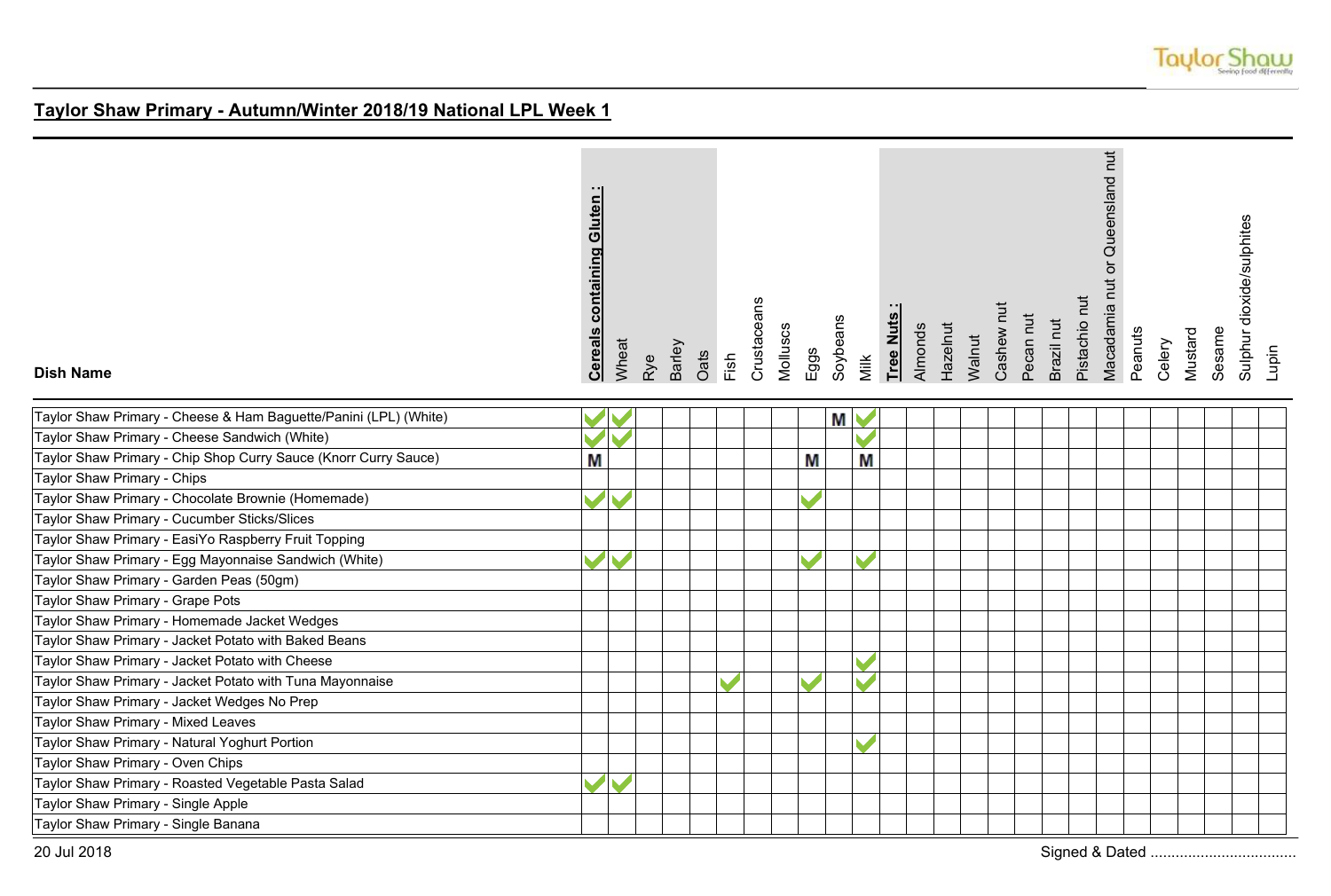

| <b>Dish Name</b>                                        | containing Gluten:<br><b>Cereals</b> | Wheat | Rye | Barley | Oats | Fish | Crustaceans | Molluscs | Eggs | Soybeans | Milk | Tree Nuts | Almonds | Hazelnut | Walnut | Cashew nut | Pecan nut | Brazil nut | Pistachio nut | Macadamia nut or Queensland nut | Peanuts | Celery | Mustard | Sesame | dioxide/sulphites<br>Sulphur | Lupin |
|---------------------------------------------------------|--------------------------------------|-------|-----|--------|------|------|-------------|----------|------|----------|------|-----------|---------|----------|--------|------------|-----------|------------|---------------|---------------------------------|---------|--------|---------|--------|------------------------------|-------|
| Taylor Shaw Primary - Single Orange                     |                                      |       |     |        |      |      |             |          |      |          |      |           |         |          |        |            |           |            |               |                                 |         |        |         |        |                              |       |
| Taylor Shaw Primary - Single Pear                       |                                      |       |     |        |      |      |             |          |      |          |      |           |         |          |        |            |           |            |               |                                 |         |        |         |        |                              |       |
| Taylor Shaw Primary - Sweetcorn Salad                   |                                      |       |     |        |      |      |             |          |      |          |      |           |         |          |        |            |           |            |               |                                 |         |        |         |        |                              |       |
| Taylor Shaw Primary - Tomato Sauce Ketchup Portion Bulk |                                      |       |     |        |      |      |             |          |      |          |      |           |         |          |        |            |           |            |               |                                 |         |        |         |        |                              |       |
| Taylor Shaw Primary - Tomatoes Chopped                  |                                      |       |     |        |      |      |             |          |      |          |      |           |         |          |        |            |           |            |               |                                 |         |        |         |        |                              |       |
| Taylor Shaw Primary - Vegetable Spring Rolls            |                                      |       |     |        |      |      |             |          |      |          |      |           |         |          |        |            |           |            |               |                                 |         |        | M M     |        |                              |       |
| Taylor Shaw Primary - Watermelon Slice                  |                                      |       |     |        |      |      |             |          |      |          |      |           |         |          |        |            |           |            |               |                                 |         |        |         |        |                              |       |
| Taylor Shaw Primary - Wholegrain Savoury Rice           |                                      |       |     |        |      |      |             |          |      |          |      |           |         |          |        |            |           |            |               |                                 |         |        |         |        |                              |       |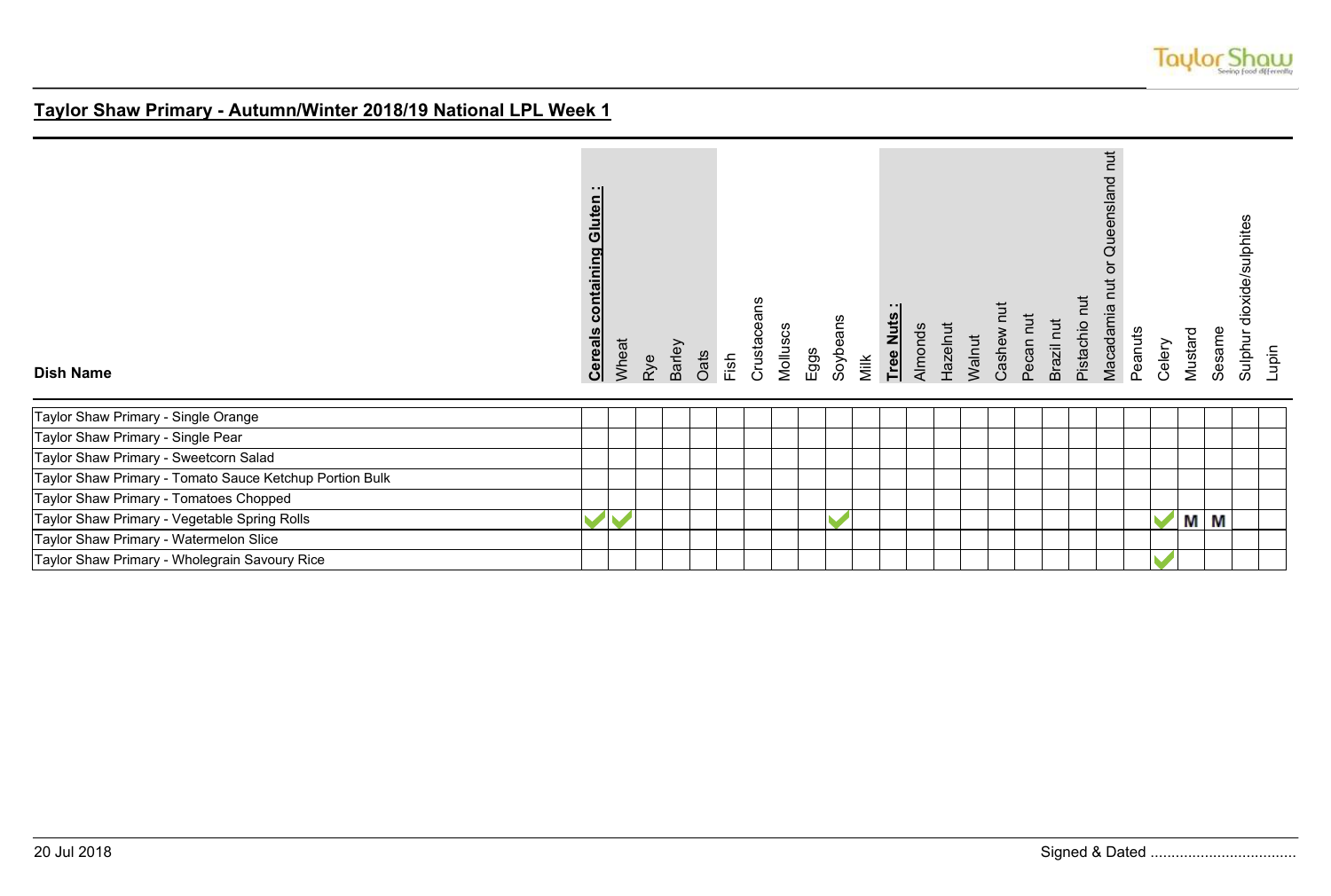

| Gluten<br>containing<br><b>Cereals</b> |
|----------------------------------------|
| Wheat                                  |
| Rye                                    |
| Barley                                 |
| Oats                                   |
| Fish                                   |
| Crustaceans                            |
| Molluscs                               |
| Eggs                                   |
| Soybeans                               |
| Milk                                   |
| $\cdot$ $\cdot$ I<br>Tree Nuts         |
| Almonds                                |
| Hazelnut                               |
| Walnut                                 |
| Cashew nu                              |
| Pecan nut                              |
| Brazil nut                             |
| Pistachio nut                          |
| ち<br>nut or Queensland<br>Macadamia    |
| Peanuts                                |
| Celery                                 |
| Mustard                                |
| Sesame                                 |
| Sulphur dioxide/sulphites              |
| Lupin                                  |
|                                        |

**Dish Name**

## **Monday**

| Taylor Shaw Primary - Apple Crumble                      |  |  |   |  |  |  |  |  |  |  |  |
|----------------------------------------------------------|--|--|---|--|--|--|--|--|--|--|--|
| Taylor Shaw Primary - Bread Accompaniment (75/25 Mix)    |  |  | М |  |  |  |  |  |  |  |  |
| Taylor Shaw Primary - Carrot Sticks or Grated Carrot     |  |  |   |  |  |  |  |  |  |  |  |
| Taylor Shaw Primary - Carrots (Fresh)                    |  |  |   |  |  |  |  |  |  |  |  |
| Taylor Shaw Primary - Carrots (Frozen)                   |  |  |   |  |  |  |  |  |  |  |  |
| Taylor Shaw Primary - Cheese Sandwich (White)            |  |  |   |  |  |  |  |  |  |  |  |
| Taylor Shaw Primary - Creamed Potato                     |  |  |   |  |  |  |  |  |  |  |  |
| Taylor Shaw Primary - Cucumber Sticks/Slices             |  |  |   |  |  |  |  |  |  |  |  |
| Taylor Shaw Primary - Custard                            |  |  |   |  |  |  |  |  |  |  |  |
| Taylor Shaw Primary - Custard - Organic Milk             |  |  |   |  |  |  |  |  |  |  |  |
| Taylor Shaw Primary - EasiYo Mango Fruit Topping         |  |  |   |  |  |  |  |  |  |  |  |
| Taylor Shaw Primary - Garden Peas (50gm)                 |  |  |   |  |  |  |  |  |  |  |  |
| Taylor Shaw Primary - Grape Pots                         |  |  |   |  |  |  |  |  |  |  |  |
| Taylor Shaw Primary - Ham Sandwich (White) (Gammon Ham)  |  |  |   |  |  |  |  |  |  |  |  |
| Taylor Shaw Primary - Jacket Potato with Baked Beans     |  |  |   |  |  |  |  |  |  |  |  |
| Taylor Shaw Primary - Jacket Potato with Cheese          |  |  |   |  |  |  |  |  |  |  |  |
| Taylor Shaw Primary - Jacket Potato with Tuna Mayonnaise |  |  | M |  |  |  |  |  |  |  |  |
| Taylor Shaw Primary - Mixed Leaves                       |  |  |   |  |  |  |  |  |  |  |  |
| Taylor Shaw Primary - Natural Yoghurt Portion            |  |  |   |  |  |  |  |  |  |  |  |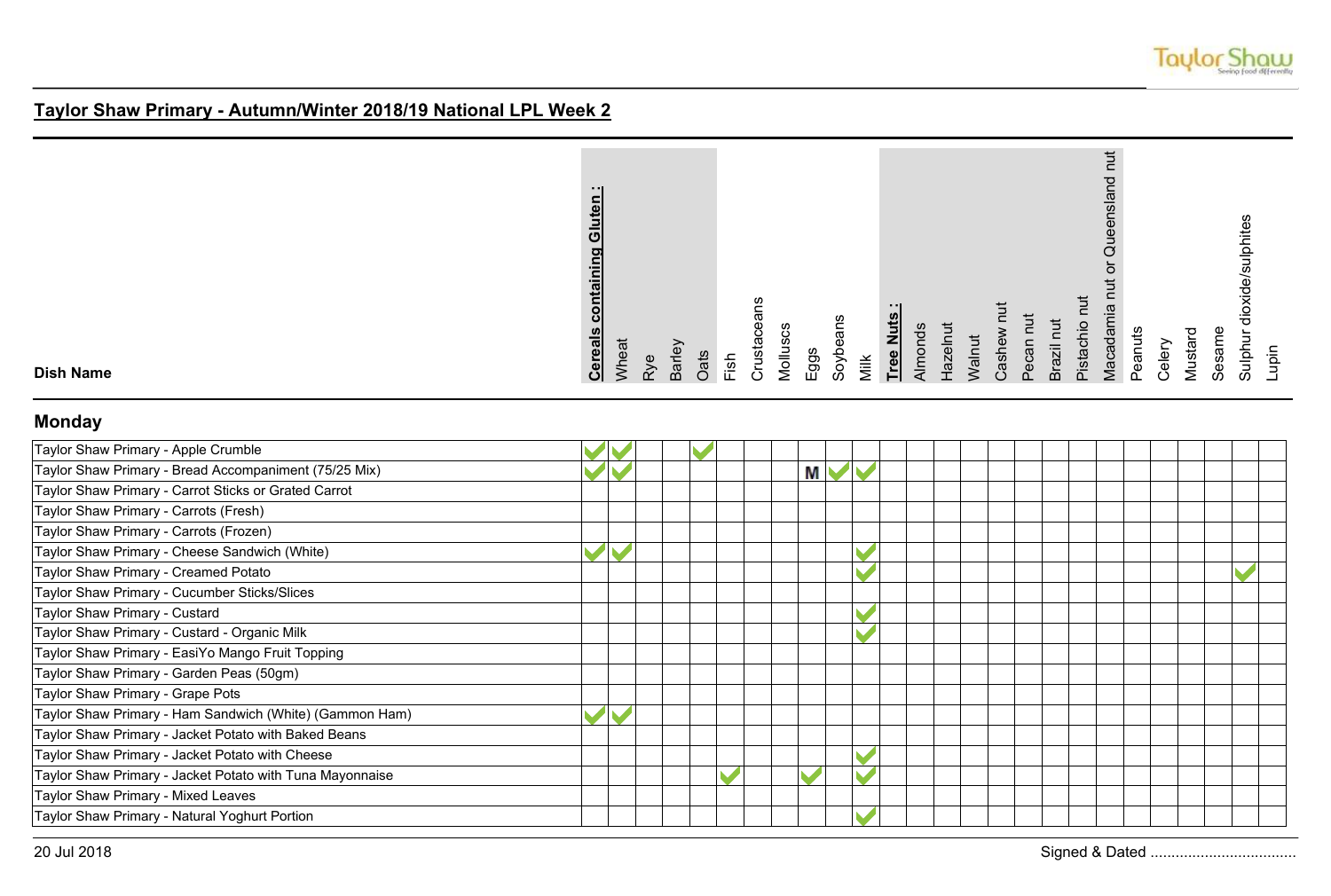

| <b>Dish Name</b>                                                           | <b>Cereals containing Gluten:</b> | Wheat | Rye | Barley | Oats | Fish | Crustaceans | Molluscs | Eggs | Soybeans       | Milk | Tree Nuts | Almonds | Hazelnut | Walnut | Cashew nut | Pecan nut | Brazil nut | Pistachio nut | Macadamia nut or Queensland nut | Peanuts | Celery | Mustard | Sesame | dioxide/sulphites<br>Sulphur | Lupin |
|----------------------------------------------------------------------------|-----------------------------------|-------|-----|--------|------|------|-------------|----------|------|----------------|------|-----------|---------|----------|--------|------------|-----------|------------|---------------|---------------------------------|---------|--------|---------|--------|------------------------------|-------|
| Taylor Shaw Primary - Salmon & Tuna Organic Pasta Bake                     |                                   |       |     |        |      |      |             |          |      |                |      |           |         |          |        |            |           |            |               |                                 |         |        |         |        |                              |       |
| Taylor Shaw Primary - Single Apple                                         |                                   |       |     |        |      |      |             |          |      |                |      |           |         |          |        |            |           |            |               |                                 |         |        |         |        |                              |       |
| Taylor Shaw Primary - Single Banana                                        |                                   |       |     |        |      |      |             |          |      |                |      |           |         |          |        |            |           |            |               |                                 |         |        |         |        |                              |       |
| Taylor Shaw Primary - Single Orange                                        |                                   |       |     |        |      |      |             |          |      |                |      |           |         |          |        |            |           |            |               |                                 |         |        |         |        |                              |       |
| Taylor Shaw Primary - Single Pear                                          |                                   |       |     |        |      |      |             |          |      |                |      |           |         |          |        |            |           |            |               |                                 |         |        |         |        |                              |       |
| Taylor Shaw Primary - Sweetcorn Salad                                      |                                   |       |     |        |      |      |             |          |      |                |      |           |         |          |        |            |           |            |               |                                 |         |        |         |        |                              |       |
| Taylor Shaw Primary - Toad in the Hole with Onion Gravy                    |                                   |       |     |        |      |      |             |          |      |                |      |           |         |          |        |            |           |            |               |                                 |         |        |         |        |                              |       |
| Taylor Shaw Primary - Toad in the Hole with Onion Gravy 70%vl (Chipolatas) |                                   |       |     |        |      |      |             |          |      |                |      |           |         |          |        |            |           |            |               |                                 |         |        |         |        |                              |       |
| Taylor Shaw Primary - Tomato & Basil Pasta Salad                           |                                   |       |     |        |      |      |             |          |      |                |      |           |         |          |        |            |           |            |               |                                 |         |        |         |        |                              |       |
| Taylor Shaw Primary - Tomato and Garlic Bread (Accompaniment)              |                                   |       |     |        |      |      |             |          | Μ    |                |      |           |         |          |        |            |           |            |               |                                 |         |        |         |        |                              |       |
| Taylor Shaw Primary - Tomatoes Chopped                                     |                                   |       |     |        |      |      |             |          |      |                |      |           |         |          |        |            |           |            |               |                                 |         |        |         |        |                              |       |
| Taylor Shaw Primary - Vegetable & Mixed Bean Taco                          | Μ                                 |       |     |        |      |      |             |          |      |                |      |           |         |          |        |            |           |            |               |                                 |         |        |         |        |                              |       |
| Taylor Shaw Primary - Vegetable Pizza Fresh Sauce                          |                                   |       |     |        |      |      |             |          | Μ    | M <sub>1</sub> |      |           |         |          |        |            |           |            |               |                                 |         |        |         |        |                              |       |
| Taylor Shaw Primary - Watermelon Slice                                     |                                   |       |     |        |      |      |             |          |      |                |      |           |         |          |        |            |           |            |               |                                 |         |        |         |        |                              |       |

# **Tuesday**

| Taylor Shaw Primary - Bread Accompaniment (75/25 Mix) |  |  |  | М |  |  |  |  |  |  |  |  |
|-------------------------------------------------------|--|--|--|---|--|--|--|--|--|--|--|--|
| Taylor Shaw Primary - Broccoli (Fresh)                |  |  |  |   |  |  |  |  |  |  |  |  |
| Taylor Shaw Primary - Broccoli (Frozen)               |  |  |  |   |  |  |  |  |  |  |  |  |
| Taylor Shaw Primary - Carrot Sticks or Grated Carrot  |  |  |  |   |  |  |  |  |  |  |  |  |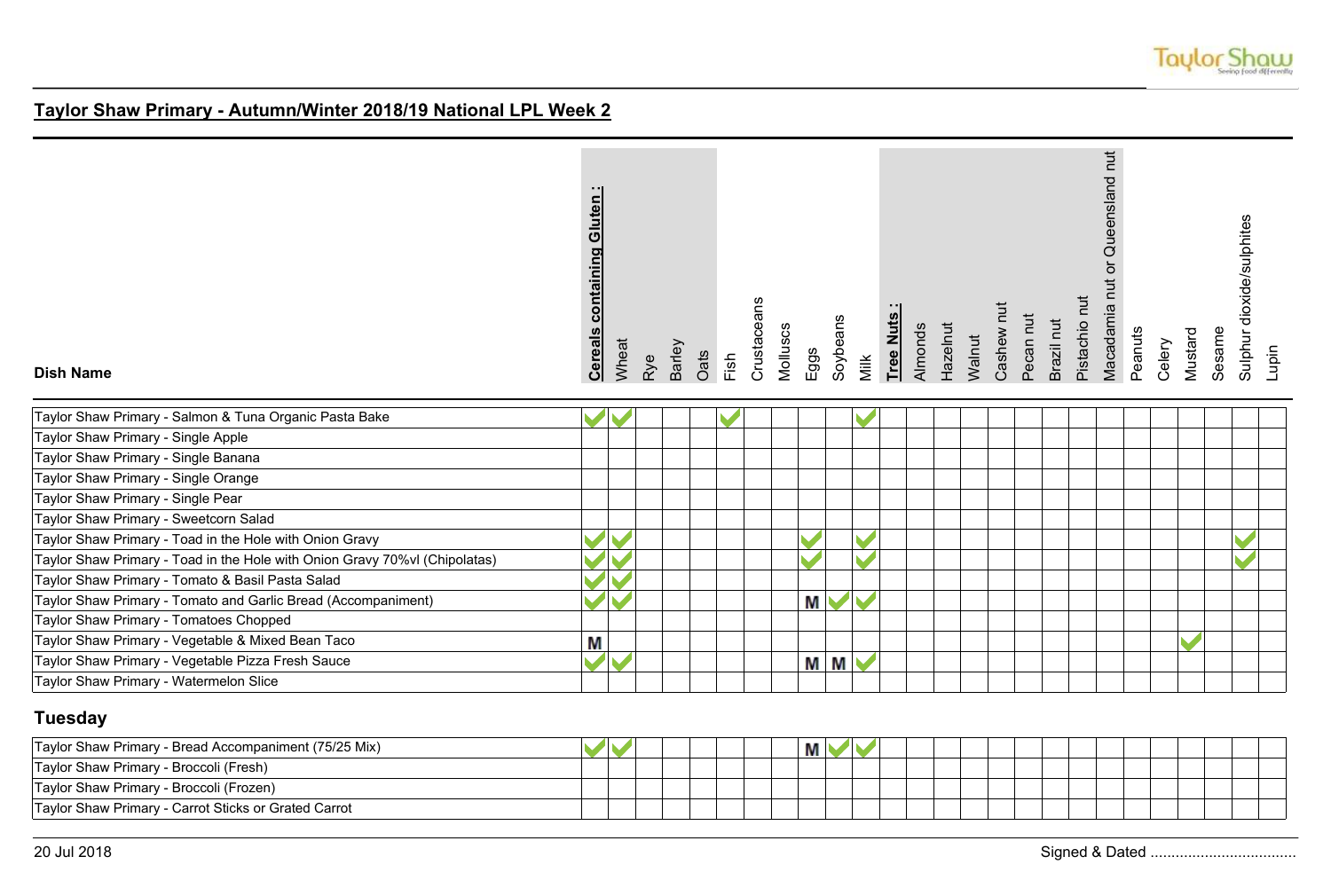

| <b>Dish Name</b>                                                                      | containing Gluten:<br><b>Cereals</b> | Wheat | Rye | Barley | Oats | Fish | Crustaceans | Molluscs | Eggs | Soybeans | Milk                     | Tree Nuts | Almonds | Hazelnut | Walnut | Cashew nut | Pecan nut | Brazil nut | Pistachio nut | Macadamia nut or Queensland nut | Peanuts | Celery | Mustard | Sesame | Sulphur dioxide/sulphites<br>Lupin |  |
|---------------------------------------------------------------------------------------|--------------------------------------|-------|-----|--------|------|------|-------------|----------|------|----------|--------------------------|-----------|---------|----------|--------|------------|-----------|------------|---------------|---------------------------------|---------|--------|---------|--------|------------------------------------|--|
| Taylor Shaw Primary - Cheese Sandwich (White)                                         |                                      |       |     |        |      |      |             |          |      |          |                          |           |         |          |        |            |           |            |               |                                 |         |        |         |        |                                    |  |
| Taylor Shaw Primary - Cheese, Ham & Tomato Baguette/Panini (LPL) (White)              |                                      |       |     |        |      |      |             |          |      | M        |                          |           |         |          |        |            |           |            |               |                                 |         |        |         |        |                                    |  |
| Taylor Shaw Primary - Cucumber Sticks/Slices                                          |                                      |       |     |        |      |      |             |          |      |          |                          |           |         |          |        |            |           |            |               |                                 |         |        |         |        |                                    |  |
| Taylor Shaw Primary - EasiYo Vanilla Peach Fruit Topping                              |                                      |       |     |        |      |      |             |          |      |          |                          |           |         |          |        |            |           |            |               |                                 |         |        |         |        |                                    |  |
| Taylor Shaw Primary - Falafel & Warm Pitta                                            |                                      |       |     |        |      |      |             |          |      |          |                          |           |         |          |        |            |           |            |               |                                 |         |        |         |        |                                    |  |
| Taylor Shaw Primary - Fruity Flapjack Bulk                                            |                                      |       |     |        |      |      |             |          |      |          |                          |           |         |          |        |            |           |            |               |                                 |         |        |         |        |                                    |  |
| Taylor Shaw Primary - Grape Pots                                                      |                                      |       |     |        |      |      |             |          |      |          |                          |           |         |          |        |            |           |            |               |                                 |         |        |         |        |                                    |  |
| Taylor Shaw Primary - HALAL Lamb Meat and Potato Pie (LPL)                            |                                      |       |     |        |      |      |             |          |      |          |                          |           |         |          |        |            |           |            |               |                                 |         |        |         |        |                                    |  |
| Taylor Shaw Primary - Ham Sandwich (White) (Gammon Ham)                               |                                      |       |     |        |      |      |             |          |      |          |                          |           |         |          |        |            |           |            |               |                                 |         |        |         |        |                                    |  |
| Taylor Shaw Primary - Hunters Barbecue Chicken Flatbread (LPL)                        |                                      |       |     |        |      |      |             |          |      |          |                          |           |         |          |        |            |           |            |               |                                 |         |        |         |        |                                    |  |
| Taylor Shaw Primary - Jacket Potato with Baked Beans                                  |                                      |       |     |        |      |      |             |          |      |          |                          |           |         |          |        |            |           |            |               |                                 |         |        |         |        |                                    |  |
| Taylor Shaw Primary - Jacket Potato with Cheese                                       |                                      |       |     |        |      |      |             |          |      |          |                          |           |         |          |        |            |           |            |               |                                 |         |        |         |        |                                    |  |
| Taylor Shaw Primary - Jacket Potato with Tuna Mayonnaise                              |                                      |       |     |        |      |      |             |          |      |          |                          |           |         |          |        |            |           |            |               |                                 |         |        |         |        |                                    |  |
| Taylor Shaw Primary - Meat and Potato Pie 85%VL (LPL)                                 |                                      |       |     |        |      |      |             |          |      |          |                          |           |         |          |        |            |           |            |               |                                 |         |        |         |        |                                    |  |
| Taylor Shaw Primary - Mixed Leaves                                                    |                                      |       |     |        |      |      |             |          |      |          |                          |           |         |          |        |            |           |            |               |                                 |         |        |         |        |                                    |  |
| Taylor Shaw Primary - Natural Yoghurt Portion                                         |                                      |       |     |        |      |      |             |          |      |          | $\overline{\phantom{a}}$ |           |         |          |        |            |           |            |               |                                 |         |        |         |        |                                    |  |
| Taylor Shaw Primary - Pineapple Slices/Chunks                                         |                                      |       |     |        |      |      |             |          |      |          |                          |           |         |          |        |            |           |            |               |                                 |         |        |         |        |                                    |  |
| Taylor Shaw Primary - Roasted Root Vegetable Casserole with Cheddar & Parsley Crouton |                                      |       |     |        |      |      |             |          | M M  |          |                          |           |         |          |        |            |           |            |               |                                 |         |        |         |        |                                    |  |
| Taylor Shaw Primary - Single Apple                                                    |                                      |       |     |        |      |      |             |          |      |          |                          |           |         |          |        |            |           |            |               |                                 |         |        |         |        |                                    |  |
| Taylor Shaw Primary - Single Banana                                                   |                                      |       |     |        |      |      |             |          |      |          |                          |           |         |          |        |            |           |            |               |                                 |         |        |         |        |                                    |  |
| Taylor Shaw Primary - Single Orange                                                   |                                      |       |     |        |      |      |             |          |      |          |                          |           |         |          |        |            |           |            |               |                                 |         |        |         |        |                                    |  |
| 20 Jul 2018                                                                           |                                      |       |     |        |      |      |             |          |      |          |                          |           |         |          |        |            |           |            |               |                                 |         |        |         |        |                                    |  |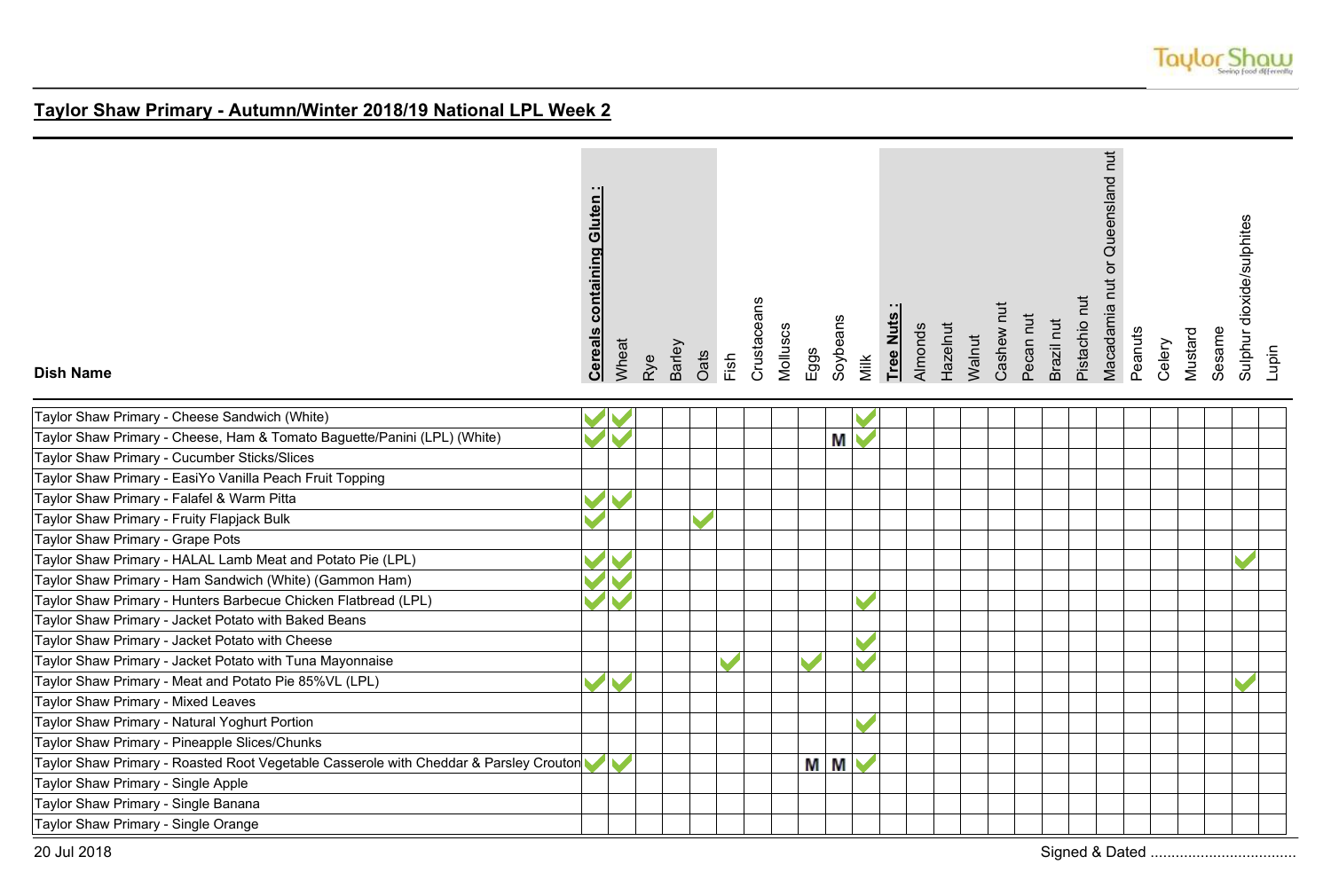

| <b>Dish Name</b>                                                     | <b>Cereals containing Gluten</b> | Wheat | Rye | Barley | Oats | Fish | Crustaceans | Molluscs | Eggs | Soybeans   | Milk                  | Tree Nuts | Almonds | Hazelnut | Walnut | Cashew nut | Pecan nut | Brazil nut | Pistachio nut | Macadamia nut or Queensland nut | Peanuts | Celery | Mustard | Sesame | Sulphur dioxide/sulphites | Lupin |
|----------------------------------------------------------------------|----------------------------------|-------|-----|--------|------|------|-------------|----------|------|------------|-----------------------|-----------|---------|----------|--------|------------|-----------|------------|---------------|---------------------------------|---------|--------|---------|--------|---------------------------|-------|
| Taylor Shaw Primary - Single Pear                                    |                                  |       |     |        |      |      |             |          |      |            |                       |           |         |          |        |            |           |            |               |                                 |         |        |         |        |                           |       |
| Taylor Shaw Primary - Sweetcorn                                      |                                  |       |     |        |      |      |             |          |      |            |                       |           |         |          |        |            |           |            |               |                                 |         |        |         |        |                           |       |
| Taylor Shaw Primary - Sweetcorn Salad                                |                                  |       |     |        |      |      |             |          |      |            |                       |           |         |          |        |            |           |            |               |                                 |         |        |         |        |                           |       |
| Taylor Shaw Primary - Tomatoes Chopped                               |                                  |       |     |        |      |      |             |          |      |            |                       |           |         |          |        |            |           |            |               |                                 |         |        |         |        |                           |       |
| Taylor Shaw Primary - Turmeric Rice Salad                            |                                  |       |     |        |      |      |             |          |      |            |                       |           |         |          |        |            |           |            |               |                                 |         |        |         |        |                           |       |
| Taylor Shaw Primary - Yoghurt & Mint Sauce                           |                                  |       |     |        |      |      |             |          |      |            |                       |           |         |          |        |            |           |            |               |                                 |         |        |         |        |                           |       |
| Wednesday                                                            |                                  |       |     |        |      |      |             |          |      |            |                       |           |         |          |        |            |           |            |               |                                 |         |        |         |        |                           |       |
| Taylor Shaw Primary - Beef, Chunky Vegetable & Potato Broth/Stew LPL |                                  |       |     |        |      |      |             |          |      |            |                       |           |         |          |        |            |           |            |               |                                 |         |        |         |        |                           |       |
| Taylor Shaw Primary - Bread Accompaniment (75/25 Mix)                | $\blacktriangledown$             |       |     |        |      |      |             |          | М    | $\sqrt{2}$ |                       |           |         |          |        |            |           |            |               |                                 |         |        |         |        |                           |       |
| Taylor Shaw Primary - Carrot & Sultana Salad                         |                                  |       |     |        |      |      |             |          |      |            |                       |           |         |          |        |            |           |            |               |                                 |         |        |         |        |                           |       |
| Taylor Shaw Primary - Carrot Sticks or Grated Carrot                 |                                  |       |     |        |      |      |             |          |      |            |                       |           |         |          |        |            |           |            |               |                                 |         |        |         |        |                           |       |
| Taylor Shaw Primary - Cauliflower (Fresh)                            |                                  |       |     |        |      |      |             |          |      |            |                       |           |         |          |        |            |           |            |               |                                 |         |        |         |        |                           |       |
| Taylor Shaw Primary - Cauliflower (Frozen)                           |                                  |       |     |        |      |      |             |          |      |            |                       |           |         |          |        |            |           |            |               |                                 |         |        |         |        |                           |       |
| Taylor Shaw Primary - Cheese Sandwich (White)                        |                                  |       |     |        |      |      |             |          |      |            |                       |           |         |          |        |            |           |            |               |                                 |         |        |         |        |                           |       |
| Taylor Shaw Primary - Cucumber Sticks/Slices                         |                                  |       |     |        |      |      |             |          |      |            |                       |           |         |          |        |            |           |            |               |                                 |         |        |         |        |                           |       |
| Taylor Shaw Primary - EasiYo Strawberry Fruit Topping                |                                  |       |     |        |      |      |             |          |      |            |                       |           |         |          |        |            |           |            |               |                                 |         |        |         |        |                           |       |
| Taylor Shaw Primary - Egg Mayonnaise Sandwich (White)                |                                  |       |     |        |      |      |             |          |      |            | $\blacktriangleright$ |           |         |          |        |            |           |            |               |                                 |         |        |         |        |                           |       |
| Taylor Shaw Primary - Grape Pots                                     |                                  |       |     |        |      |      |             |          |      |            |                       |           |         |          |        |            |           |            |               |                                 |         |        |         |        |                           |       |
| Taylor Shaw Primary - Gravy                                          |                                  |       |     |        |      |      |             |          |      |            |                       |           |         |          |        |            |           |            |               |                                 |         |        |         |        |                           |       |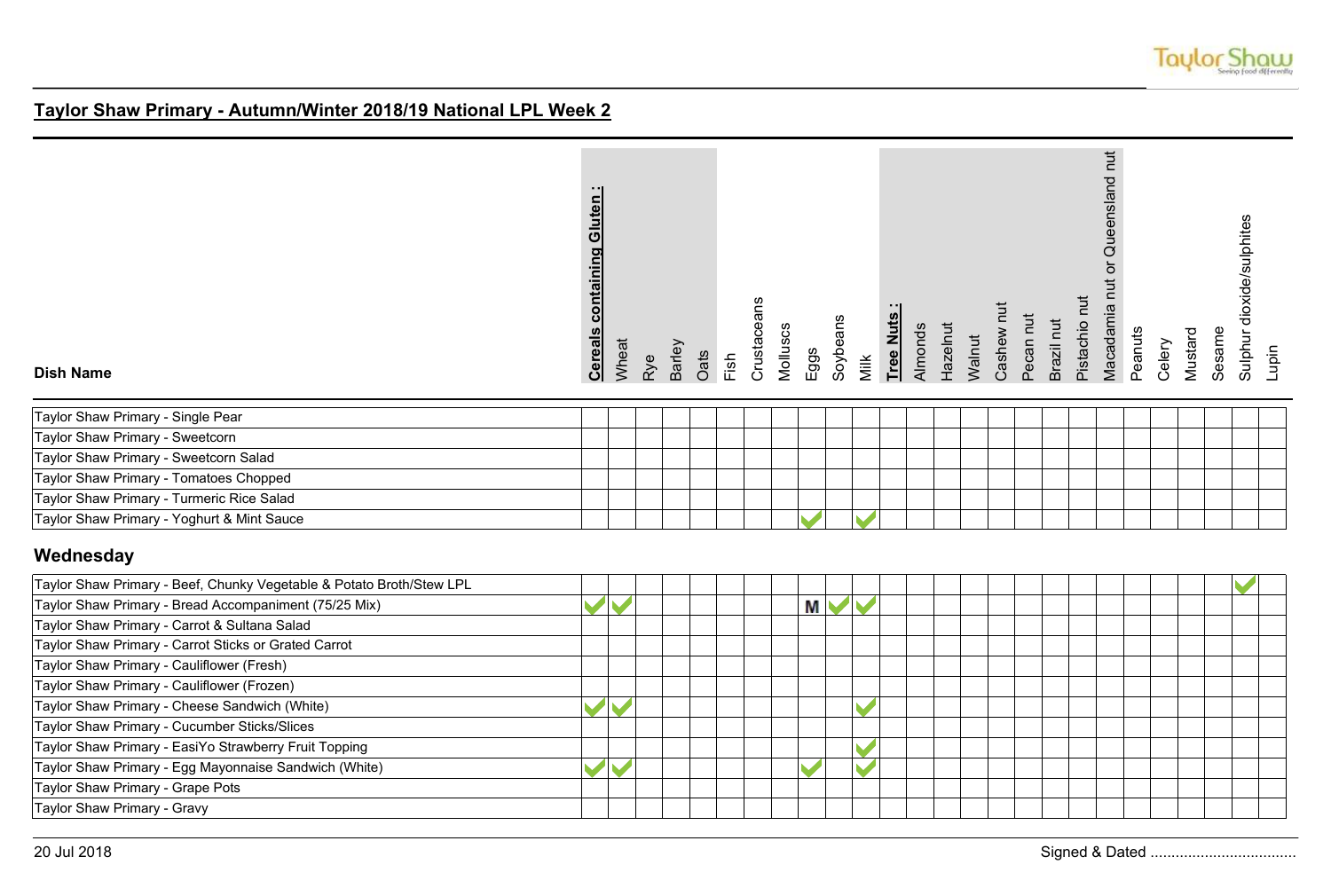

| <b>Dish Name</b>                                                                          | <b>containing Gluten</b><br><b>Cereals</b> | Wheat | Rye | Barley | Oats | Fish | Crustaceans | Molluscs | Eggs | Soybeans | Milk | Tree Nuts | Almonds | Hazelnut | Walnut | Cashew nut | Pecan nut | Brazil nut | Pistachio nut | Macadamia nut or Queensland nut | Peanuts | Celery | Mustard | Sesame | Sulphur dioxide/sulphites<br>Lupin |  |
|-------------------------------------------------------------------------------------------|--------------------------------------------|-------|-----|--------|------|------|-------------|----------|------|----------|------|-----------|---------|----------|--------|------------|-----------|------------|---------------|---------------------------------|---------|--------|---------|--------|------------------------------------|--|
| Taylor Shaw Primary - Green Beans                                                         |                                            |       |     |        |      |      |             |          |      |          |      |           |         |          |        |            |           |            |               |                                 |         |        |         |        |                                    |  |
| Taylor Shaw Primary - HALAL Roast Chicken with Yorkshire Pudding & Gravy (LPL)            |                                            |       |     |        |      |      |             |          |      |          |      |           |         |          |        |            |           |            |               |                                 |         |        |         |        |                                    |  |
| Taylor Shaw Primary - HALAL Roast Turkey with Yorkshire Pudding and Gravy                 |                                            |       |     |        |      |      |             |          |      |          |      |           |         |          |        |            |           |            |               |                                 |         |        |         |        |                                    |  |
| Taylor Shaw Primary - Homemade Yorkshire Pudding                                          |                                            |       |     |        |      |      |             |          |      |          |      |           |         |          |        |            |           |            |               |                                 |         |        |         |        |                                    |  |
| Taylor Shaw Primary - Honeydew Melon                                                      |                                            |       |     |        |      |      |             |          |      |          |      |           |         |          |        |            |           |            |               |                                 |         |        |         |        |                                    |  |
| Taylor Shaw Primary - Ice Cream Accompaniment                                             |                                            |       |     |        |      |      |             |          |      |          |      |           |         |          |        |            |           |            |               |                                 |         |        |         |        |                                    |  |
| Taylor Shaw Primary - Jacket Potato with Baked Beans                                      |                                            |       |     |        |      |      |             |          |      |          |      |           |         |          |        |            |           |            |               |                                 |         |        |         |        |                                    |  |
| Taylor Shaw Primary - Jacket Potato with Cheese                                           |                                            |       |     |        |      |      |             |          |      |          |      |           |         |          |        |            |           |            |               |                                 |         |        |         |        |                                    |  |
| Taylor Shaw Primary - Jacket Potato with Tuna Mayonnaise                                  |                                            |       |     |        |      |      |             |          |      |          |      |           |         |          |        |            |           |            |               |                                 |         |        |         |        |                                    |  |
| Taylor Shaw Primary - Jelly and Peaches                                                   |                                            |       |     |        |      |      |             |          |      |          |      |           |         |          |        |            |           |            |               |                                 |         |        |         |        |                                    |  |
| Taylor Shaw Primary - Lentil Bake                                                         | M                                          |       |     |        |      |      |             |          |      |          |      |           |         |          |        |            |           |            |               |                                 |         |        |         |        |                                    |  |
| Taylor Shaw Primary - Mixed Leaves                                                        |                                            |       |     |        |      |      |             |          |      |          |      |           |         |          |        |            |           |            |               |                                 |         |        |         |        |                                    |  |
| Taylor Shaw Primary - Natural Yoghurt Portion                                             |                                            |       |     |        |      |      |             |          |      |          |      |           |         |          |        |            |           |            |               |                                 |         |        |         |        |                                    |  |
| Taylor Shaw Primary - North African Roasted Squash, Sweet Potato & Black Eye Bean Ste   M |                                            |       |     |        |      |      |             |          |      |          |      |           |         |          |        |            |           |            |               |                                 |         |        |         |        |                                    |  |
| Taylor Shaw Primary - Quorn Roast with Yorkshire Pudding & Gravy                          |                                            |       |     |        |      |      |             |          |      |          |      |           |         |          |        |            |           |            |               |                                 |         |        |         |        |                                    |  |
| Taylor Shaw Primary - Roast Chicken with Yorkshire Pudding & Gravy (LPL)                  |                                            |       |     |        |      |      |             |          |      |          |      |           |         |          |        |            |           |            |               |                                 |         |        |         |        |                                    |  |
| Taylor Shaw Primary - Roast Gammon with Gravy                                             |                                            |       |     |        |      |      |             |          |      |          |      |           |         |          |        |            |           |            |               |                                 |         |        |         |        |                                    |  |
| Taylor Shaw Primary - Roast Pork with Yorkshire Pudding and Gravy                         |                                            |       |     |        |      |      |             |          |      |          |      |           |         |          |        |            |           |            |               |                                 |         |        |         |        |                                    |  |
| Taylor Shaw Primary - Roast Potatoes                                                      |                                            |       |     |        |      |      |             |          |      |          |      |           |         |          |        |            |           |            |               |                                 |         |        |         |        |                                    |  |
| Taylor Shaw Primary - Roast Turkey with Yorkshire Pudding and Gravy (LPL)                 |                                            |       |     |        |      |      |             |          |      |          |      |           |         |          |        |            |           |            |               |                                 |         |        |         |        |                                    |  |
| Taylor Shaw Primary - Roasted Vegetable Wrap                                              |                                            |       |     |        |      |      |             |          |      |          |      |           |         |          |        |            |           |            |               |                                 |         |        |         |        |                                    |  |
| 20 Jul 2018                                                                               |                                            |       |     |        |      |      |             |          |      |          |      |           |         |          |        |            |           |            |               |                                 |         |        |         |        |                                    |  |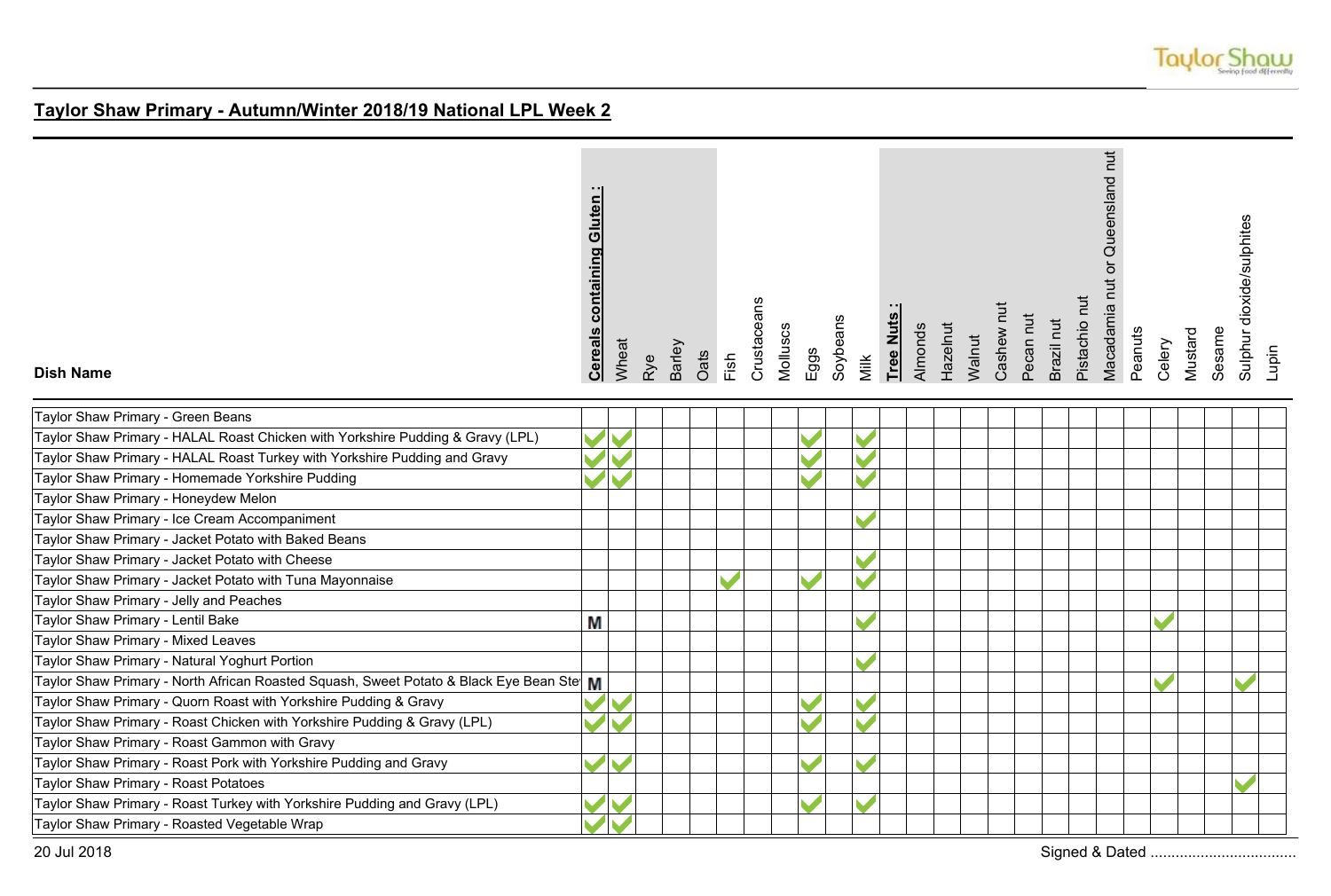

| <b>Dish Name</b>                                          | <b>Cereals containing Gluten:</b> | Wheat | Rye | Barley | Oats | Fish | Crustaceans | Molluscs | Eggs                 | Soybeans | Milk | Tree Nuts | Almonds | Hazelnut | Walnut | Cashew nut | Pecan nut | Brazil nut | Pistachio nut | Macadamia nut or Queensland nut | Peanuts | Celery | Mustard | Sesame | Sulphur dioxide/sulphites | Lupin |
|-----------------------------------------------------------|-----------------------------------|-------|-----|--------|------|------|-------------|----------|----------------------|----------|------|-----------|---------|----------|--------|------------|-----------|------------|---------------|---------------------------------|---------|--------|---------|--------|---------------------------|-------|
| Taylor Shaw Primary - Single Apple                        |                                   |       |     |        |      |      |             |          |                      |          |      |           |         |          |        |            |           |            |               |                                 |         |        |         |        |                           |       |
| Taylor Shaw Primary - Single Banana                       |                                   |       |     |        |      |      |             |          |                      |          |      |           |         |          |        |            |           |            |               |                                 |         |        |         |        |                           |       |
| Taylor Shaw Primary - Single Orange                       |                                   |       |     |        |      |      |             |          |                      |          |      |           |         |          |        |            |           |            |               |                                 |         |        |         |        |                           |       |
| Taylor Shaw Primary - Single Pear                         |                                   |       |     |        |      |      |             |          |                      |          |      |           |         |          |        |            |           |            |               |                                 |         |        |         |        |                           |       |
| Taylor Shaw Primary - Sweetcorn Salad                     |                                   |       |     |        |      |      |             |          |                      |          |      |           |         |          |        |            |           |            |               |                                 |         |        |         |        |                           |       |
| Taylor Shaw Primary - Tomatoes Chopped                    |                                   |       |     |        |      |      |             |          |                      |          |      |           |         |          |        |            |           |            |               |                                 |         |        |         |        |                           |       |
| Taylor Shaw Primary - Yorkshire Pudding Bought in         |                                   |       |     |        |      |      |             |          |                      |          |      |           |         |          |        |            |           |            |               |                                 |         |        |         |        |                           |       |
| <b>Thursday</b>                                           |                                   |       |     |        |      |      |             |          |                      |          |      |           |         |          |        |            |           |            |               |                                 |         |        |         |        |                           |       |
| Taylor Shaw Primary - Apple Wedges                        |                                   |       |     |        |      |      |             |          |                      |          |      |           |         |          |        |            |           |            |               |                                 |         |        |         |        |                           |       |
| Taylor Shaw Primary - Banana & Gingerbread Cake/Pudding   |                                   |       |     |        |      |      |             |          | $\blacktriangledown$ |          |      |           |         |          |        |            |           |            |               |                                 |         |        |         |        |                           |       |
| Taylor Shaw Primary - Braised Red Cabbage                 |                                   |       |     |        |      |      |             |          |                      |          |      |           |         |          |        |            |           |            |               |                                 |         |        |         |        |                           |       |
| Taylor Shaw Primary - Bread Accompaniment (75/25 Mix)     |                                   |       |     |        |      |      |             |          | М                    |          |      |           |         |          |        |            |           |            |               |                                 |         |        |         |        |                           |       |
| Taylor Shaw Primary - Carrot Sticks or Grated Carrot      |                                   |       |     |        |      |      |             |          |                      |          |      |           |         |          |        |            |           |            |               |                                 |         |        |         |        |                           |       |
| Taylor Shaw Primary - Cheese Sandwich (White)             |                                   |       |     |        |      |      |             |          |                      |          |      |           |         |          |        |            |           |            |               |                                 |         |        |         |        |                           |       |
| Taylor Shaw Primary - Chicken Tikka (Lower Protein Limit) |                                   |       |     |        |      |      |             |          |                      |          |      |           |         |          |        |            |           |            |               |                                 |         |        |         |        |                           |       |
| Taylor Shaw Primary - Chicken Tikka Baguette/Panini (LPL) |                                   |       |     |        |      |      |             |          |                      | М        |      |           |         |          |        |            |           |            |               |                                 |         |        |         |        |                           |       |
| Taylor Shaw Primary - Coleslaw (Homemade)                 |                                   |       |     |        |      |      |             |          |                      |          |      |           |         |          |        |            |           |            |               |                                 |         |        |         |        |                           |       |
| Taylor Shaw Primary - Cucumber Sticks/Slices              |                                   |       |     |        |      |      |             |          |                      |          |      |           |         |          |        |            |           |            |               |                                 |         |        |         |        |                           |       |
| Taylor Shaw Primary - Custard                             |                                   |       |     |        |      |      |             |          |                      |          |      |           |         |          |        |            |           |            |               |                                 |         |        |         |        |                           |       |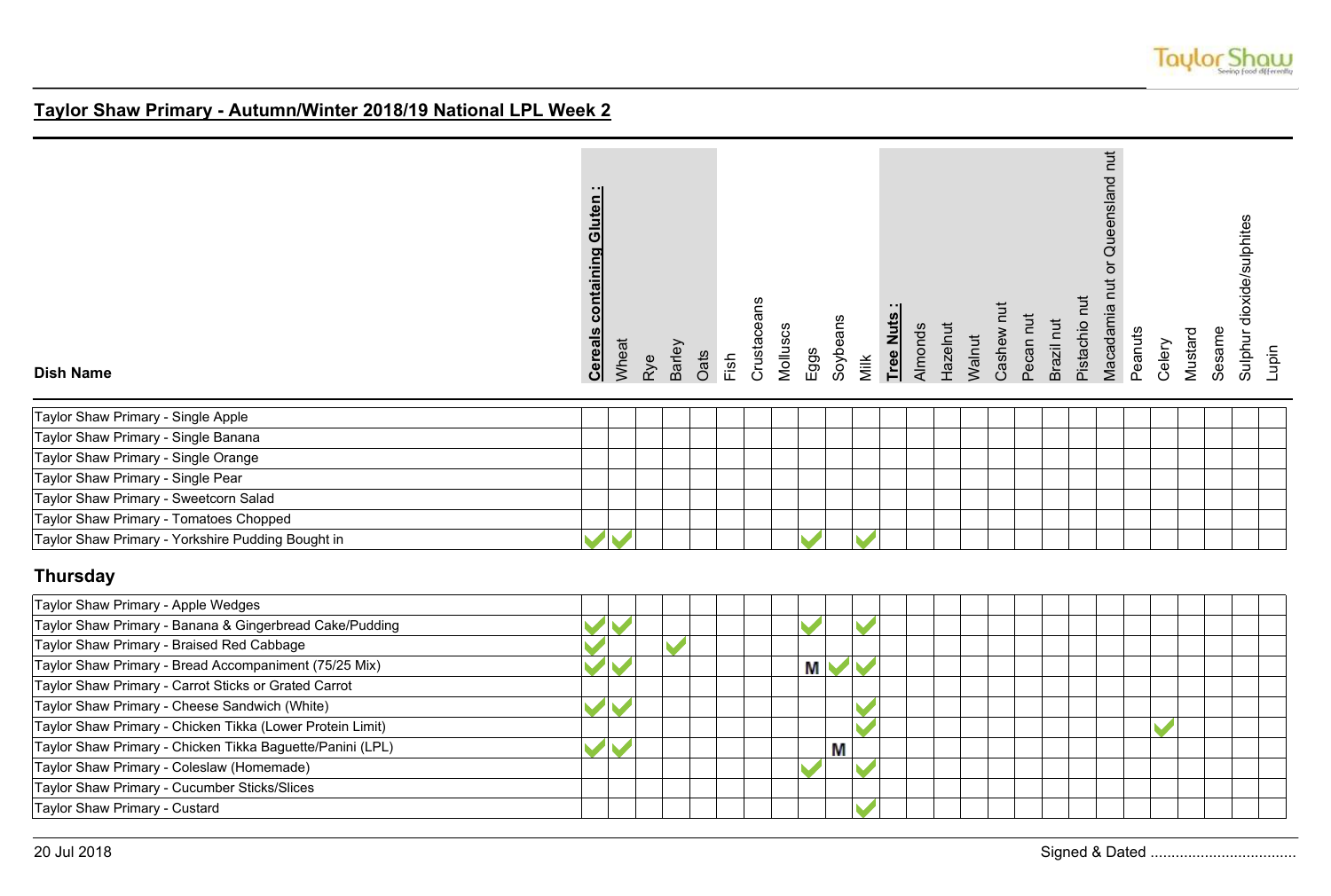

| <b>Dish Name</b>                                                     | <b>Cereals containing Gluten:</b> | Wheat | Rye | Barley | Oats | Fish | Crustaceans | Molluscs | Eggs | Soybeans | Milk | Tree Nuts | Almonds | Hazelnut | Walnut | Cashew nut | Pecan nut | Brazil nut | Pistachio nut | Macadamia nut or Queensland nut | Peanuts | Celery | Mustard | Sesame | Sulphur dioxide/sulphites | Lupin |
|----------------------------------------------------------------------|-----------------------------------|-------|-----|--------|------|------|-------------|----------|------|----------|------|-----------|---------|----------|--------|------------|-----------|------------|---------------|---------------------------------|---------|--------|---------|--------|---------------------------|-------|
| Taylor Shaw Primary - Custard - Organic Milk                         |                                   |       |     |        |      |      |             |          |      |          |      |           |         |          |        |            |           |            |               |                                 |         |        |         |        |                           |       |
| Taylor Shaw Primary - EasiYo Passion Fruit Topping                   |                                   |       |     |        |      |      |             |          |      |          |      |           |         |          |        |            |           |            |               |                                 |         |        |         |        |                           |       |
| Taylor Shaw Primary - Garlic Naan Bread Strips (Accompaniment) 75/25 |                                   |       |     |        |      |      |             |          | М    |          |      |           |         |          |        |            |           |            |               |                                 |         |        |         |        |                           |       |
| Taylor Shaw Primary - Grape Pots                                     |                                   |       |     |        |      |      |             |          |      |          |      |           |         |          |        |            |           |            |               |                                 |         |        |         |        |                           |       |
| Taylor Shaw Primary - HALAL Shepherds Pie (LPL)                      |                                   |       |     |        |      |      |             |          |      |          |      |           |         |          |        |            |           |            |               |                                 |         |        |         |        |                           |       |
| Taylor Shaw Primary - Ham Sandwich (White) (Gammon Ham)              |                                   |       |     |        |      |      |             |          |      |          |      |           |         |          |        |            |           |            |               |                                 |         |        |         |        |                           |       |
| Taylor Shaw Primary - Jacket Potato with Baked Beans                 |                                   |       |     |        |      |      |             |          |      |          |      |           |         |          |        |            |           |            |               |                                 |         |        |         |        |                           |       |
| Taylor Shaw Primary - Jacket Potato with Cheese                      |                                   |       |     |        |      |      |             |          |      |          |      |           |         |          |        |            |           |            |               |                                 |         |        |         |        |                           |       |
| Taylor Shaw Primary - Jacket Potato with Tuna Mayonnaise             |                                   |       |     |        |      |      |             |          |      |          |      |           |         |          |        |            |           |            |               |                                 |         |        |         |        |                           |       |
| Taylor Shaw Primary - Japanese Oven Baked Vegetable Katsu Curry      |                                   |       |     |        |      |      |             |          | M    |          |      |           |         |          |        |            |           |            |               |                                 |         |        |         |        |                           |       |
| Taylor Shaw Primary - Mango Chutney                                  |                                   |       |     |        |      |      |             |          |      |          |      |           |         |          |        |            |           |            |               |                                 |         |        |         |        |                           |       |
| Taylor Shaw Primary - Mixed Leaves                                   |                                   |       |     |        |      |      |             |          |      |          |      |           |         |          |        |            |           |            |               |                                 |         |        |         |        |                           |       |
| Taylor Shaw Primary - Naan Bread Strips                              |                                   |       |     |        |      |      |             |          |      |          |      |           |         |          |        |            |           |            |               |                                 |         |        |         | Μ      |                           |       |
| Taylor Shaw Primary - Natural Yoghurt Portion                        |                                   |       |     |        |      |      |             |          |      |          |      |           |         |          |        |            |           |            |               |                                 |         |        |         |        |                           |       |
| Taylor Shaw Primary - Pineapple Slices/Chunks                        |                                   |       |     |        |      |      |             |          |      |          |      |           |         |          |        |            |           |            |               |                                 |         |        |         |        |                           |       |
| Taylor Shaw Primary - Shepherds Pie (LPL)                            |                                   |       |     |        |      |      |             |          |      |          |      |           |         |          |        |            |           |            |               |                                 |         |        |         |        |                           |       |
| Taylor Shaw Primary - Single Apple                                   |                                   |       |     |        |      |      |             |          |      |          |      |           |         |          |        |            |           |            |               |                                 |         |        |         |        |                           |       |
| Taylor Shaw Primary - Single Banana                                  |                                   |       |     |        |      |      |             |          |      |          |      |           |         |          |        |            |           |            |               |                                 |         |        |         |        |                           |       |
| Taylor Shaw Primary - Single Orange                                  |                                   |       |     |        |      |      |             |          |      |          |      |           |         |          |        |            |           |            |               |                                 |         |        |         |        |                           |       |
| Taylor Shaw Primary - Single Pear                                    |                                   |       |     |        |      |      |             |          |      |          |      |           |         |          |        |            |           |            |               |                                 |         |        |         |        |                           |       |
| Taylor Shaw Primary - Sweetcorn                                      |                                   |       |     |        |      |      |             |          |      |          |      |           |         |          |        |            |           |            |               |                                 |         |        |         |        |                           |       |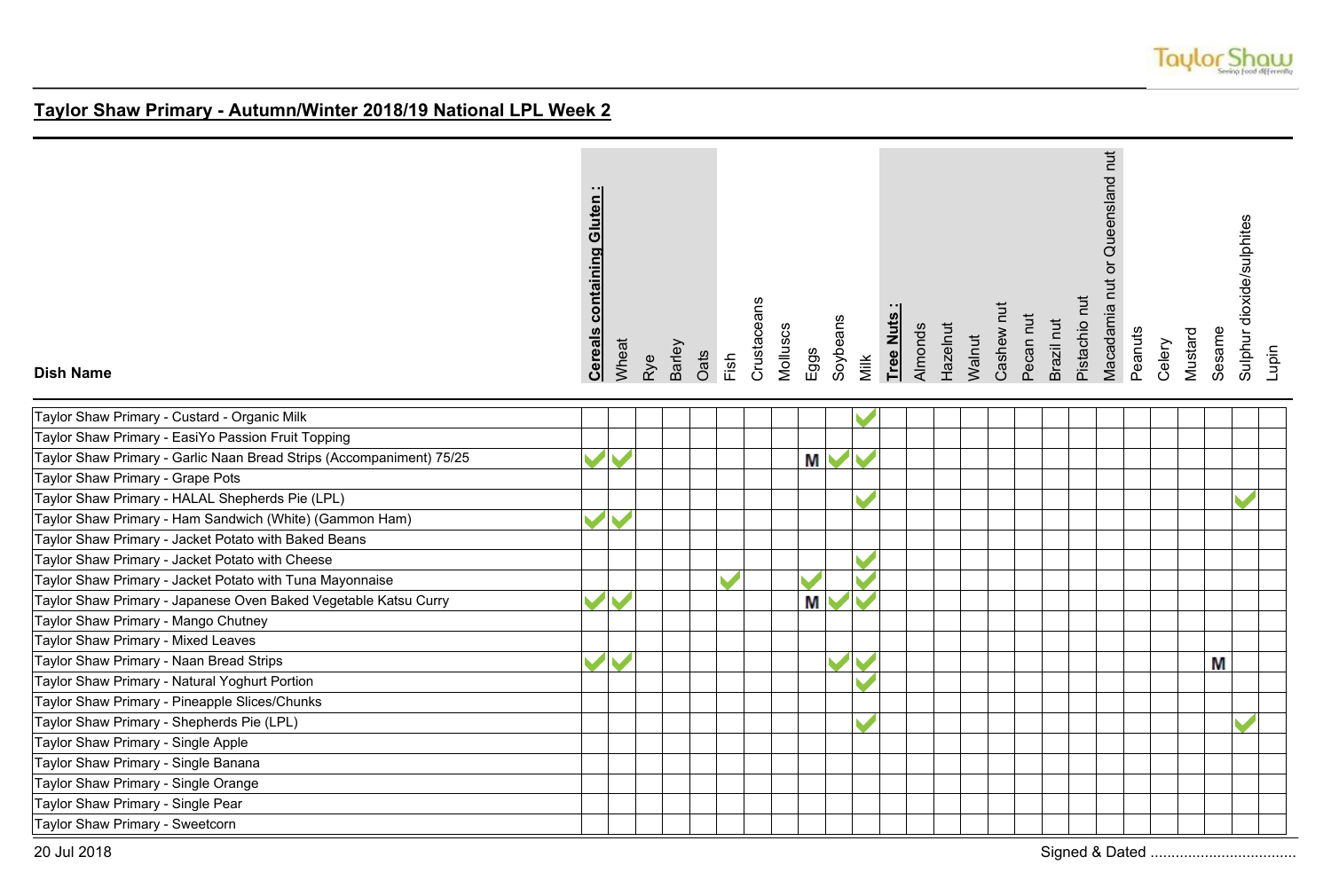

| <b>Dish Name</b>                                                                    | <b>Cereals containing Gluten:</b> | Wheat | Rye | Barley | Oats | Fish | Crustaceans | Molluscs | Eggs | Soybeans | Milk | Tree Nuts | Almonds | Hazelnut | Walnut | Cashew nut | Pecan nut | Brazil nut | Pistachio nut | Macadamia nut or Queensland nut | Peanuts | Celery | Mustard | Sesame | Sulphur dioxide/sulphites | Lupin |
|-------------------------------------------------------------------------------------|-----------------------------------|-------|-----|--------|------|------|-------------|----------|------|----------|------|-----------|---------|----------|--------|------------|-----------|------------|---------------|---------------------------------|---------|--------|---------|--------|---------------------------|-------|
| Taylor Shaw Primary - Sweetcorn Salad                                               |                                   |       |     |        |      |      |             |          |      |          |      |           |         |          |        |            |           |            |               |                                 |         |        |         |        |                           |       |
| Taylor Shaw Primary - Tomato, Vegetable Sausage & Organic Macaroni Pasta Bake (LPL) |                                   |       |     |        |      |      |             |          |      |          |      |           |         |          |        |            |           |            |               |                                 |         |        |         |        |                           |       |
| Taylor Shaw Primary - Tomatoes Chopped                                              |                                   |       |     |        |      |      |             |          |      |          |      |           |         |          |        |            |           |            |               |                                 |         |        |         |        |                           |       |
| Taylor Shaw Primary - Wholegrain Coriander Rice 100%                                |                                   |       |     |        |      |      |             |          |      |          |      |           |         |          |        |            |           |            |               |                                 |         |        |         |        |                           |       |
| <b>Friday</b>                                                                       |                                   |       |     |        |      |      |             |          |      |          |      |           |         |          |        |            |           |            |               |                                 |         |        |         |        |                           |       |
| Taylor Shaw Primary - Baked Beans                                                   |                                   |       |     |        |      |      |             |          |      |          |      |           |         |          |        |            |           |            |               |                                 |         |        |         |        |                           |       |
| Taylor Shaw Primary - Bean Burritos with Lentils                                    |                                   |       |     |        |      |      |             |          |      |          |      |           |         |          |        |            |           |            |               |                                 |         |        |         |        |                           |       |
| Taylor Shaw Primary - Blueberry Muffin                                              |                                   |       |     |        |      |      |             |          |      |          |      |           |         |          |        |            |           |            |               |                                 |         |        |         |        |                           |       |
| Taylor Shaw Primary - Bread Accompaniment (75/25 Mix)                               |                                   |       |     |        |      |      |             |          | M    |          |      |           |         |          |        |            |           |            |               |                                 |         |        |         |        |                           |       |
| Taylor Shaw Primary - Carrot Sticks or Grated Carrot                                |                                   |       |     |        |      |      |             |          |      |          |      |           |         |          |        |            |           |            |               |                                 |         |        |         |        |                           |       |
| Taylor Shaw Primary - Cheese & Red Onion Pasty                                      |                                   |       |     |        |      |      |             |          |      |          |      |           |         |          |        |            |           |            |               |                                 |         |        |         |        |                           |       |
| Taylor Shaw Primary - Cheese Sandwich (White)                                       |                                   |       |     |        |      |      |             |          |      |          |      |           |         |          |        |            |           |            |               |                                 |         |        |         |        |                           |       |
| Taylor Shaw Primary - Chips                                                         |                                   |       |     |        |      |      |             |          |      |          |      |           |         |          |        |            |           |            |               |                                 |         |        |         |        |                           |       |
| Taylor Shaw Primary - Cucumber Sticks/Slices                                        |                                   |       |     |        |      |      |             |          |      |          |      |           |         |          |        |            |           |            |               |                                 |         |        |         |        |                           |       |
| Taylor Shaw Primary - EasiYo Raspberry Fruit Topping                                |                                   |       |     |        |      |      |             |          |      |          |      |           |         |          |        |            |           |            |               |                                 |         |        |         |        |                           |       |
| Taylor Shaw Primary - Egg Mayonnaise Sandwich (White)                               |                                   |       |     |        |      |      |             |          |      |          |      |           |         |          |        |            |           |            |               |                                 |         |        |         |        |                           |       |
| Taylor Shaw Primary - Fish Fingers (3 Per Portion)                                  |                                   |       |     |        |      |      |             |          |      |          |      |           |         |          |        |            |           |            |               |                                 |         |        |         |        |                           |       |
| Taylor Shaw Primary - French Bread Pizza                                            |                                   |       |     |        |      |      |             |          |      | М        |      |           |         |          |        |            |           |            |               |                                 |         |        |         |        |                           |       |
| Taylor Shaw Primary - Garden Peas (50gm)                                            |                                   |       |     |        |      |      |             |          |      |          |      |           |         |          |        |            |           |            |               |                                 |         |        |         |        |                           |       |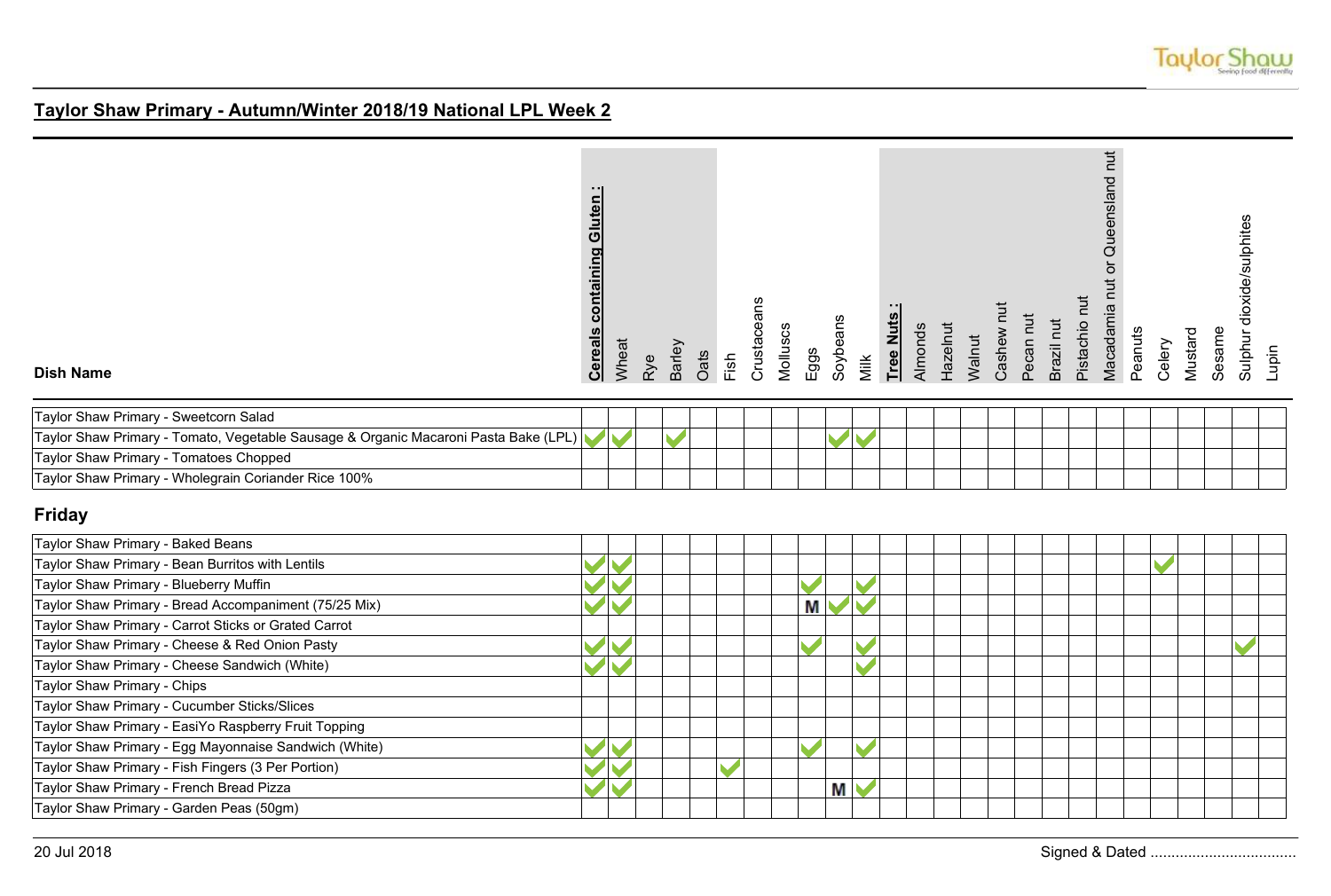

| <b>Dish Name</b>                                         | <b>Cereals containing Gluten:</b> | Wheat | Rye | Barley | Oats | Fish | Crustaceans | Molluscs | $E$ ggs                  | Soybeans | Milk | Tree Nuts | Almonds | Hazelnut | Walnut | Cashew nut | Pecan nut | Brazil nut | Pistachio nut | Macadamia nut or Queensland nut | Peanuts | Celery | Mustard | Sesame | Sulphur dioxide/sulphites<br>Lupin |  |
|----------------------------------------------------------|-----------------------------------|-------|-----|--------|------|------|-------------|----------|--------------------------|----------|------|-----------|---------|----------|--------|------------|-----------|------------|---------------|---------------------------------|---------|--------|---------|--------|------------------------------------|--|
| Taylor Shaw Primary - Grape Pots                         |                                   |       |     |        |      |      |             |          |                          |          |      |           |         |          |        |            |           |            |               |                                 |         |        |         |        |                                    |  |
| Taylor Shaw Primary - Homemade Jacket Wedges             |                                   |       |     |        |      |      |             |          |                          |          |      |           |         |          |        |            |           |            |               |                                 |         |        |         |        |                                    |  |
| Taylor Shaw Primary - Jacket Potato with Baked Beans     |                                   |       |     |        |      |      |             |          |                          |          |      |           |         |          |        |            |           |            |               |                                 |         |        |         |        |                                    |  |
| Taylor Shaw Primary - Jacket Potato with Cheese          |                                   |       |     |        |      |      |             |          |                          |          |      |           |         |          |        |            |           |            |               |                                 |         |        |         |        |                                    |  |
| Taylor Shaw Primary - Jacket Potato with Tuna Mayonnaise |                                   |       |     |        |      |      |             |          | $\overline{\phantom{a}}$ |          |      |           |         |          |        |            |           |            |               |                                 |         |        |         |        |                                    |  |
| Taylor Shaw Primary - Jacket Wedges No Prep              |                                   |       |     |        |      |      |             |          |                          |          |      |           |         |          |        |            |           |            |               |                                 |         |        |         |        |                                    |  |
| Taylor Shaw Primary - Mixed Leaves                       |                                   |       |     |        |      |      |             |          |                          |          |      |           |         |          |        |            |           |            |               |                                 |         |        |         |        |                                    |  |
| Taylor Shaw Primary - Natural Yoghurt Portion            |                                   |       |     |        |      |      |             |          |                          |          |      |           |         |          |        |            |           |            |               |                                 |         |        |         |        |                                    |  |
| Taylor Shaw Primary - Orange Wedges                      |                                   |       |     |        |      |      |             |          |                          |          |      |           |         |          |        |            |           |            |               |                                 |         |        |         |        |                                    |  |
| Taylor Shaw Primary - Oven Chips                         |                                   |       |     |        |      |      |             |          |                          |          |      |           |         |          |        |            |           |            |               |                                 |         |        |         |        |                                    |  |
| Taylor Shaw Primary - Roasted Vegetable Pasta Salad      |                                   |       |     |        |      |      |             |          |                          |          |      |           |         |          |        |            |           |            |               |                                 |         |        |         |        |                                    |  |
| Taylor Shaw Primary - Single Apple                       |                                   |       |     |        |      |      |             |          |                          |          |      |           |         |          |        |            |           |            |               |                                 |         |        |         |        |                                    |  |
| Taylor Shaw Primary - Single Banana                      |                                   |       |     |        |      |      |             |          |                          |          |      |           |         |          |        |            |           |            |               |                                 |         |        |         |        |                                    |  |
| Taylor Shaw Primary - Single Orange                      |                                   |       |     |        |      |      |             |          |                          |          |      |           |         |          |        |            |           |            |               |                                 |         |        |         |        |                                    |  |
| Taylor Shaw Primary - Single Pear                        |                                   |       |     |        |      |      |             |          |                          |          |      |           |         |          |        |            |           |            |               |                                 |         |        |         |        |                                    |  |
| Taylor Shaw Primary - Sweetcorn Salad                    |                                   |       |     |        |      |      |             |          |                          |          |      |           |         |          |        |            |           |            |               |                                 |         |        |         |        |                                    |  |
| Taylor Shaw Primary - Tomato Sauce Ketchup Portion Bulk  |                                   |       |     |        |      |      |             |          |                          |          |      |           |         |          |        |            |           |            |               |                                 |         |        |         |        |                                    |  |
| Taylor Shaw Primary - Tomatoes Chopped                   |                                   |       |     |        |      |      |             |          |                          |          |      |           |         |          |        |            |           |            |               |                                 |         |        |         |        |                                    |  |
| Taylor Shaw Primary - Wholegrain Rice 100%               |                                   |       |     |        |      |      |             |          |                          |          |      |           |         |          |        |            |           |            |               |                                 |         |        |         |        |                                    |  |
| Taylor Shaw Primary - Wholegrain Savoury Rice            |                                   |       |     |        |      |      |             |          |                          |          |      |           |         |          |        |            |           |            |               |                                 |         |        |         |        |                                    |  |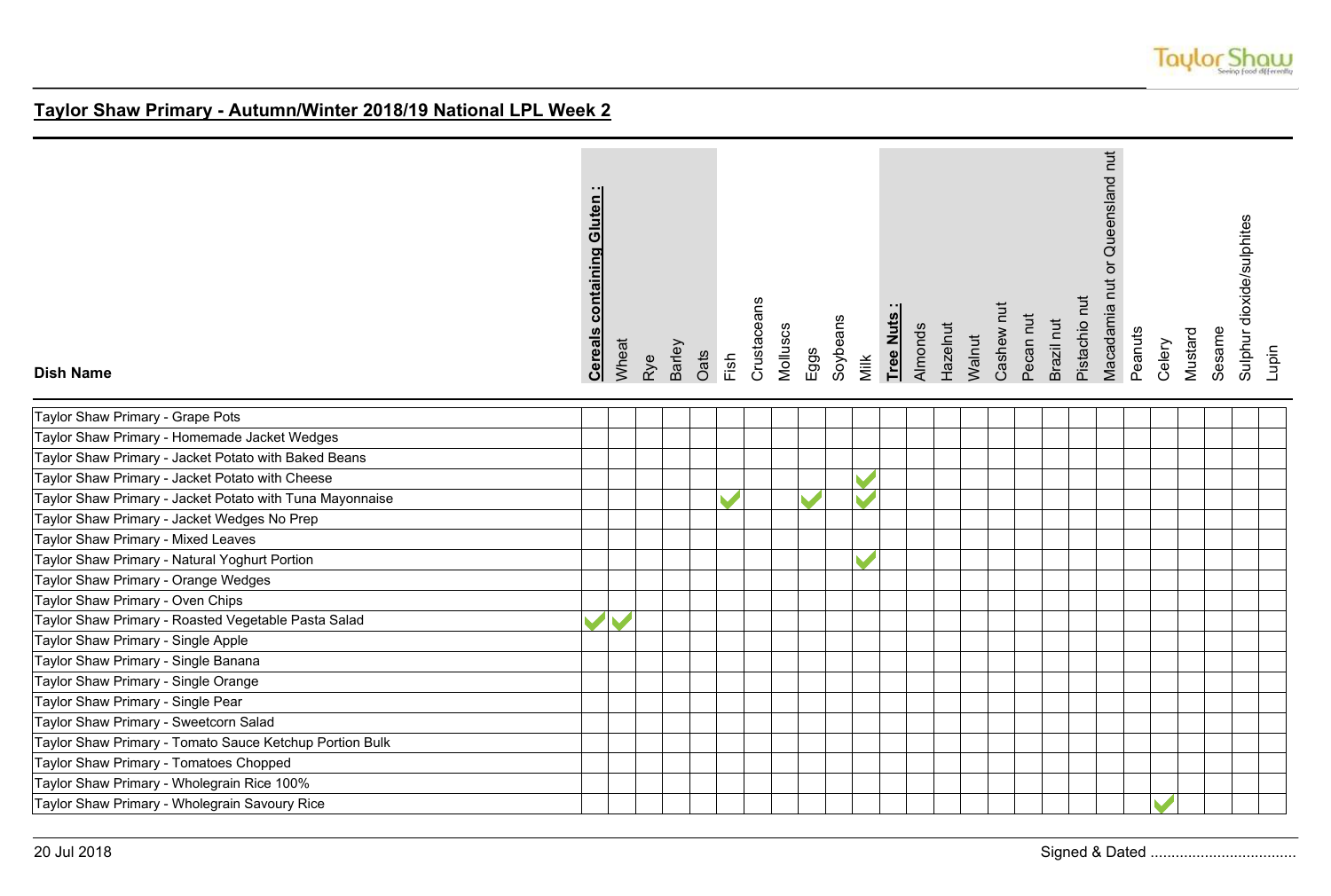

| containing Gluten<br><b>Cereals</b> |
|-------------------------------------|
| Wheat                               |
| Rye                                 |
| Barley                              |
| Oats                                |
| Fish                                |
| Crustaceans                         |
| Molluscs                            |
| Eggs                                |
| Soybeans                            |
| Milk                                |
| $\cdot$ $\cdot$ I<br>Tree Nuts      |
| Almonds                             |
| Hazelnut                            |
| Walnut                              |
| Cashew nu                           |
| Pecan nut                           |
| Brazil nut                          |
| Pistachio nut                       |
| ち<br>nut or Queensland<br>Macadamia |
| Peanuts                             |
| Celery                              |
| Mustard                             |
| Sesame                              |
| Sulphur dioxide/sulphites           |
| Lupin                               |
|                                     |

**Dish Name**

### **Monday**

| Taylor Shaw Primary - Apple Wedges                                            |  |  |  |   |  |  |  |  |  |  |  |
|-------------------------------------------------------------------------------|--|--|--|---|--|--|--|--|--|--|--|
| Taylor Shaw Primary - Bread Accompaniment (75/25 Mix)                         |  |  |  | М |  |  |  |  |  |  |  |
| Taylor Shaw Primary - Broccoli (Fresh)                                        |  |  |  |   |  |  |  |  |  |  |  |
| Taylor Shaw Primary - Broccoli (Frozen)                                       |  |  |  |   |  |  |  |  |  |  |  |
| Taylor Shaw Primary - Bubble & Squeak Fritatta                                |  |  |  |   |  |  |  |  |  |  |  |
| Taylor Shaw Primary - Carrot Sticks or Grated Carrot                          |  |  |  |   |  |  |  |  |  |  |  |
| Taylor Shaw Primary - Cheese Sandwich (White)                                 |  |  |  |   |  |  |  |  |  |  |  |
| Taylor Shaw Primary - Creamed Potato                                          |  |  |  |   |  |  |  |  |  |  |  |
| Taylor Shaw Primary - Creamed Potato (Organic Milk)                           |  |  |  |   |  |  |  |  |  |  |  |
| Taylor Shaw Primary - Cucumber Sticks/Slices                                  |  |  |  |   |  |  |  |  |  |  |  |
| Taylor Shaw Primary - Custard                                                 |  |  |  |   |  |  |  |  |  |  |  |
| Taylor Shaw Primary - Custard - Organic Milk                                  |  |  |  |   |  |  |  |  |  |  |  |
| Taylor Shaw Primary - EasiYo Vanilla Peach Fruit Topping                      |  |  |  |   |  |  |  |  |  |  |  |
| Taylor Shaw Primary - Farm Assured Chicken Sausage with Red Onion Gravy       |  |  |  |   |  |  |  |  |  |  |  |
| Taylor Shaw Primary - Farm Assured HALAL Chicken Sausage with Red Onion Gravy |  |  |  |   |  |  |  |  |  |  |  |
| Taylor Shaw Primary - Garden Peas (50gm)                                      |  |  |  |   |  |  |  |  |  |  |  |
| Taylor Shaw Primary - Garlic Bread (50/50)                                    |  |  |  | Μ |  |  |  |  |  |  |  |
| Taylor Shaw Primary - Grape Pots                                              |  |  |  |   |  |  |  |  |  |  |  |
| Taylor Shaw Primary - Ham Sandwich (White)                                    |  |  |  |   |  |  |  |  |  |  |  |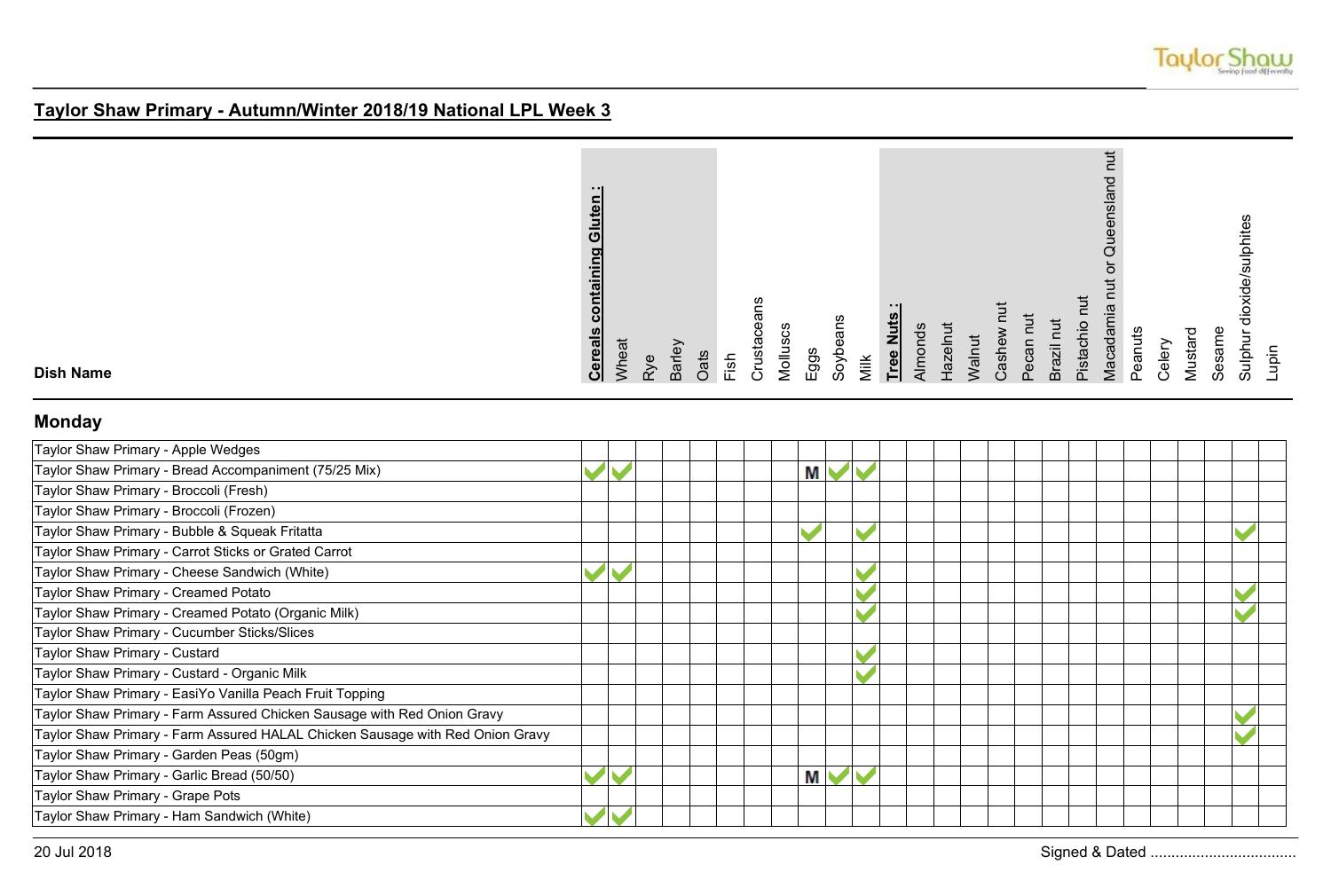

| <b>Dish Name</b>                                                       | <b>Cereals containing Gluten:</b> | Wheat | Rye | Barley<br>Oats | Fish | Crustaceans | Molluscs | Eggs | Soybeans | Milk | Tree Nuts | Almonds | Hazelnut | Walnut | Cashew nut | Pecan nut | Brazil nut | Pistachio nut | Macadamia nut or Queensland nut | Peanuts | Celery | Mustard | Sesame | Sulphur dioxide/sulphites | Lupin |
|------------------------------------------------------------------------|-----------------------------------|-------|-----|----------------|------|-------------|----------|------|----------|------|-----------|---------|----------|--------|------------|-----------|------------|---------------|---------------------------------|---------|--------|---------|--------|---------------------------|-------|
| Taylor Shaw Primary - Jacket Potato with Baked Beans                   |                                   |       |     |                |      |             |          |      |          |      |           |         |          |        |            |           |            |               |                                 |         |        |         |        |                           |       |
| Taylor Shaw Primary - Jacket Potato with Cheese                        |                                   |       |     |                |      |             |          |      |          |      |           |         |          |        |            |           |            |               |                                 |         |        |         |        |                           |       |
| Taylor Shaw Primary - Jacket Potato with Tuna Mayonnaise               |                                   |       |     |                |      |             |          |      |          |      |           |         |          |        |            |           |            |               |                                 |         |        |         |        |                           |       |
| Taylor Shaw Primary - Mixed Leaves                                     |                                   |       |     |                |      |             |          |      |          |      |           |         |          |        |            |           |            |               |                                 |         |        |         |        |                           |       |
| Taylor Shaw Primary - Mozzarella & Tomato topped Wholemeal Pitta Bread |                                   |       |     |                |      |             |          |      |          |      |           |         |          |        |            |           |            |               |                                 |         |        |         |        |                           |       |
| Taylor Shaw Primary - Natural Yoghurt Portion                          |                                   |       |     |                |      |             |          |      |          |      |           |         |          |        |            |           |            |               |                                 |         |        |         |        |                           |       |
| Taylor Shaw Primary - Organic Cheesy Tomato & Basil Pasta              |                                   |       |     |                |      |             |          |      |          |      |           |         |          |        |            |           |            |               |                                 |         |        |         |        |                           |       |
| Taylor Shaw Primary - Single Apple                                     |                                   |       |     |                |      |             |          |      |          |      |           |         |          |        |            |           |            |               |                                 |         |        |         |        |                           |       |
| Taylor Shaw Primary - Single Banana                                    |                                   |       |     |                |      |             |          |      |          |      |           |         |          |        |            |           |            |               |                                 |         |        |         |        |                           |       |
| Taylor Shaw Primary - Single Orange                                    |                                   |       |     |                |      |             |          |      |          |      |           |         |          |        |            |           |            |               |                                 |         |        |         |        |                           |       |
| Taylor Shaw Primary - Single Pear                                      |                                   |       |     |                |      |             |          |      |          |      |           |         |          |        |            |           |            |               |                                 |         |        |         |        |                           |       |
| Taylor Shaw Primary - Sweetcorn Salad                                  |                                   |       |     |                |      |             |          |      |          |      |           |         |          |        |            |           |            |               |                                 |         |        |         |        |                           |       |
| Taylor Shaw Primary - Tomato & Basil Pasta Salad                       |                                   |       |     |                |      |             |          |      |          |      |           |         |          |        |            |           |            |               |                                 |         |        |         |        |                           |       |
| Taylor Shaw Primary - Tomatoes Chopped                                 |                                   |       |     |                |      |             |          |      |          |      |           |         |          |        |            |           |            |               |                                 |         |        |         |        |                           |       |
| Taylor Shaw Primary - Tuscan Bacon, Bean & Tomato Pasta Bake (LPL)     |                                   |       |     |                |      |             |          |      |          |      |           |         |          |        |            |           |            |               |                                 |         |        |         |        |                           |       |
| Taylor Shaw Secondary - Apple Sponge (Eves Pudding) Breaking Eggs      |                                   |       |     |                |      |             |          |      |          | M    |           |         |          |        |            |           |            |               |                                 |         |        |         |        |                           |       |

## **Tuesday**

| D.<br><b>Taylor Shaw Primary -</b><br>`Pasta (85% VL) LP∟<br>f Bolognese Organic<br>Beet: |  |  |  |  |  |  |  |  |  |  |
|-------------------------------------------------------------------------------------------|--|--|--|--|--|--|--|--|--|--|
| n Vegetable Chilli<br>ITaylor √<br>` Bean<br>Shaw Primary -                               |  |  |  |  |  |  |  |  |  |  |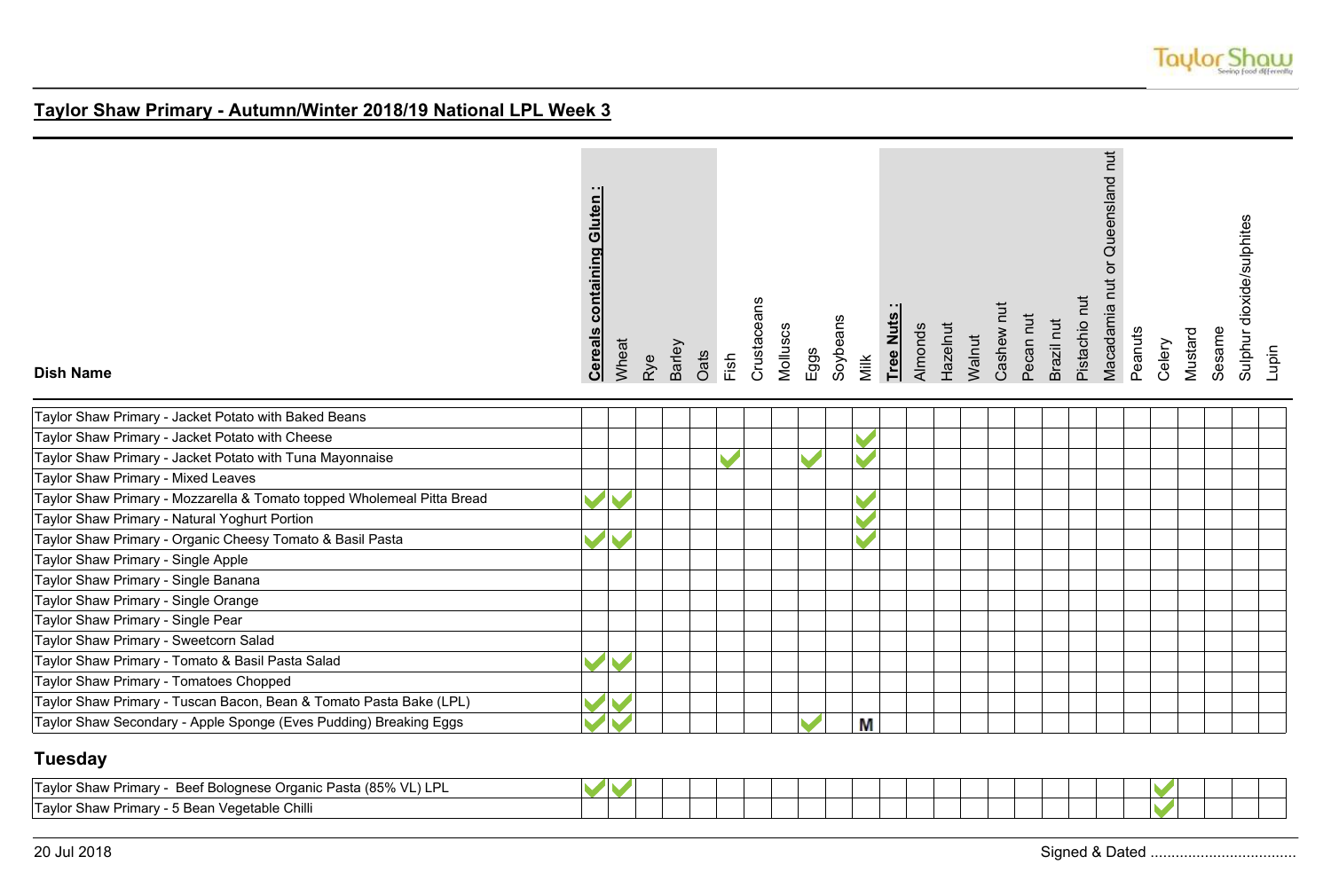

| <b>Dish Name</b>                                               | Gluten<br>containing<br><b>Cereals</b> | Wheat | Rye | <b>Barley</b><br>Oats | Fish | Crustaceans | Molluscs | Eggs | Soybeans  | Milk | Tree Nuts: | <b>Almonds</b> | Hazelnut | Walnut | Cashew nut | Pecan nut | Brazil nut | Pistachio nut | Macadamia nut or Queensland nut | Peanuts | Celery | Mustard | Sesame | Sulphur dioxide/sulphites | Lupin |
|----------------------------------------------------------------|----------------------------------------|-------|-----|-----------------------|------|-------------|----------|------|-----------|------|------------|----------------|----------|--------|------------|-----------|------------|---------------|---------------------------------|---------|--------|---------|--------|---------------------------|-------|
| Taylor Shaw Primary - Bread Accompaniment (75/25 Mix)          |                                        |       |     |                       |      |             |          |      | <b>MV</b> |      |            |                |          |        |            |           |            |               |                                 |         |        |         |        |                           |       |
| Taylor Shaw Primary - Carrot Sticks or Grated Carrot           |                                        |       |     |                       |      |             |          |      |           |      |            |                |          |        |            |           |            |               |                                 |         |        |         |        |                           |       |
| Taylor Shaw Primary - Cheese Sandwich (White)                  |                                        |       |     |                       |      |             |          |      |           |      |            |                |          |        |            |           |            |               |                                 |         |        |         |        |                           |       |
| Taylor Shaw Primary - Coleslaw (Homemade) Lthan Light          |                                        |       |     |                       |      |             |          |      |           |      |            |                |          |        |            |           |            |               |                                 |         |        |         |        |                           |       |
| Taylor Shaw Primary - Cucumber Raita (Dale Farm)               |                                        |       |     |                       |      |             |          |      |           |      |            |                |          |        |            |           |            |               |                                 |         |        |         |        |                           |       |
| Taylor Shaw Primary - Cucumber Raita (Easiyo)                  |                                        |       |     |                       |      |             |          |      |           |      |            |                |          |        |            |           |            |               |                                 |         |        |         |        |                           |       |
| Taylor Shaw Primary - Cucumber Sticks/Slices                   |                                        |       |     |                       |      |             |          |      |           |      |            |                |          |        |            |           |            |               |                                 |         |        |         |        |                           |       |
| Taylor Shaw Primary - EasiYo Strawberry Fruit Topping          |                                        |       |     |                       |      |             |          |      |           |      |            |                |          |        |            |           |            |               |                                 |         |        |         |        |                           |       |
| Taylor Shaw Primary - Folded Flatbread                         |                                        |       |     |                       |      |             |          |      |           |      |            |                |          |        |            |           |            |               |                                 |         |        |         |        |                           |       |
| Taylor Shaw Primary - Grape Pots                               |                                        |       |     |                       |      |             |          |      |           |      |            |                |          |        |            |           |            |               |                                 |         |        |         |        |                           |       |
| Taylor Shaw Primary - Green Beans                              |                                        |       |     |                       |      |             |          |      |           |      |            |                |          |        |            |           |            |               |                                 |         |        |         |        |                           |       |
| Taylor Shaw Primary - HALAL Lamb Organic Pasta Bolognese (LPL) |                                        |       |     |                       |      |             |          |      |           |      |            |                |          |        |            |           |            |               |                                 |         |        |         |        |                           |       |
| Taylor Shaw Primary - Jacket Potato with Baked Beans           |                                        |       |     |                       |      |             |          |      |           |      |            |                |          |        |            |           |            |               |                                 |         |        |         |        |                           |       |
| Taylor Shaw Primary - Jacket Potato with Cheese                |                                        |       |     |                       |      |             |          |      |           |      |            |                |          |        |            |           |            |               |                                 |         |        |         |        |                           |       |
| Taylor Shaw Primary - Jacket Potato with Tuna Mayonnaise       |                                        |       |     |                       |      |             |          |      |           |      |            |                |          |        |            |           |            |               |                                 |         |        |         |        |                           |       |
| Taylor Shaw Primary - Meat and Potato Pie 85%VL (LPL)          |                                        |       |     |                       |      |             |          |      |           |      |            |                |          |        |            |           |            |               |                                 |         |        |         |        |                           |       |
| Taylor Shaw Primary - Middle Eastern Bean & Vegetable Bake     |                                        |       |     |                       |      |             |          |      |           |      |            |                |          |        |            |           |            |               |                                 |         |        |         |        |                           |       |
| Taylor Shaw Primary - Mixed Leaves                             |                                        |       |     |                       |      |             |          |      |           |      |            |                |          |        |            |           |            |               |                                 |         |        |         |        |                           |       |
| Taylor Shaw Primary - Natural Yoghurt Portion                  |                                        |       |     |                       |      |             |          |      |           |      |            |                |          |        |            |           |            |               |                                 |         |        |         |        |                           |       |
| Taylor Shaw Primary - Orange Wedges                            |                                        |       |     |                       |      |             |          |      |           |      |            |                |          |        |            |           |            |               |                                 |         |        |         |        |                           |       |
| Taylor Shaw Primary - Pineapple Slices/Chunks                  |                                        |       |     |                       |      |             |          |      |           |      |            |                |          |        |            |           |            |               |                                 |         |        |         |        |                           |       |
| 20 Jul 2018                                                    |                                        |       |     |                       |      |             |          |      |           |      |            |                |          |        |            |           |            |               |                                 |         |        |         |        |                           |       |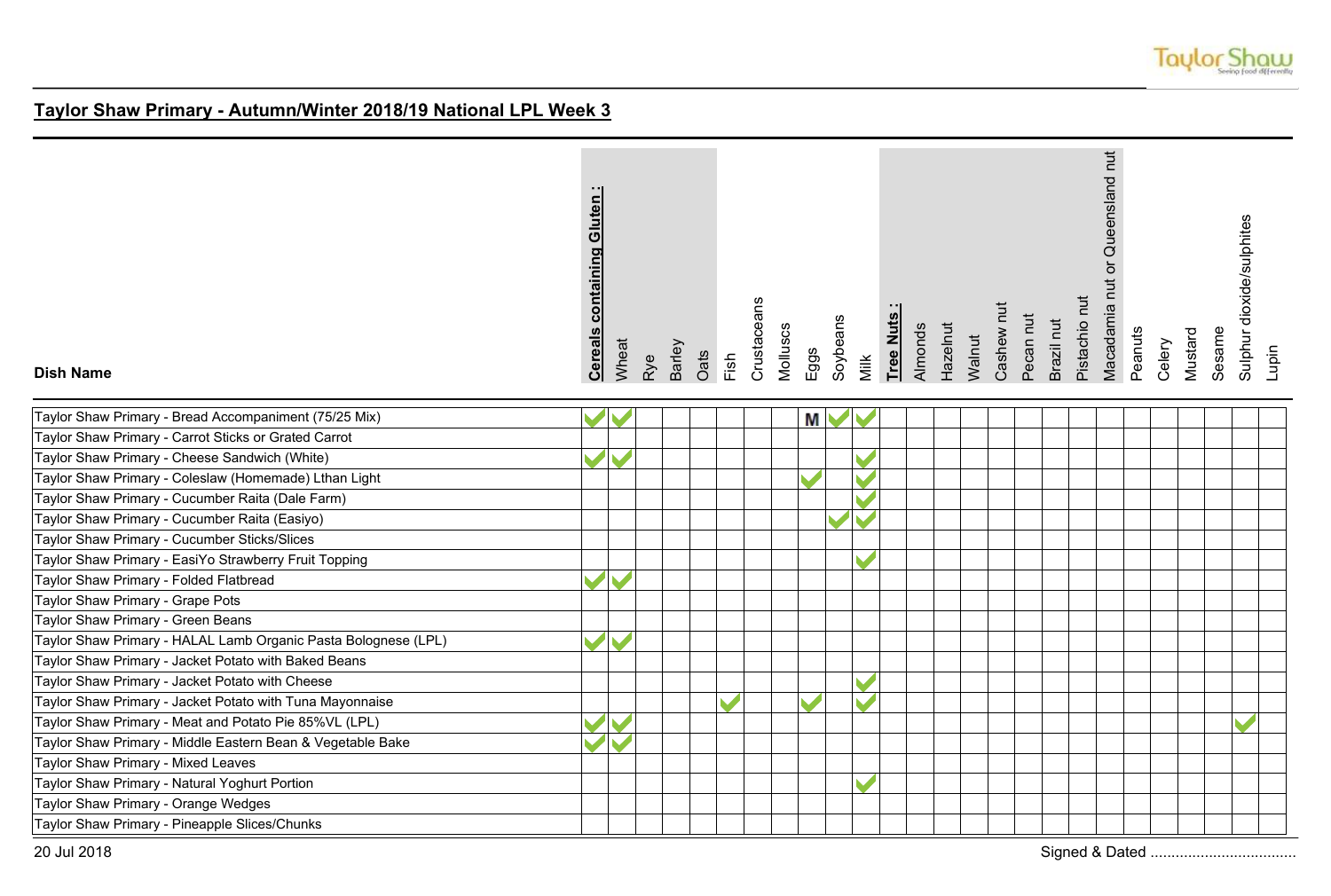

| <b>Dish Name</b>                                          | <b>containing Gluten:</b><br><b>Cereals</b> | Wheat | Rye | Barley | Oats | Fish | Crustaceans | Molluscs | Eggs      | Soybeans | Milk | Tree Nuts | Almonds | Hazelnut | Walnut | Cashew nut | Pecan nut | Brazil nut | Pistachio nut | Macadamia nut or Queensland nut | Peanuts | Celery | Mustard | Sesame | Sulphur dioxide/sulphites | Lupin |
|-----------------------------------------------------------|---------------------------------------------|-------|-----|--------|------|------|-------------|----------|-----------|----------|------|-----------|---------|----------|--------|------------|-----------|------------|---------------|---------------------------------|---------|--------|---------|--------|---------------------------|-------|
| Taylor Shaw Primary - Pulled Pork Wholewheat Panini (LPL) |                                             |       |     |        |      |      |             |          |           |          |      |           |         |          |        |            |           |            |               |                                 |         |        |         | Μ      |                           |       |
| Taylor Shaw Primary - Rainbow Cous Cous Salad             |                                             |       |     |        |      |      |             |          |           |          |      |           |         |          |        |            |           |            |               |                                 |         |        |         |        |                           |       |
| Taylor Shaw Primary - Roast Winter Vegetables             |                                             |       |     |        |      |      |             |          |           |          |      |           |         |          |        |            |           |            |               |                                 |         |        |         |        |                           |       |
| Taylor Shaw Primary - Single Apple                        |                                             |       |     |        |      |      |             |          |           |          |      |           |         |          |        |            |           |            |               |                                 |         |        |         |        |                           |       |
| Taylor Shaw Primary - Single Banana                       |                                             |       |     |        |      |      |             |          |           |          |      |           |         |          |        |            |           |            |               |                                 |         |        |         |        |                           |       |
| Taylor Shaw Primary - Single Orange                       |                                             |       |     |        |      |      |             |          |           |          |      |           |         |          |        |            |           |            |               |                                 |         |        |         |        |                           |       |
| Taylor Shaw Primary - Single Pear                         |                                             |       |     |        |      |      |             |          |           |          |      |           |         |          |        |            |           |            |               |                                 |         |        |         |        |                           |       |
| Taylor Shaw Primary - Sweetcorn                           |                                             |       |     |        |      |      |             |          |           |          |      |           |         |          |        |            |           |            |               |                                 |         |        |         |        |                           |       |
| Taylor Shaw Primary - Sweetcorn Salad                     |                                             |       |     |        |      |      |             |          |           |          |      |           |         |          |        |            |           |            |               |                                 |         |        |         |        |                           |       |
| Taylor Shaw Primary - Tomatoes Chopped                    |                                             |       |     |        |      |      |             |          |           |          |      |           |         |          |        |            |           |            |               |                                 |         |        |         |        |                           |       |
| Taylor Shaw Primary - Tuna Mayonnaise Sandwich (White)    |                                             |       |     |        |      |      |             |          | <b>SI</b> |          |      |           |         |          |        |            |           |            |               |                                 |         |        |         |        |                           |       |
| Taylor Shaw Primary - Turmeric Rice Salad                 |                                             |       |     |        |      |      |             |          |           |          |      |           |         |          |        |            |           |            |               |                                 |         |        |         |        |                           |       |
| Taylor Shaw Primary - Wholemeal Super Seedy Flapjack      |                                             |       |     |        |      |      |             |          |           |          |      |           |         |          |        |            |           |            |               |                                 |         |        |         |        |                           |       |
| Wednesday                                                 |                                             |       |     |        |      |      |             |          |           |          |      |           |         |          |        |            |           |            |               |                                 |         |        |         |        |                           |       |
| Taylor Shaw Primary - Bread Accompaniment (75/25 Mix)     |                                             |       |     |        |      |      |             |          | M         | V        |      |           |         |          |        |            |           |            |               |                                 |         |        |         |        |                           |       |
| Taylor Shaw Primary - Cabbage - Savoy                     |                                             |       |     |        |      |      |             |          |           |          |      |           |         |          |        |            |           |            |               |                                 |         |        |         |        |                           |       |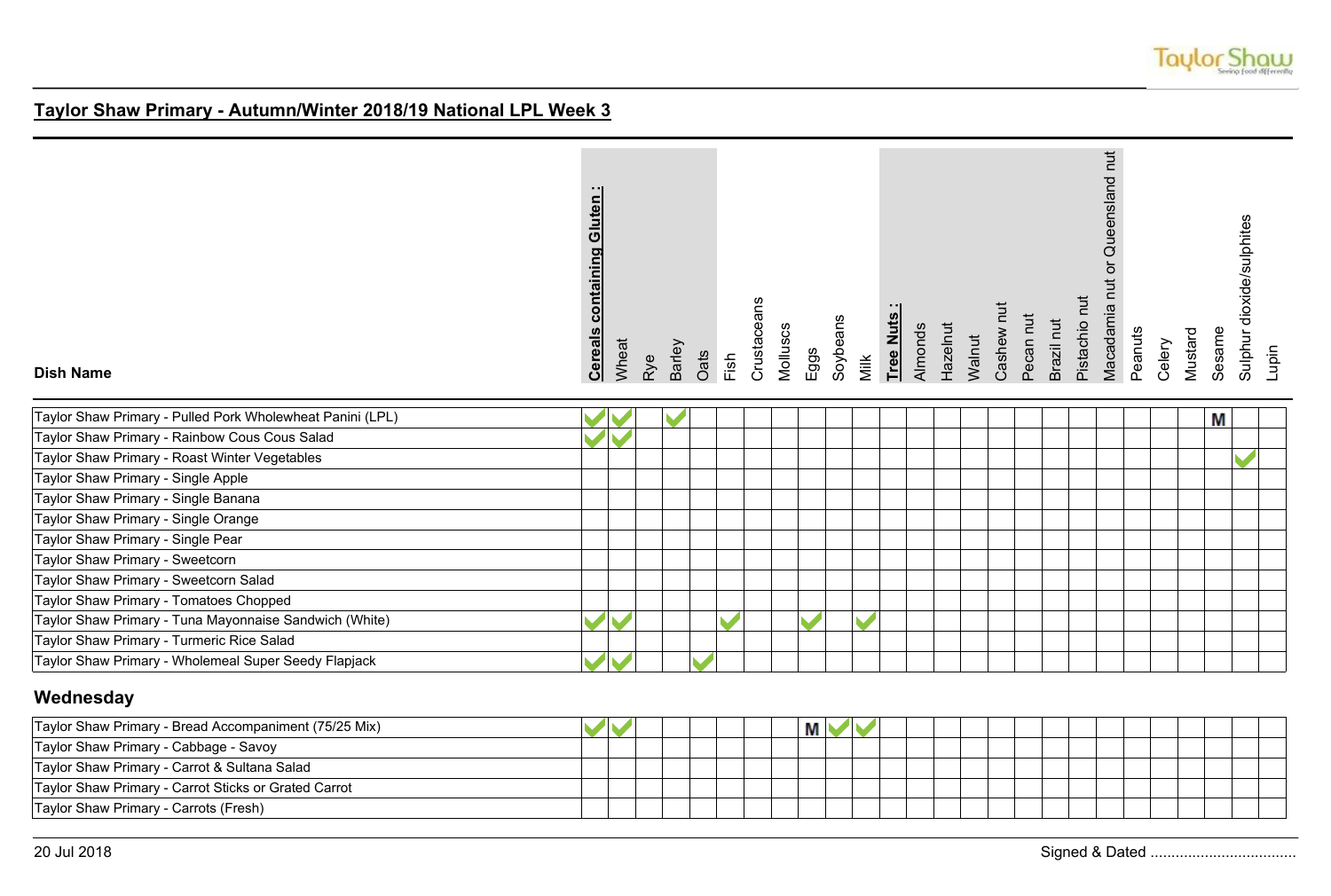

| <b>Dish Name</b>                                                                   | <b>Cereals containing Gluten</b> | Wheat                 | Rye | Barley | Oats | Fish | Crustaceans | Molluscs | Eggs | Soybeans | Milk | Tree Nuts | Almonds | Hazelnut | Walnut | Cashew nut | Pecan nut | Brazil nut | Pistachio nut | Macadamia nut or Queensland nut | Peanuts | Celery | Mustard | Sesame | Sulphur dioxide/sulphites | Lupin |
|------------------------------------------------------------------------------------|----------------------------------|-----------------------|-----|--------|------|------|-------------|----------|------|----------|------|-----------|---------|----------|--------|------------|-----------|------------|---------------|---------------------------------|---------|--------|---------|--------|---------------------------|-------|
| Taylor Shaw Primary - Carrots (Frozen)                                             |                                  |                       |     |        |      |      |             |          |      |          |      |           |         |          |        |            |           |            |               |                                 |         |        |         |        |                           |       |
| Taylor Shaw Primary - Cheese Sandwich (White)                                      |                                  |                       |     |        |      |      |             |          |      |          |      |           |         |          |        |            |           |            |               |                                 |         |        |         |        |                           |       |
| Taylor Shaw Primary - Chicken Fillet in a Bun (LPL)                                | $\blacktriangledown$             |                       |     |        |      |      |             |          |      |          |      |           |         |          |        |            |           |            |               |                                 |         |        |         | M      |                           |       |
| Taylor Shaw Primary - Cucumber Sticks/Slices                                       |                                  |                       |     |        |      |      |             |          |      |          |      |           |         |          |        |            |           |            |               |                                 |         |        |         |        |                           |       |
| Taylor Shaw Primary - EasiYo Passion Fruit Topping                                 |                                  |                       |     |        |      |      |             |          |      |          |      |           |         |          |        |            |           |            |               |                                 |         |        |         |        |                           |       |
| Taylor Shaw Primary - Egg Mayonnaise Sandwich (White)                              | $\blacktriangledown$             |                       |     |        |      |      |             |          |      |          |      |           |         |          |        |            |           |            |               |                                 |         |        |         |        |                           |       |
| Taylor Shaw Primary - Grape Pots                                                   |                                  |                       |     |        |      |      |             |          |      |          |      |           |         |          |        |            |           |            |               |                                 |         |        |         |        |                           |       |
| Taylor Shaw Primary - Gravy                                                        |                                  |                       |     |        |      |      |             |          |      |          |      |           |         |          |        |            |           |            |               |                                 |         |        |         |        |                           |       |
| Taylor Shaw Primary - HALAL Roast Chicken with Sage & Onion Stuffing & Gravy (LPL) | $\blacktriangledown$             | $\blacktriangleright$ |     |        |      |      |             |          |      |          |      |           |         |          |        |            |           |            |               |                                 |         |        |         |        |                           |       |
| Taylor Shaw Primary - HALAL Roast Turkey with Stuffing and Gravy                   |                                  |                       |     |        |      |      |             |          |      |          |      |           |         |          |        |            |           |            |               |                                 |         |        |         |        |                           |       |
| Taylor Shaw Primary - Homemade Yorkshire Pudding                                   |                                  | $\blacktriangleright$ |     |        |      |      |             |          |      |          |      |           |         |          |        |            |           |            |               |                                 |         |        |         |        |                           |       |
| Taylor Shaw Primary - Honeydew Melon                                               |                                  |                       |     |        |      |      |             |          |      |          |      |           |         |          |        |            |           |            |               |                                 |         |        |         |        |                           |       |
| Taylor Shaw Primary - Ice Cream Accompaniment                                      |                                  |                       |     |        |      |      |             |          |      |          |      |           |         |          |        |            |           |            |               |                                 |         |        |         |        |                           |       |
| Taylor Shaw Primary - Jacket Potato with Baked Beans                               |                                  |                       |     |        |      |      |             |          |      |          |      |           |         |          |        |            |           |            |               |                                 |         |        |         |        |                           |       |
| Taylor Shaw Primary - Jacket Potato with Cheese                                    |                                  |                       |     |        |      |      |             |          |      |          |      |           |         |          |        |            |           |            |               |                                 |         |        |         |        |                           |       |
| Taylor Shaw Primary - Jacket Potato with Tuna Mayonnaise                           |                                  |                       |     |        |      |      |             |          |      |          |      |           |         |          |        |            |           |            |               |                                 |         |        |         |        |                           |       |
| Taylor Shaw Primary - Jelly and Mandarins                                          |                                  |                       |     |        |      |      |             |          |      |          |      |           |         |          |        |            |           |            |               |                                 |         |        |         |        |                           |       |
| Taylor Shaw Primary - Jerk Chicken                                                 | M                                |                       |     |        |      |      |             |          |      |          |      |           |         |          |        |            |           |            |               |                                 |         |        |         |        |                           |       |
| Taylor Shaw Primary - Jerk Gravy                                                   | M                                |                       |     |        |      |      |             |          |      |          |      |           |         |          |        |            |           |            |               |                                 |         |        |         |        |                           |       |
| Taylor Shaw Primary - Lentil Bake                                                  | М                                |                       |     |        |      |      |             |          |      |          |      |           |         |          |        |            |           |            |               |                                 |         |        |         |        |                           |       |
| Taylor Shaw Primary - Mint & Yoghurt Potatoes                                      |                                  |                       |     |        |      |      |             |          |      |          |      |           |         |          |        |            |           |            |               |                                 |         |        |         |        |                           |       |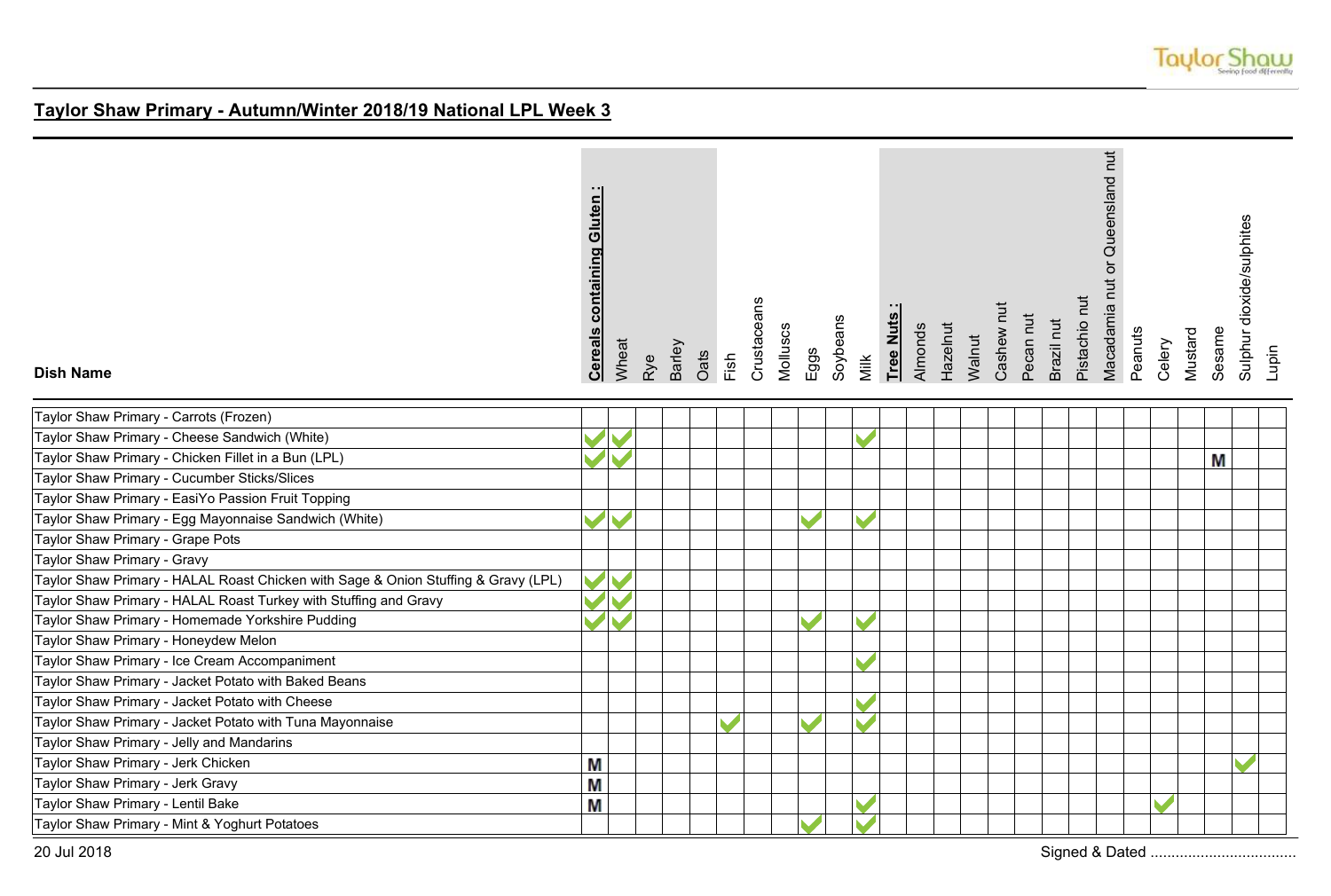

| <b>Dish Name</b>                                                             | Cereals containing Gluten: | Wheat | Rye | <b>Barley</b> | Oats | Fish | Crustaceans | Molluscs | $E$ ggs | Soybeans | Milk | Tree Nuts | Almonds | Hazelnut | Walnut | Cashew nut | Pecan nut | Brazil nut | Pistachio nut | Macadamia nut or Queensland nut | Peanuts | Celery | Mustard | Sulphur dioxide/sulphites<br>Sesame | Lupin |
|------------------------------------------------------------------------------|----------------------------|-------|-----|---------------|------|------|-------------|----------|---------|----------|------|-----------|---------|----------|--------|------------|-----------|------------|---------------|---------------------------------|---------|--------|---------|-------------------------------------|-------|
| Taylor Shaw Primary - Mixed Leaves                                           |                            |       |     |               |      |      |             |          |         |          |      |           |         |          |        |            |           |            |               |                                 |         |        |         |                                     |       |
| Taylor Shaw Primary - Natural Yoghurt Portion                                |                            |       |     |               |      |      |             |          |         |          |      |           |         |          |        |            |           |            |               |                                 |         |        |         |                                     |       |
| Taylor Shaw Primary - Quorn Roast with Stuffing & Gravy                      |                            |       |     |               |      |      |             |          |         |          |      |           |         |          |        |            |           |            |               |                                 |         |        |         |                                     |       |
| Taylor Shaw Primary - Rice & Peas                                            |                            |       |     |               |      |      |             |          |         |          |      |           |         |          |        |            |           |            |               |                                 |         |        |         |                                     |       |
| Taylor Shaw Primary - Roast Chicken with Sage & Onion Stuffing & Gravy (LPL) |                            |       |     |               |      |      |             |          |         |          |      |           |         |          |        |            |           |            |               |                                 |         |        |         |                                     |       |
| Taylor Shaw Primary - Roast Pork with Stuffing and Gravy                     |                            |       |     |               |      |      |             |          |         |          |      |           |         |          |        |            |           |            |               |                                 |         |        |         |                                     |       |
| Taylor Shaw Primary - Roast Potatoes                                         |                            |       |     |               |      |      |             |          |         |          |      |           |         |          |        |            |           |            |               |                                 |         |        |         |                                     |       |
| Taylor Shaw Primary - Roast Turkey with Stuffing and Gravy (LPL)             |                            |       |     |               |      |      |             |          |         |          |      |           |         |          |        |            |           |            |               |                                 |         |        |         |                                     |       |
| Taylor Shaw Primary - Sage and Onion Stuffing                                |                            |       |     |               |      |      |             |          |         |          |      |           |         |          |        |            |           |            |               |                                 |         |        |         |                                     |       |
| Taylor Shaw Primary - Single Apple                                           |                            |       |     |               |      |      |             |          |         |          |      |           |         |          |        |            |           |            |               |                                 |         |        |         |                                     |       |
| Taylor Shaw Primary - Single Banana                                          |                            |       |     |               |      |      |             |          |         |          |      |           |         |          |        |            |           |            |               |                                 |         |        |         |                                     |       |
| Taylor Shaw Primary - Single Orange                                          |                            |       |     |               |      |      |             |          |         |          |      |           |         |          |        |            |           |            |               |                                 |         |        |         |                                     |       |
| Taylor Shaw Primary - Single Pear                                            |                            |       |     |               |      |      |             |          |         |          |      |           |         |          |        |            |           |            |               |                                 |         |        |         |                                     |       |
| Taylor Shaw Primary - Sweetcorn Salad                                        |                            |       |     |               |      |      |             |          |         |          |      |           |         |          |        |            |           |            |               |                                 |         |        |         |                                     |       |
| Taylor Shaw Primary - Tomatoes Chopped                                       |                            |       |     |               |      |      |             |          |         |          |      |           |         |          |        |            |           |            |               |                                 |         |        |         |                                     |       |
| Taylor Shaw Primary - Vegetable Sausage Shawarma Wrap                        |                            |       |     |               |      |      |             |          |         |          |      |           |         |          |        |            |           |            |               |                                 |         |        |         |                                     |       |
| Taylor Shaw Primary - Watermelon Slice                                       |                            |       |     |               |      |      |             |          |         |          |      |           |         |          |        |            |           |            |               |                                 |         |        |         |                                     |       |
| Taylor Shaw Primary - Yorkshire Pudding Bought in                            |                            |       |     |               |      |      |             |          |         |          |      |           |         |          |        |            |           |            |               |                                 |         |        |         |                                     |       |

## **Thursday**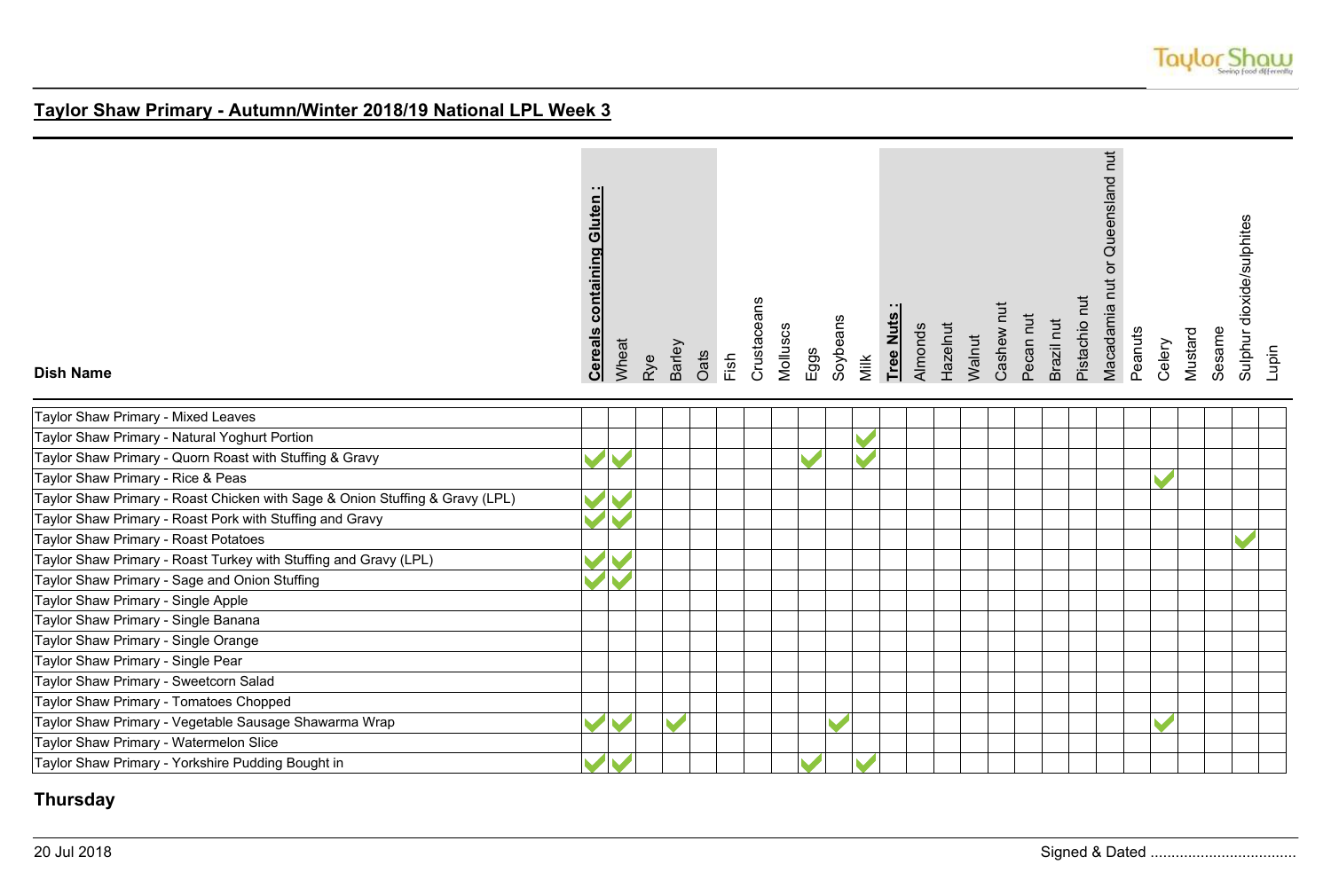

| <b>Dish Name</b>                                                           | <b>Cereals containing Gluten:</b> | Wheat | Rye | Barley | Oats | Fish                     | Crustaceans | Molluscs | Eggs          | Soybeans | Milk | Tree Nuts | Almonds | Hazelnut | Walnut | Cashew nut | Pecan nut | Brazil nut | Pistachio nut | Macadamia nut or Queensland nut | Peanuts | Celery | Mustard | Sesame | Sulphur dioxide/sulphites | Lupin |
|----------------------------------------------------------------------------|-----------------------------------|-------|-----|--------|------|--------------------------|-------------|----------|---------------|----------|------|-----------|---------|----------|--------|------------|-----------|------------|---------------|---------------------------------|---------|--------|---------|--------|---------------------------|-------|
| Taylor Shaw Primary - Banana Muffin/Traybake                               |                                   |       |     |        |      |                          |             |          |               |          |      |           |         |          |        |            |           |            |               |                                 |         |        |         |        |                           |       |
| Taylor Shaw Primary - BBQ Chicken & Tomato Wholemeal Baguette/Panini (LPL) |                                   |       |     |        |      |                          |             |          |               |          |      |           |         |          |        |            |           |            |               |                                 |         |        |         | М      |                           |       |
| Taylor Shaw Primary - Bread Accompaniment (75/25 Mix)                      |                                   |       |     |        |      |                          |             |          | Μ             |          |      |           |         |          |        |            |           |            |               |                                 |         |        |         |        |                           |       |
| Taylor Shaw Primary - Broccoli (Fresh)                                     |                                   |       |     |        |      |                          |             |          |               |          |      |           |         |          |        |            |           |            |               |                                 |         |        |         |        |                           |       |
| Taylor Shaw Primary - Broccoli (Frozen)                                    |                                   |       |     |        |      |                          |             |          |               |          |      |           |         |          |        |            |           |            |               |                                 |         |        |         |        |                           |       |
| Taylor Shaw Primary - Caramelised Sticky Red Onions                        |                                   |       |     |        |      |                          |             |          |               |          |      |           |         |          |        |            |           |            |               |                                 |         |        |         |        |                           |       |
| Taylor Shaw Primary - Carrot Sticks or Grated Carrot                       |                                   |       |     |        |      |                          |             |          |               |          |      |           |         |          |        |            |           |            |               |                                 |         |        |         |        |                           |       |
| Taylor Shaw Primary - Cheese Sandwich (White)                              |                                   |       |     |        |      |                          |             |          |               |          |      |           |         |          |        |            |           |            |               |                                 |         |        |         |        |                           |       |
| Taylor Shaw Primary - Chick Pea & Aubergine Dhansak                        | М                                 |       |     |        |      |                          |             |          |               |          |      |           |         |          |        |            |           |            |               |                                 |         |        |         |        |                           |       |
| Taylor Shaw Primary - Chicken in Arrabbiata Sauce LPL                      |                                   |       |     |        |      |                          |             |          |               |          |      |           |         |          |        |            |           |            |               |                                 |         |        |         |        |                           |       |
| Taylor Shaw Primary - Coleslaw (Homemade)                                  |                                   |       |     |        |      |                          |             |          |               |          |      |           |         |          |        |            |           |            |               |                                 |         |        |         |        |                           |       |
| Taylor Shaw Primary - Creamed Potato                                       |                                   |       |     |        |      |                          |             |          |               |          |      |           |         |          |        |            |           |            |               |                                 |         |        |         |        |                           |       |
| Taylor Shaw Primary - Creamed Potato (Organic Milk)                        |                                   |       |     |        |      |                          |             |          |               |          |      |           |         |          |        |            |           |            |               |                                 |         |        |         |        |                           |       |
| Taylor Shaw Primary - Cucumber Sticks/Slices                               |                                   |       |     |        |      |                          |             |          |               |          |      |           |         |          |        |            |           |            |               |                                 |         |        |         |        |                           |       |
| Taylor Shaw Primary - EasiYo Raspberry Fruit Topping                       |                                   |       |     |        |      |                          |             |          |               |          |      |           |         |          |        |            |           |            |               |                                 |         |        |         |        |                           |       |
| Taylor Shaw Primary - Grape Pots                                           |                                   |       |     |        |      |                          |             |          |               |          |      |           |         |          |        |            |           |            |               |                                 |         |        |         |        |                           |       |
| Taylor Shaw Primary - Halal Chicken in Arrabbiata Sauce LPL                |                                   |       |     |        |      |                          |             |          |               |          |      |           |         |          |        |            |           |            |               |                                 |         |        |         |        |                           |       |
| Taylor Shaw Primary - Ham Sandwich (White) (Gammon Ham)                    |                                   |       |     |        |      |                          |             |          |               |          |      |           |         |          |        |            |           |            |               |                                 |         |        |         |        |                           |       |
| Taylor Shaw Primary - Jacket Potato with Baked Beans                       |                                   |       |     |        |      |                          |             |          |               |          |      |           |         |          |        |            |           |            |               |                                 |         |        |         |        |                           |       |
| Taylor Shaw Primary - Jacket Potato with Cheese                            |                                   |       |     |        |      |                          |             |          |               |          |      |           |         |          |        |            |           |            |               |                                 |         |        |         |        |                           |       |
| Taylor Shaw Primary - Jacket Potato with Tuna Mayonnaise                   |                                   |       |     |        |      | $\overline{\phantom{a}}$ |             |          | $\mathcal{L}$ |          |      |           |         |          |        |            |           |            |               |                                 |         |        |         |        |                           |       |

20 Jul 2018 Signed & Dated ...................................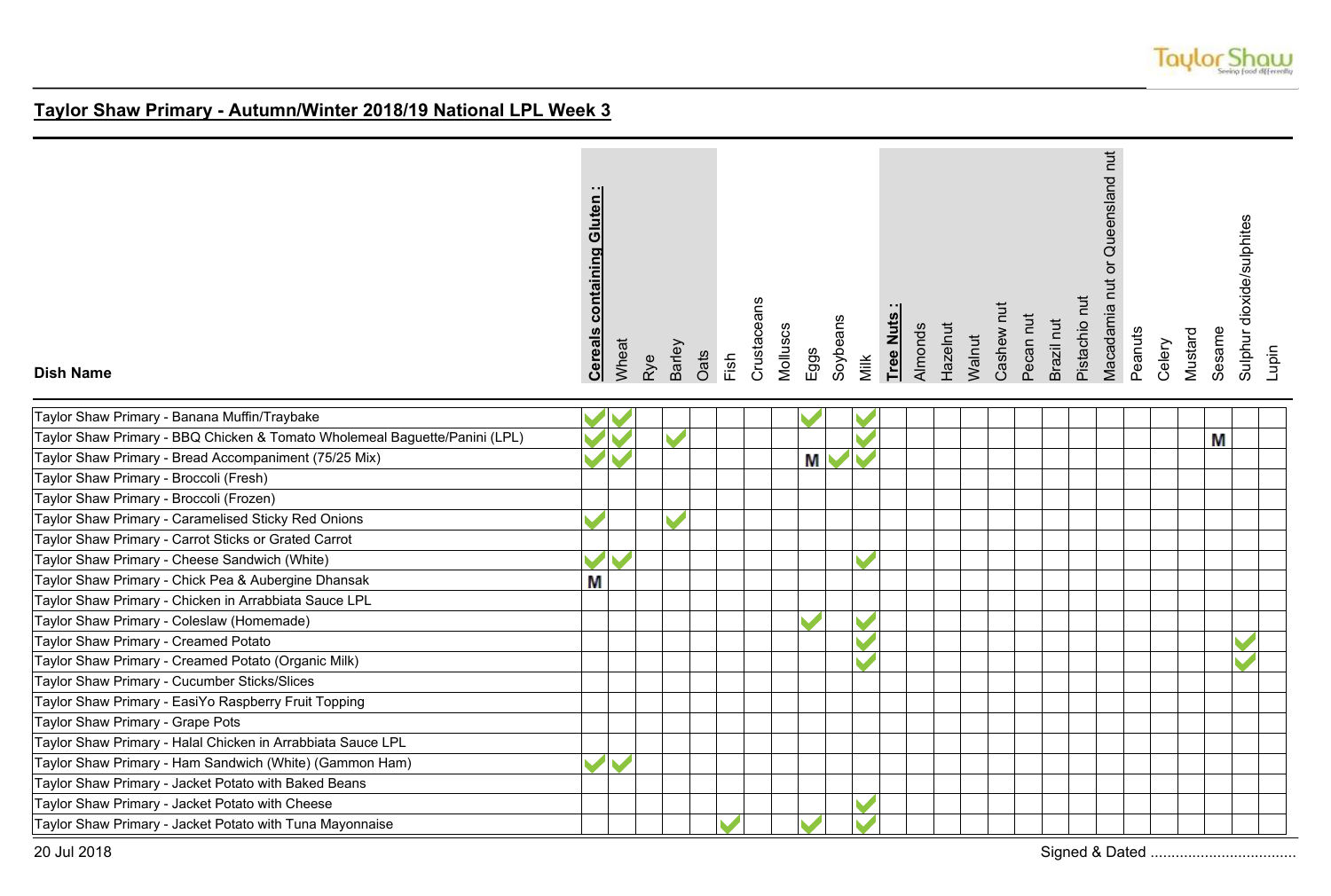

| <b>Dish Name</b>                                          | <b>Cereals containing Gluten:</b> | Wheat | Rye | <b>Barley</b><br>Oats | Fish | Crustaceans | Molluscs | $E$ ggs       | Soybeans | Milk | Tree Nuts | Almonds | Hazelnut | Walnut | Cashew nut | Pecan nut | Brazil nut | Pistachio nut | Macadamia nut or Queensland nut | Peanuts | Celery | Mustard | Sesame | Sulphur dioxide/sulphites<br>Lupin |  |
|-----------------------------------------------------------|-----------------------------------|-------|-----|-----------------------|------|-------------|----------|---------------|----------|------|-----------|---------|----------|--------|------------|-----------|------------|---------------|---------------------------------|---------|--------|---------|--------|------------------------------------|--|
| Taylor Shaw Primary - Mixed Leaves                        |                                   |       |     |                       |      |             |          |               |          |      |           |         |          |        |            |           |            |               |                                 |         |        |         |        |                                    |  |
| Taylor Shaw Primary - Natural Yoghurt Portion             |                                   |       |     |                       |      |             |          |               |          |      |           |         |          |        |            |           |            |               |                                 |         |        |         |        |                                    |  |
| Taylor Shaw Primary - Pineapple Slices/Chunks             |                                   |       |     |                       |      |             |          |               |          |      |           |         |          |        |            |           |            |               |                                 |         |        |         |        |                                    |  |
| Taylor Shaw Primary - Piri Piri Baked Sweet Potato        |                                   |       |     |                       |      |             |          |               |          |      |           |         |          |        |            |           |            |               |                                 |         |        |         |        |                                    |  |
| Taylor Shaw Primary - Rainbow Coleslaw (Homemade)         |                                   |       |     |                       |      |             |          | $\mathcal{L}$ |          |      |           |         |          |        |            |           |            |               |                                 |         |        |         |        |                                    |  |
| Taylor Shaw Primary - Roast Winter Vegetables             |                                   |       |     |                       |      |             |          |               |          |      |           |         |          |        |            |           |            |               |                                 |         |        |         |        |                                    |  |
| Taylor Shaw Primary - Roasted Mediterranean Vegetables    |                                   |       |     |                       |      |             |          |               |          |      |           |         |          |        |            |           |            |               |                                 |         |        |         |        |                                    |  |
| Taylor Shaw Primary - Single Apple                        |                                   |       |     |                       |      |             |          |               |          |      |           |         |          |        |            |           |            |               |                                 |         |        |         |        |                                    |  |
| Taylor Shaw Primary - Single Banana                       |                                   |       |     |                       |      |             |          |               |          |      |           |         |          |        |            |           |            |               |                                 |         |        |         |        |                                    |  |
| Taylor Shaw Primary - Single Orange                       |                                   |       |     |                       |      |             |          |               |          |      |           |         |          |        |            |           |            |               |                                 |         |        |         |        |                                    |  |
| Taylor Shaw Primary - Single Pear                         |                                   |       |     |                       |      |             |          |               |          |      |           |         |          |        |            |           |            |               |                                 |         |        |         |        |                                    |  |
| Taylor Shaw Primary - Sweetcorn Salad                     |                                   |       |     |                       |      |             |          |               |          |      |           |         |          |        |            |           |            |               |                                 |         |        |         |        |                                    |  |
| Taylor Shaw Primary - Tomatoes Chopped                    |                                   |       |     |                       |      |             |          |               |          |      |           |         |          |        |            |           |            |               |                                 |         |        |         |        |                                    |  |
| Taylor Shaw Primary - West Country Pork & Apple Casserole |                                   |       |     |                       |      |             |          |               |          |      |           |         |          |        |            |           |            |               |                                 |         |        |         |        |                                    |  |
| Taylor Shaw Primary - Wholegrain Rice 100%                |                                   |       |     |                       |      |             |          |               |          |      |           |         |          |        |            |           |            |               |                                 |         |        |         |        |                                    |  |

## **Friday**

| - Baked Beans<br>≅ Shaw Primary -<br>l avlor                    |  |  |  |  |   |  |  |  |  |  |  |  |  |
|-----------------------------------------------------------------|--|--|--|--|---|--|--|--|--|--|--|--|--|
| - Bread Accompaniment (75/25 Mix)<br>r Shaw Primary -<br>Tavlor |  |  |  |  | М |  |  |  |  |  |  |  |  |
| Cajun Jacket Wedges No Prep<br>Shaw Primary -<br>Tavlor         |  |  |  |  |   |  |  |  |  |  |  |  |  |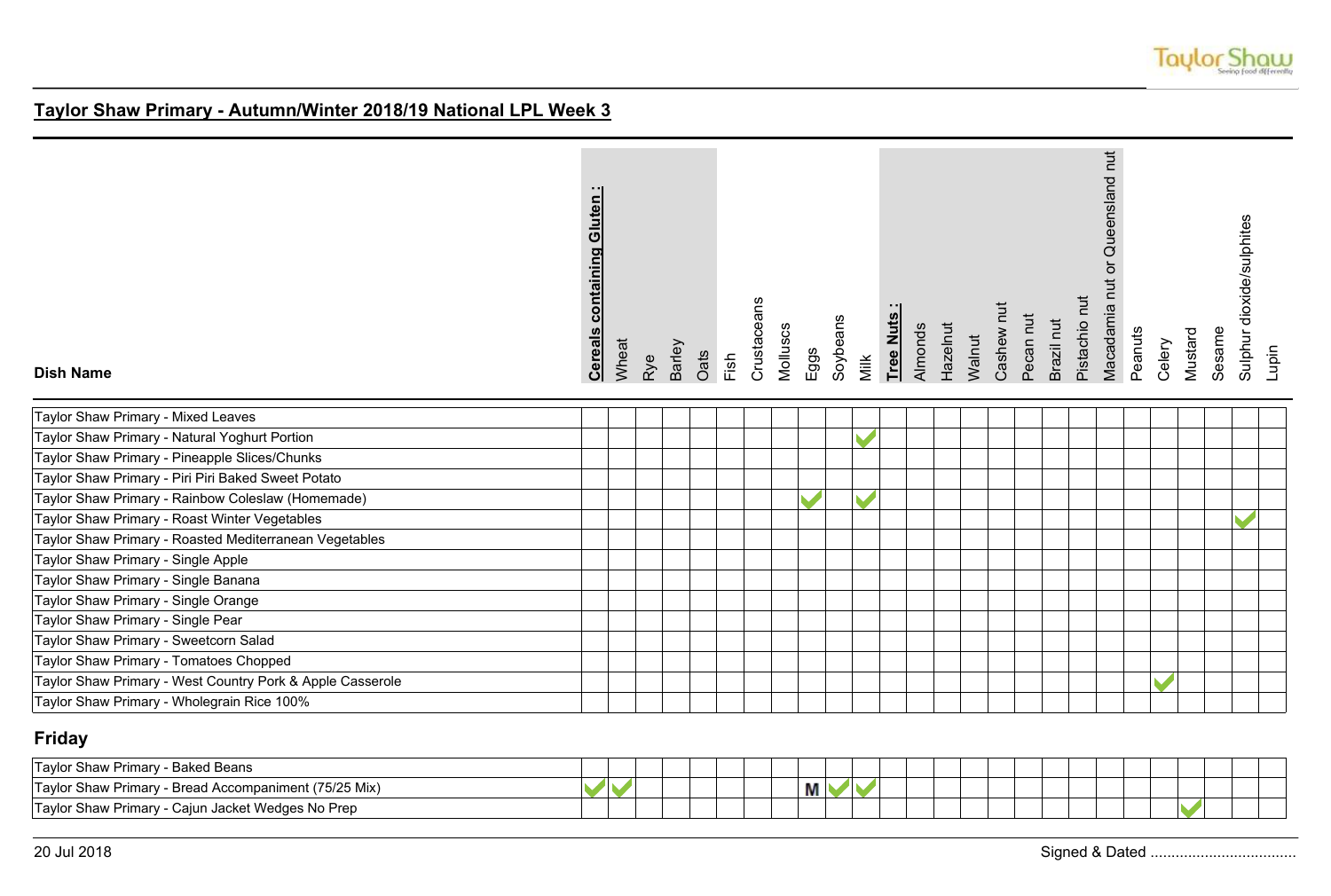

| <b>Dish Name</b>                                                                | containing Gluten<br><b>Cereals</b> | Wheat | Rye | Barley | Oats | Fish | Crustaceans | Molluscs | Eggs | Soybeans | Milk | Tree Nuts: | Almonds | Hazelnut | Walnut | Cashew nut | Pecan nut | Brazil nut | Pistachio nut | Macadamia nut or Queensland nut | Peanuts | Celery | Mustard | Sesame | Sulphur dioxide/sulphites | Lupin |
|---------------------------------------------------------------------------------|-------------------------------------|-------|-----|--------|------|------|-------------|----------|------|----------|------|------------|---------|----------|--------|------------|-----------|------------|---------------|---------------------------------|---------|--------|---------|--------|---------------------------|-------|
| Taylor Shaw Primary - Carrot Sticks or Grated Carrot                            |                                     |       |     |        |      |      |             |          |      |          |      |            |         |          |        |            |           |            |               |                                 |         |        |         |        |                           |       |
| Taylor Shaw Primary - Cheese and Tomato Panini                                  |                                     |       |     |        |      |      |             |          |      | М        |      |            |         |          |        |            |           |            |               |                                 |         |        |         |        |                           |       |
| Taylor Shaw Primary - Cheese Sandwich (White)                                   |                                     |       |     |        |      |      |             |          |      |          |      |            |         |          |        |            |           |            |               |                                 |         |        |         |        |                           |       |
| Taylor Shaw Primary - Chips                                                     |                                     |       |     |        |      |      |             |          |      |          |      |            |         |          |        |            |           |            |               |                                 |         |        |         |        |                           |       |
| Taylor Shaw Primary - Chocolate Crispy Crunch                                   |                                     |       |     |        |      |      |             |          |      |          |      |            |         |          |        |            |           |            |               |                                 |         |        |         |        |                           |       |
| Taylor Shaw Primary - Corn Cobs                                                 |                                     |       |     |        |      |      |             |          |      |          |      |            |         |          |        |            |           |            |               |                                 |         |        |         |        |                           |       |
| Taylor Shaw Primary - Cucumber Sticks/Slices                                    |                                     |       |     |        |      |      |             |          |      |          |      |            |         |          |        |            |           |            |               |                                 |         |        |         |        |                           |       |
| Taylor Shaw Primary - EasiYo Mango Fruit Topping                                |                                     |       |     |        |      |      |             |          |      |          |      |            |         |          |        |            |           |            |               |                                 |         |        |         |        |                           |       |
| Taylor Shaw Primary - Egg Mayonnaise Sandwich (White)                           |                                     |       |     |        |      |      |             |          |      |          |      |            |         |          |        |            |           |            |               |                                 |         |        |         |        |                           |       |
| Taylor Shaw Primary - Fish Fingers (3 Per Portion)                              |                                     |       |     |        |      |      |             |          |      |          |      |            |         |          |        |            |           |            |               |                                 |         |        |         |        |                           |       |
| Taylor Shaw Primary - Garden Peas (50gm)                                        |                                     |       |     |        |      |      |             |          |      |          |      |            |         |          |        |            |           |            |               |                                 |         |        |         |        |                           |       |
| Taylor Shaw Primary - Grape Pots                                                |                                     |       |     |        |      |      |             |          |      |          |      |            |         |          |        |            |           |            |               |                                 |         |        |         |        |                           |       |
| Taylor Shaw Primary - Homemade Cajun Jacket Wedges                              |                                     |       |     |        |      |      |             |          |      |          |      |            |         |          |        |            |           |            |               |                                 |         |        |         |        |                           |       |
| Taylor Shaw Primary - Homemade Jacket Wedges                                    |                                     |       |     |        |      |      |             |          |      |          |      |            |         |          |        |            |           |            |               |                                 |         |        |         |        |                           |       |
| Taylor Shaw Primary - Jacket Potato with Baked Beans                            |                                     |       |     |        |      |      |             |          |      |          |      |            |         |          |        |            |           |            |               |                                 |         |        |         |        |                           |       |
| Taylor Shaw Primary - Jacket Potato with Cheese                                 |                                     |       |     |        |      |      |             |          |      |          |      |            |         |          |        |            |           |            |               |                                 |         |        |         |        |                           |       |
| Taylor Shaw Primary - Jacket Potato with Tuna Mayonnaise                        |                                     |       |     |        |      |      |             |          |      |          |      |            |         |          |        |            |           |            |               |                                 |         |        |         |        |                           |       |
| Taylor Shaw Primary - Jacket Wedges No Prep                                     |                                     |       |     |        |      |      |             |          |      |          |      |            |         |          |        |            |           |            |               |                                 |         |        |         |        |                           |       |
| Taylor Shaw Primary - Leek & Potato Bake with Cheesy Wholemeal Parsley Croutons |                                     |       |     |        |      |      |             |          |      | M M      |      |            |         |          |        |            |           |            |               |                                 |         |        |         |        |                           |       |
| Taylor Shaw Primary - Mixed Leaves                                              |                                     |       |     |        |      |      |             |          |      |          |      |            |         |          |        |            |           |            |               |                                 |         |        |         |        |                           |       |
| Taylor Shaw Primary - Natural Yoghurt Portion                                   |                                     |       |     |        |      |      |             |          |      |          |      |            |         |          |        |            |           |            |               |                                 |         |        |         |        |                           |       |
| 20 Jul 2018                                                                     |                                     |       |     |        |      |      |             |          |      |          |      |            |         |          |        |            |           |            |               |                                 |         |        |         |        |                           |       |